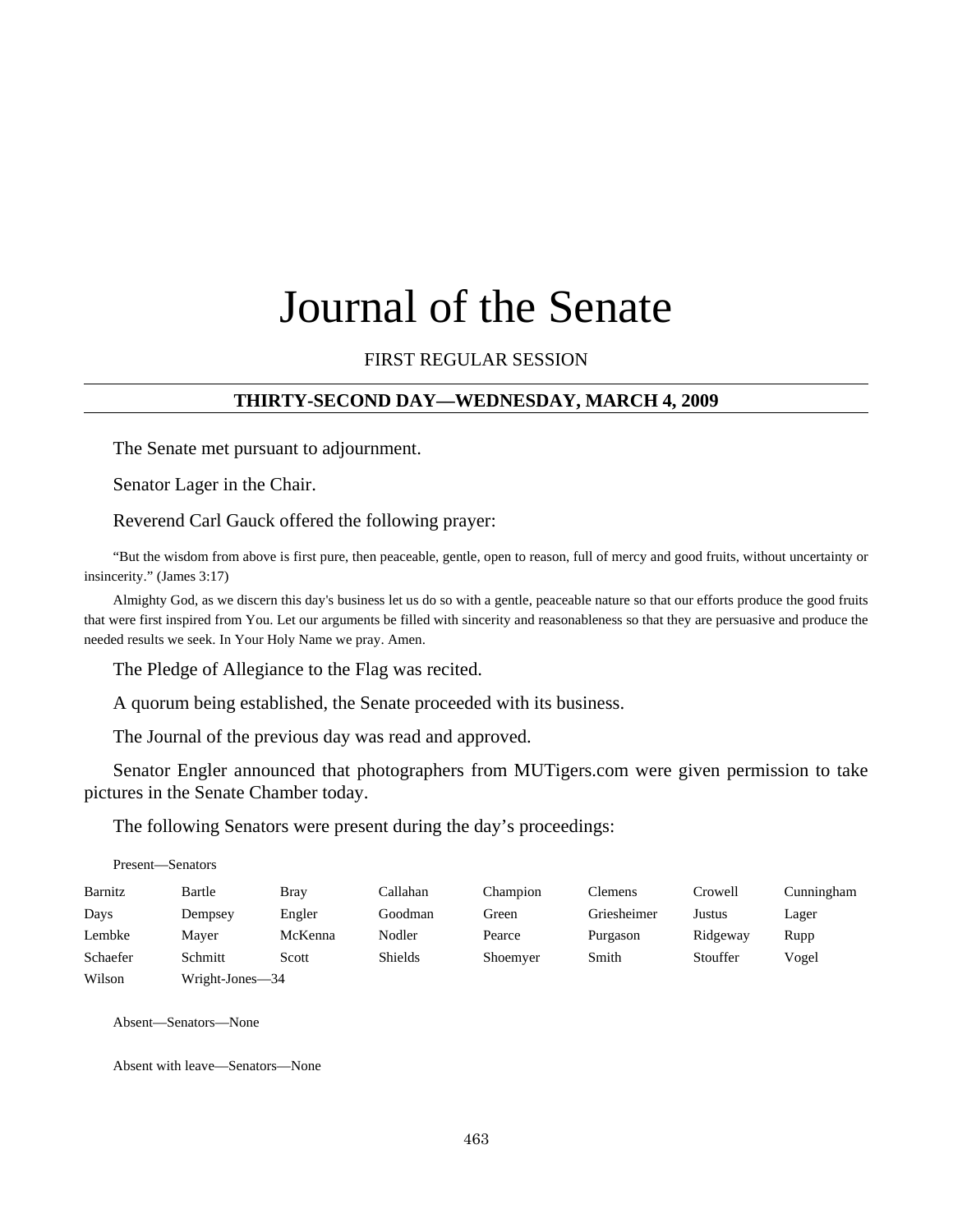Vacancies—None

The Lieutenant Governor was present.

#### **RESOLUTIONS**

Senators Bray, Days, Smith and Wright-Jones offered Senate Resolution No. 455, regarding Betty Marver, St. Louis, which was adopted.

Senator Goodman offered Senate Resolution No. 456, regarding Jerry Hall, which was adopted.

# **INTRODUCTIONS OF GUESTS**

Senator Schaefer introduced to the Senate, coaches and players of the 2008 University of Missouri Football team. Coach Gary Pinkel assumed the dais and addressed the members of the Senate.

Senator Lager assumed the Chair.

# **SENATE BILLS FOR PERFECTION**

At the request of Senator Stouffer, **SB 176**, with **SCS**, was placed on the Informal Calendar.

Senator Lembke moved that **SB 237** and **SB 137**, with **SCS**, be taken up for perfection, which motion prevailed.

**SCS** for **SBs 237** and **137**, entitled:

# SENATE COMMITTEE SUBSTITUTE FOR SENATE BILLS NOS. 237 and 137

An Act to amend chapter 335, RSMo, by adding thereto twelve new sections relating to the nurse licensure compact.

Was taken up.

Senator Lembke moved that **SCS** for **SBs 237** and **137** be adopted.

Senator Bray offered **SA 1**:

# SENATE AMENDMENT NO. 1

Amend Senate Committee Substitute for Senate Bills Nos. 237 and 137, Page 1, In the Title, Lines 2-3, by striking the words "the nurse licensure compact" and inserting in lieu thereof the following:

"nurses"; and

Further amend said bill, page 1, section A, line 4, by inserting after said line the following:

"**197.296. 1. Beginning January 1, 2010, every hospital licensed under this chapter shall compile and post daily in the patient care area of each unit of the hospital, and provide upon request to a member of the public, information detailing for each unit and for the end of the prevailing shift, as appropriate:**

**(1) The number of registered professional nurses providing direct patient care and the ratio of registered professional nurses to patients;**

**(2) The number of licensed practical nurses providing direct patient care and the ratio of licensed practical nurses to patients;**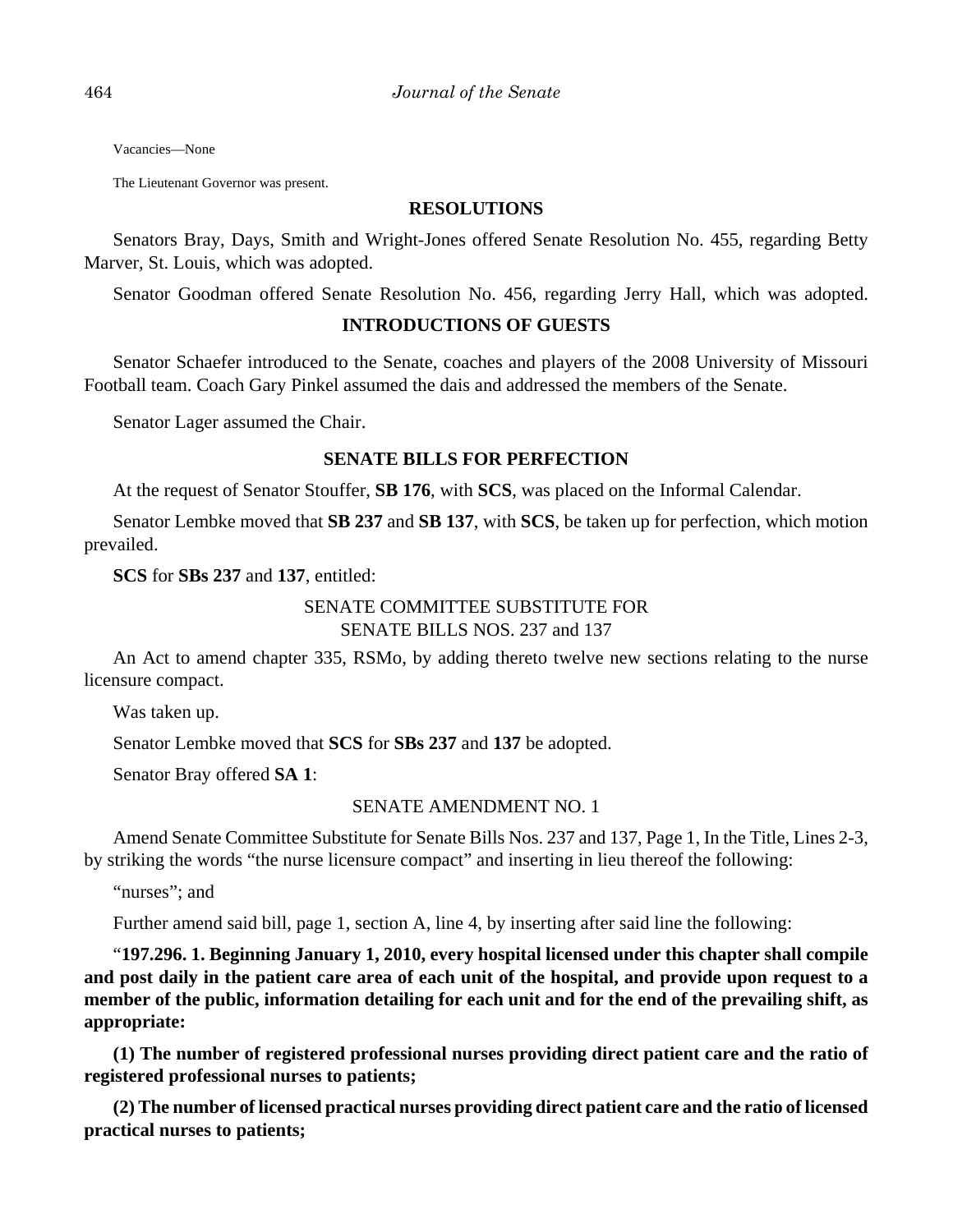**(3) The number of certified nurse aides providing direct patient care and the ratio of certified nurse aides to patients;**

**(4) The methods used by the hospital for determining and adjusting direct patient care staffing levels.**

**2. The information posted under this section shall be displayed in a manner that is visible and accessible to all patients, their families, and caregivers in the hospital, as determined by rule of the department of health and senior services and subject to the applicable requirements of federal law.**

**3. A hospital shall report the information compiled under this section to the department of health and senior services on a monthly basis, on a form and in a manner prescribed by the department. The department shall make such information available to the public on a quarterly basis, accompanied by a written explanation, which the department shall prepare, to assist members of the public in interpreting the information reported under this section.**

**4. Any hospital that fails to comply with the provisions of this section, or any rules promulgated thereto, shall be subject to licensure sanction.**

**5. The department of health and senior services shall promulgate rules to implement the provisions of this section. Any rule or portion of a rule, as that term is defined in section 536.010, RSMo, that is created under the authority delegated in this section shall become effective only if it complies with and is subject to all of the provisions of chapter 536, RSMo, and, if applicable, section 536.028, RSMo. This section and chapter 536, RSMo, are nonseverable and if any of the powers vested with the general assembly pursuant to chapter 536, RSMo, to review, to delay the effective date, or to disapprove and annul a rule are subsequently held unconstitutional, then the grant of rulemaking authority and any rule proposed or adopted after August 28, 2009, shall be invalid and void.**"; and

Further amend the title and enacting clause accordingly.

Senator Bray moved that the above amendment be adopted.

Senator Cunningham raised the point of order that **SA 1** is out of order as it goes beyond the title and scope of the underlying legislation.

The point of order was referred to the President Pro Tem who ruled in well taken.

Senator Dempsey assumed the Chair.

Senator Lembke moved that **SCS** for **SBs 237** and **137** be adopted, which motion prevailed.

On motion of Senator Lembke, **SCS** for **SBs 237** and **137** was declared perfected and ordered printed.

Senator Champion moved that **SB 8**, with **SCS**, be taken up for perfection, which motion prevailed.

**SCS** for **SB 8**, entitled:

# SENATE COMMITTEE SUBSTITUTE FOR SENATE BILL NO. 8

An Act to amend chapter 650, RSMo, by adding thereto one new section relating to crime laboratories. Was taken up.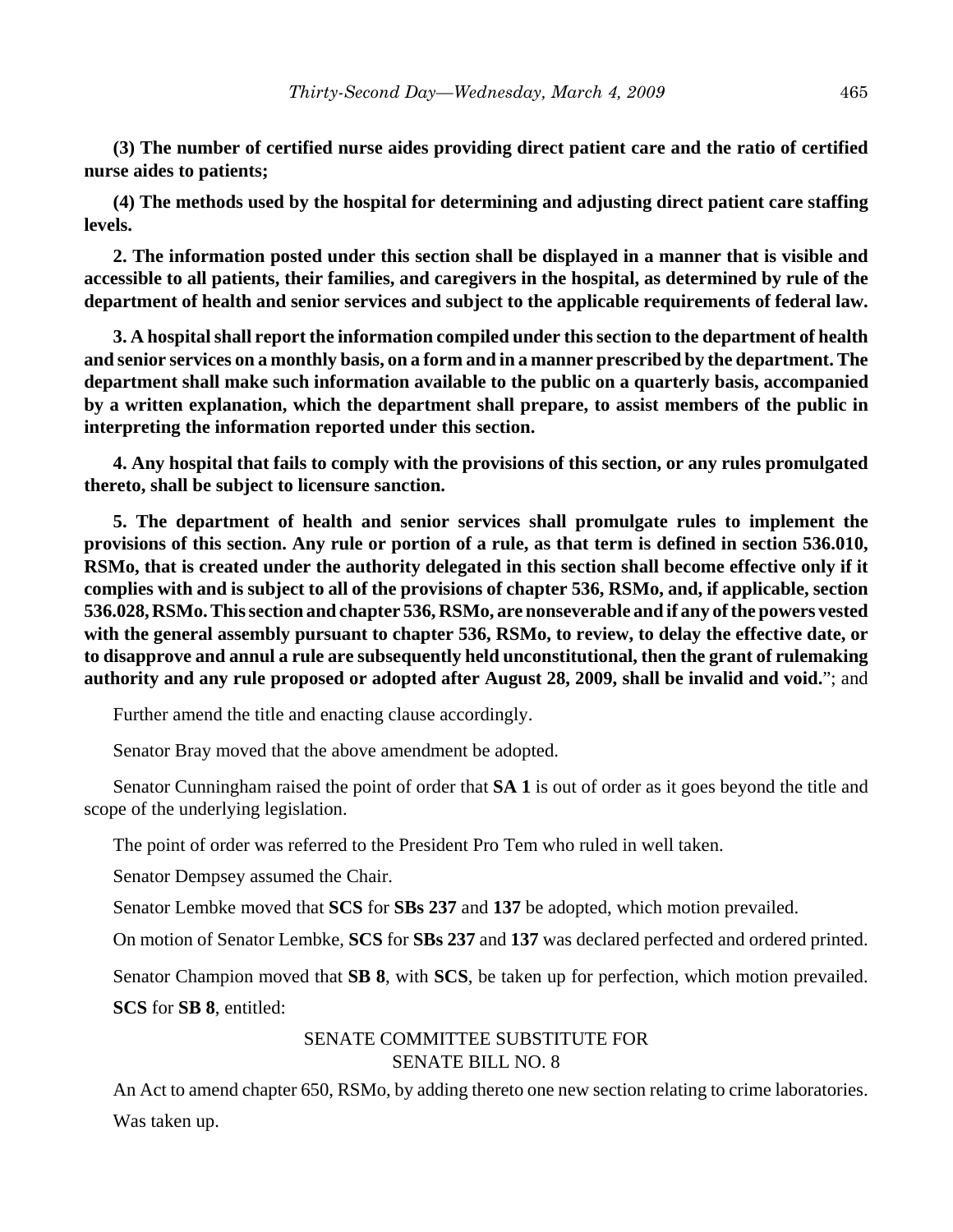Senator Champion moved that **SCS** for **SB 8** be adopted.

Senator Champion offered **SA 1**:

# SENATE AMENDMENT NO. 1

Amend Senate Committee Substitute for Senate Bill No. 8, Page 2, Section 650.059, Lines 44-45, by striking all of said lines and inserting in lieu thereof the following: "**Missouri;**"; and

Further amend said bill and section, page 3, lines 67-68, by striking the words "crime laboratory system in this state"; and inserting in lieu thereof the following: "**quality management systems within the crime laboratories in the state, but shall not make recommendations related to relocation or consolidation of these crime laboratories**".

Senator Champion moved that the above amendment be adopted, which motion prevailed.

Senator Champion moved that **SCS** for **SB 8**, as amended, be adopted, which motion prevailed.

On motion of Senator Champion, **SCS** for **SB 8**, as amended, was declared perfected and ordered printed.

Senator Mayer moved that **SB 265**, with **SCS**, be taken up for perfection, which motion prevailed.

# **SCS** for **SB 265**, entitled:

# SENATE COMMITTEE SUBSTITUTE FOR SENATE BILL NO. 265

An Act to repeal section 476.055, RSMo, and to enact in lieu thereof one new section relating to statewide court automation, with penalty provisions and an expiration date.

Was taken up.

Senator Mayer moved that **SCS** for **SB 265** be adopted, which motion prevailed.

On motion of Senator Mayer, **SCS** for **SB 265** was declared perfected and ordered printed.

Senator Green moved that **SB 93**, with **SCS**, be taken up for perfection, which motion prevailed.

**SCS** for **SB 93**, entitled:

# SENATE COMMITTEE SUBSTITUTE FOR SENATE BILL NO. 93

An Act to amend chapter 227, RSMo, by adding thereto one new section relating to the establishment and administration of a drunk driving memorial sign program.

Was taken up.

Senator Green moved that **SCS** for **SB 93** be adopted, which motion prevailed.

On motion of Senator Green, **SCS** for **SB 93** was declared perfected and ordered printed.

# **THIRD READING OF SENATE BILLS**

**SB 165** and **SB 164**, introduced by Senator Justus, **SB 248**, introduced by Senator Schaefer and **SB 168**, introduced by Senator Shoemyer, with **SCS**, entitled respectively: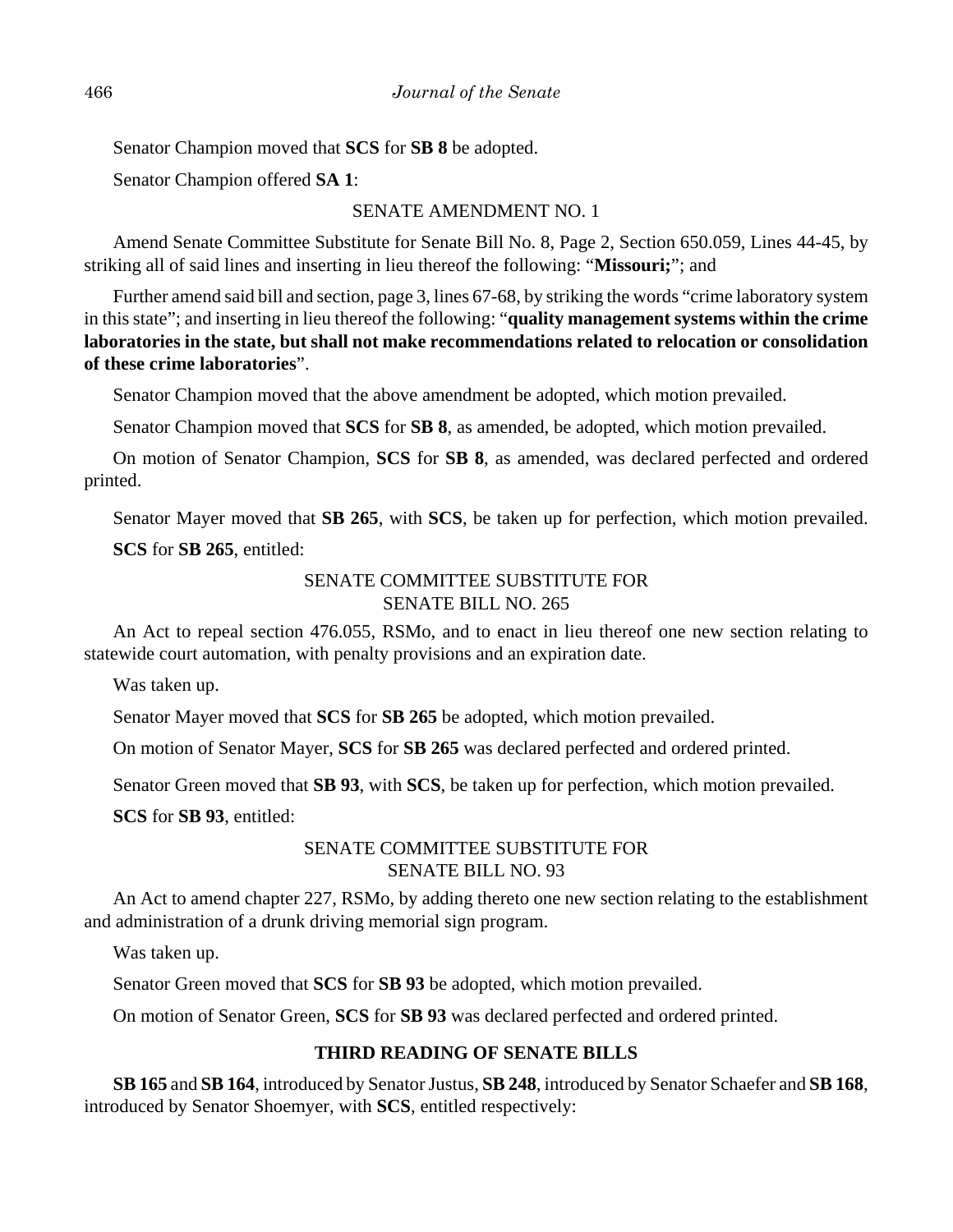An Act to amend chapter 94, RSMo, by adding thereto one new section relating to the imposition of a transient guest tax by certain cities.

An Act to repeal section 94.902, RSMo, and to enact in lieu thereof one new section relating to a sales tax to fund public safety improvements.

An Act to repeal section 67.1360, RSMo, and to enact in lieu thereof one new section relating to the imposition of a transient guest tax by certain municipalities.

An Act to amend chapter 137, RSMo, by adding thereto one new section relating to a property tax for cemetery maintenance.

Were called from the Consent Calendar and taken up by Senator Justus.

**SCS** for **SBs 165**, **164**, **248** and **168**, entitled:

# SENATE COMMITTEE SUBSTITUTE FOR SENATE BILLS NOS. 165, 164, 248 and 168

An Act to repeal sections 67.1360 and 94.902, RSMo, and to enact in lieu thereof four new sections relating to certain taxes imposed by local governments.

Was taken up.

Senator Justus moved that **SCS** for **SBs 165**, **164**, **248** and **168** be adopted, which motion prevailed.

On motion of Senator Justus, **SCS** for **SBs 165**, **164**, **248** and **168** was read the 3rd time and passed by the following vote:

| YEAS—Senators |          |             |          |             |          |                 |        |
|---------------|----------|-------------|----------|-------------|----------|-----------------|--------|
| Barnitz       | Bartle   | <b>Bray</b> | Callahan | Clemens     | Crowell  | Cunningham      | Days   |
| Dempsey       | Engler   | Goodman     | Green    | Griesheimer | Justus   | Lager           | Lembke |
| Mayer         | McKenna  | Nodler      | Pearce   | Rupp        | Schaefer | Schmitt         | Scott  |
| Shields       | Shoemyer | Smith       | Stouffer | Vogel       | Wilson   | Wright-Jones-31 |        |

NAYS—Senators

Purgason Ridgeway—2

Absent—Senator Champion—1

Absent with leave—Senators—None

Vacancies—None

The President declared the bill passed.

On motion of Senator Justus, title to the bill was agreed to.

Senator Justus moved that the vote by which the bill passed be reconsidered.

Senator Engler moved that motion lay on the table, which motion prevailed.

**SB 242**, with **SCS**, introduced by Senator Pearce, entitled:

An Act to repeal section 204.569, RSMo, and to enact in lieu thereof one new section relating to sewer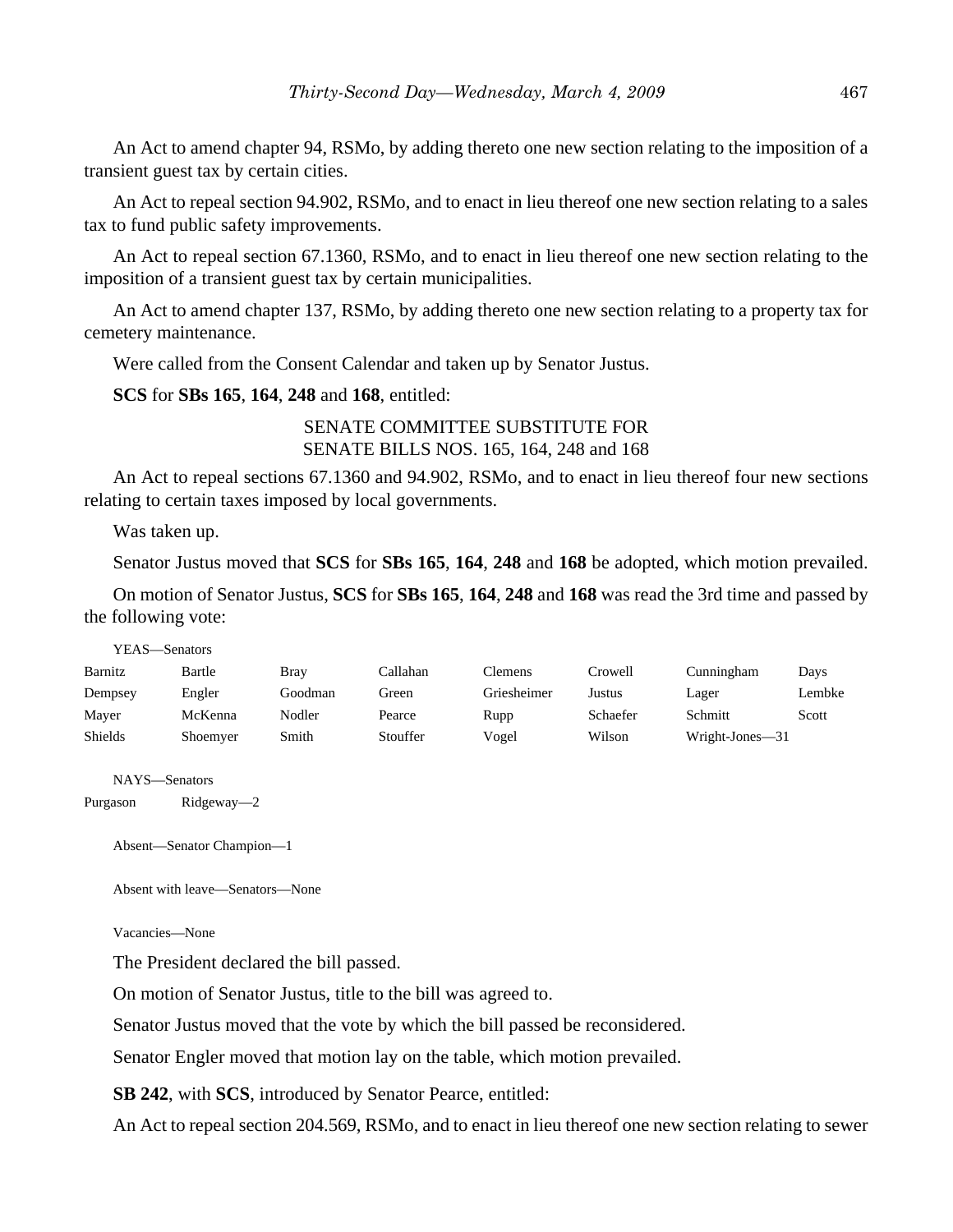subdistricts.

Was called from the Consent Calendar and taken up.

**SCS** for **SB 242**, entitled:

# SENATE COMMITTEE SUBSTITUTE FOR SENATE BILL NO. 242

An Act to repeal section 204.569, RSMo, and to enact in lieu thereof one new section relating to sewer subdistricts, with an emergency clause.

Was taken up.

Senator Pearce moved that **SCS** for **SB 242** be adopted, which motion prevailed.

On motion of Senator Pearce, **SCS** for **SB 242** was read the 3rd time and passed by the following vote:

| YEAS—Senators |                    |             |          |             |         |            |                 |
|---------------|--------------------|-------------|----------|-------------|---------|------------|-----------------|
| Barnitz       | Bartle             | <b>Bray</b> | Callahan | Clemens     | Crowell | Cunningham | Days            |
| Dempsey       | Engler             | Goodman     | Green    | Griesheimer | Justus  | Lager      | Lembke          |
| McKenna       | Nodler             | Pearce      | Purgason | Ridgeway    | Rupp    | Schaefer   | Schmitt         |
| Scott         | <b>Shields</b>     | Shoemyer    | Smith    | Stouffer    | Vogel   | Wilson     | Wright-Jones-32 |
|               | NAYS—Senators—None |             |          |             |         |            |                 |
|               | Absent—Senators    |             |          |             |         |            |                 |

Champion Mayer—2

Absent with leave—Senators—None

Vacancies—None

The President declared the bill passed.

The emergency clause was adopted by the following vote:

YEAS—Senators

| Barnitz | Bartle  | Bray    | Callahan | Clemens     | Crowell  | Cunningham | Days            |
|---------|---------|---------|----------|-------------|----------|------------|-----------------|
| Dempsey | Engler  | Goodman | Green    | Griesheimer | Justus   | Lager      | Lembke          |
| Mayer   | McKenna | Nodler  | Pearce   | Purgason    | Ridgeway | Rupp       | Schaefer        |
| Schmitt | Scott   | Shields | Shoemver | Stouffer    | Vogel    | Wilson     | Wright-Jones—32 |

NAYS—Senators—None

Absent—Senators Champion Smith—2

Absent with leave—Senators—None

Vacancies—None

On motion of Senator Pearce, title to the bill was agreed to.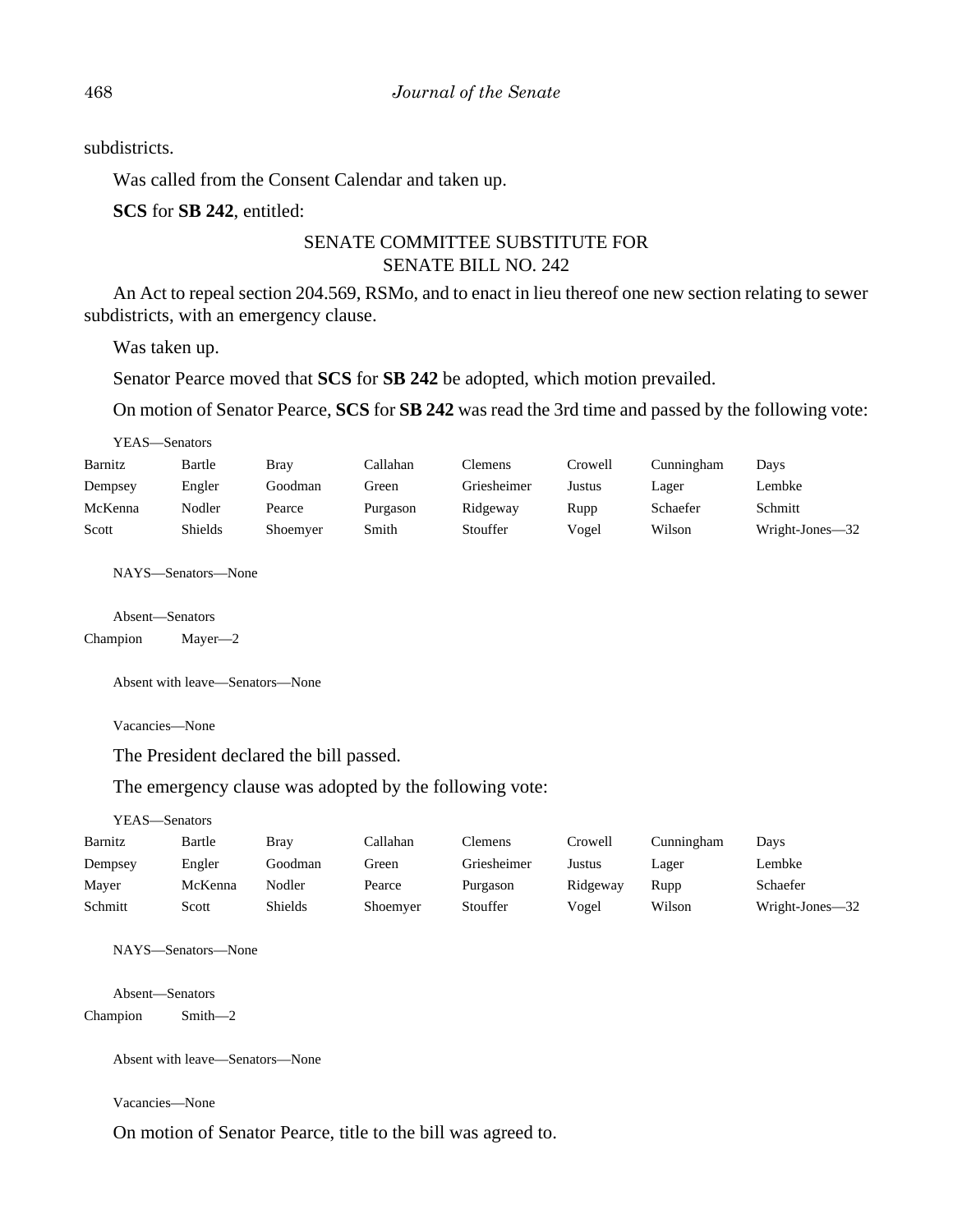Senator Pearce moved that the vote by which the bill passed be reconsidered.

Senator Griesheimer moved that motion lay on the table, which motion prevailed.

**SB 96**, with **SCS**, introduced by Senator Justus, et al, entitled:

An Act to amend chapters 167 and 210, RSMo, by adding thereto three new sections relating to educational needs and rights for foster children.

Was called from the Consent Calendar and taken up.

**SCS** for **SB 96**, entitled:

# SENATE COMMITTEE SUBSTITUTE FOR SENATE BILL NO. 96

An Act to amend chapters 167 and 210, RSMo, by adding thereto three new sections relating to educational needs and rights for foster children.

Was taken up.

Senator Justus moved that **SCS** for **SB 96** be adopted, which motion prevailed.

On motion of Senator Justus, **SCS** for **SB 96** was read the 3rd time and passed by the following vote:

YEAS—Senators

| Barnitz | Bartle  | Bray     | Callahan | Clemens     | Crowell  | Cunningham | Days            |
|---------|---------|----------|----------|-------------|----------|------------|-----------------|
| Dempsey | Engler  | Goodman  | Green    | Griesheimer | Justus   | Lager      | Lembke          |
| Mayer   | McKenna | Nodler   | Pearce   | Purgason    | Ridgeway | Rupp       | Schaefer        |
| Schmitt | Shields | Shoemver | Smith    | Stouffer    | Vogel    | Wilson     | Wright-Jones-32 |

NAYS—Senators—None

Absent—Senators Champion Scott—2

Absent with leave—Senators—None

Vacancies—None

The President declared the bill passed.

On motion of Senator Justus, title to the bill was agreed to.

Senator Justus moved that the vote by which the bill passed be reconsidered.

Senator Engler moved that motion lay on the table, which motion prevailed.

**SB 293**, with **SCS**, introduced by Senator Barnitz, et al, entitled:

An Act to repeal sections 304.170 and 304.260, RSMo, and to enact in lieu thereof two new sections relating to tractor parades.

Was called from the Consent Calendar and taken up.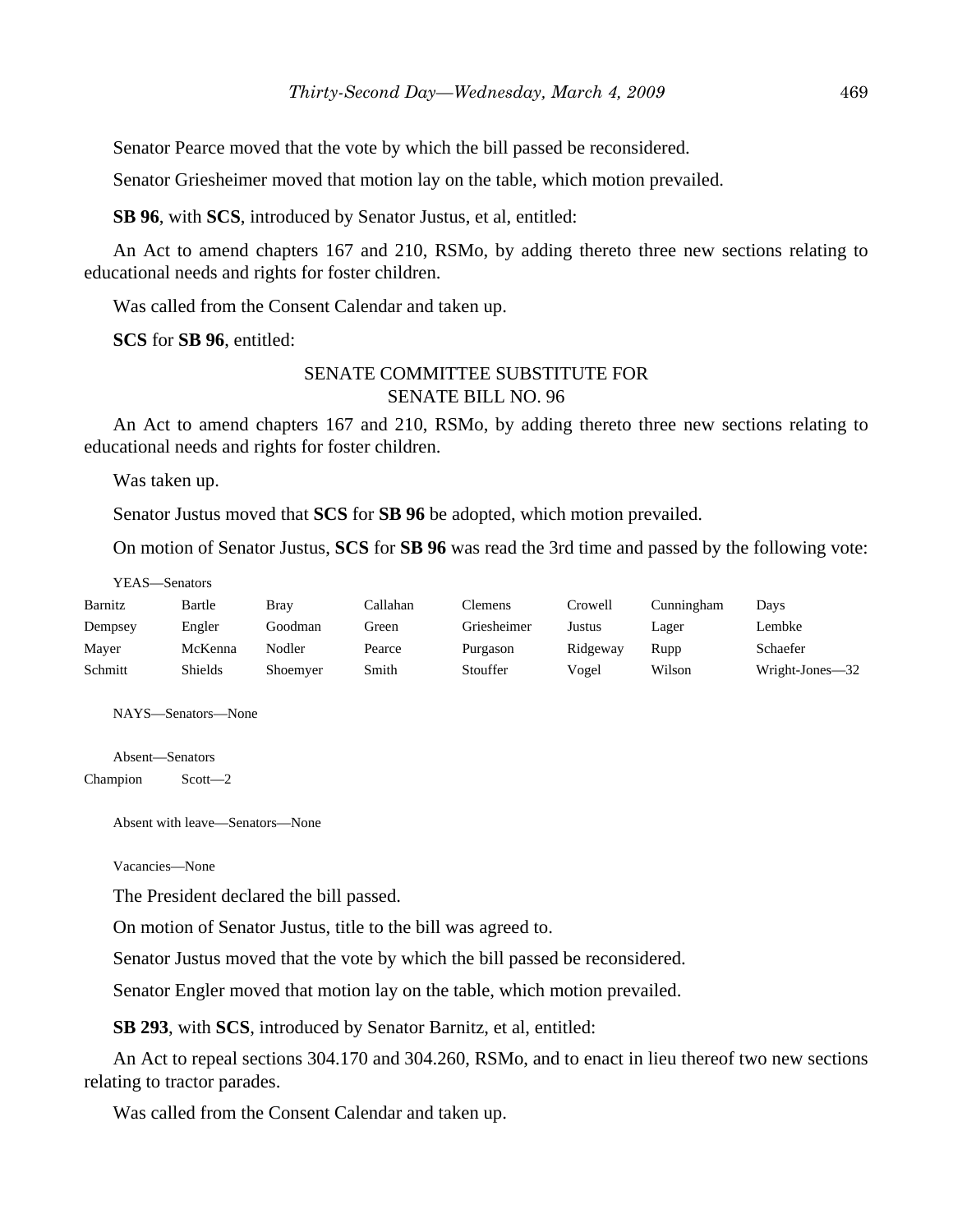**SCS** for **SB 293**, entitled:

# SENATE COMMITTEE SUBSTITUTE FOR SENATE BILL NO. 293

An Act to repeal sections 304.170 and 304.260, RSMo, and to enact in lieu thereof two new sections relating to tractor parades, with an emergency clause.

Was taken up.

Senator Barnitz moved that **SCS** for **SB 293** be adopted, which motion prevailed.

On motion of Senator Barnitz, **SCS** for **SB 293** was read the 3rd time and passed by the following vote:

| YEAS—Senators |         |             |          |             |          |            |                 |
|---------------|---------|-------------|----------|-------------|----------|------------|-----------------|
| Barnitz       | Bartle  | <b>Bray</b> | Callahan | Clemens     | Crowell  | Cunningham | Days            |
| Dempsey       | Engler  | Goodman     | Green    | Griesheimer | Justus   | Lager      | Lembke          |
| Mayer         | McKenna | Nodler      | Pearce   | Purgason    | Ridgeway | Rupp       | Schaefer        |
| Schmitt       | Shields | Shoemyer    | Smith    | Stouffer    | Vogel    | Wilson     | Wright-Jones-32 |

NAYS—Senators—None

Absent—Senators Champion Scott—2

Absent with leave—Senators—None

Vacancies—None

The President declared the bill passed.

The emergency clause was adopted by the following vote:

YEAS—Senators

| Barnitz        | Bartle   | Bray    | Callahan | Clemens     | Crowell | Cunningham      | Days    |
|----------------|----------|---------|----------|-------------|---------|-----------------|---------|
| Dempsey        | Engler   | Goodman | Green    | Griesheimer | Justus  | Lager           | Mayer   |
| McKenna        | Nodler   | Pearce  | Purgason | Ridgeway    | Rupp    | Schaefer        | Schmitt |
| <b>Shields</b> | Shoemyer | Smith   | Stouffer | Vogel       | Wilson  | Wright-Jones-31 |         |

NAYS—Senators—None

Absent—Senators Champion Lembke Scott—3

Absent with leave—Senators—None

Vacancies—None

On motion of Senator Barnitz, title to the bill was agreed to.

Senator Barnitz moved that the vote by which the bill passed be reconsidered.

Senator Engler moved that motion lay on the table, which motion prevailed.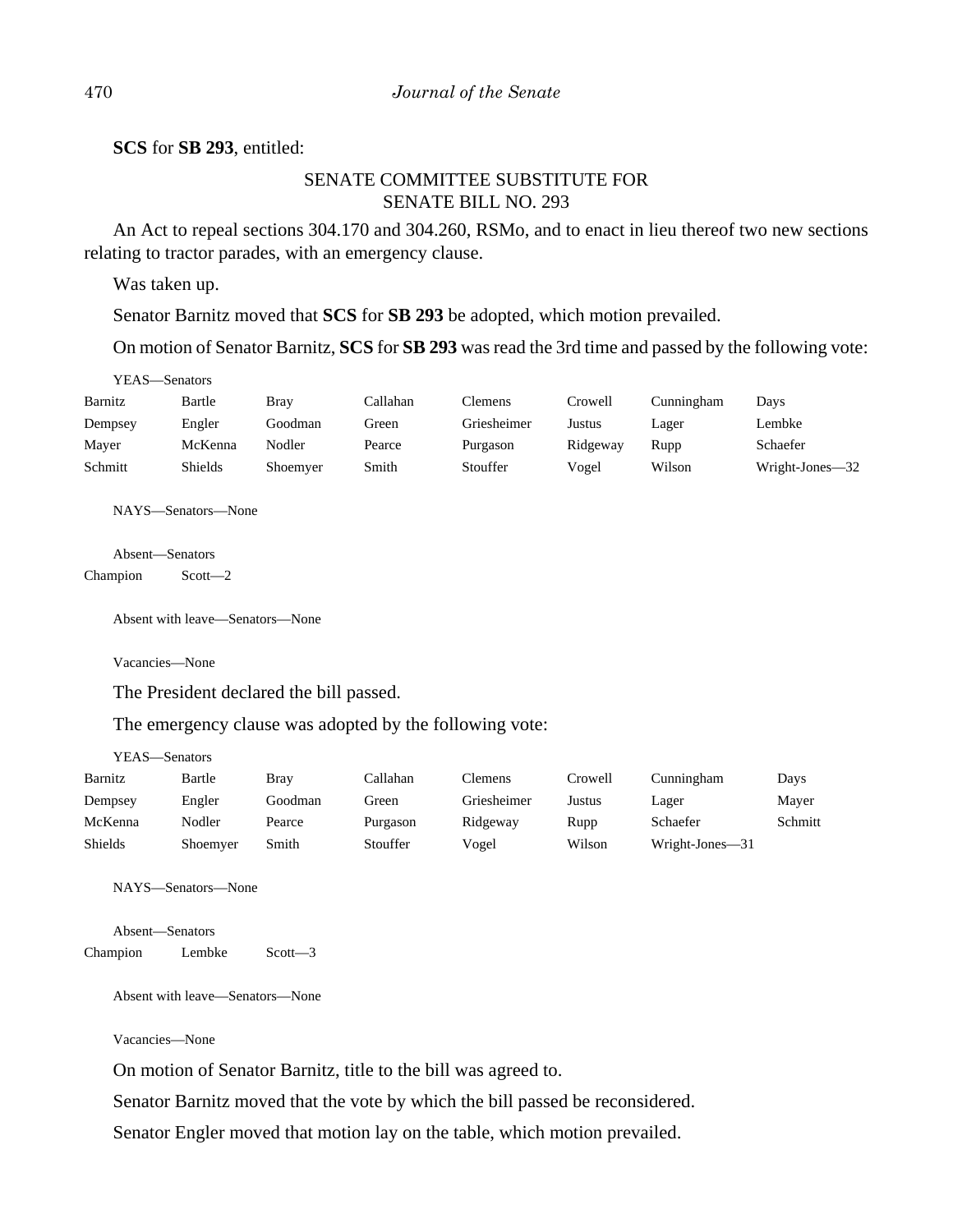**SB 153**, with **SCS**, introduced by Senator Clemens, entitled:

An Act to repeal section 416.440, RSMo, and to enact in lieu thereof one new section relating to the sale of milk.

Was called from the Consent Calendar and taken up.

**SCS** for **SB 153**, entitled:

# SENATE COMMITTEE SUBSTITUTE FOR SENATE BILL NO. 153

An Act to repeal section 416.440, RSMo, and to enact in lieu thereof one new section relating to the sale of milk.

Was taken up.

 $\overline{y}$ 

Senator Clemens moved that **SCS** for **SB 153** be adopted, which motion prevailed.

On motion of Senator Clemens, **SCS** for **SB 153** was read the 3rd time and passed by the following vote:

| YEAS—Senators |         |          |          |             |          |            |                 |
|---------------|---------|----------|----------|-------------|----------|------------|-----------------|
| Barnitz       | Bartle  | Bray     | Callahan | Clemens     | Crowell  | Cunningham | Days            |
| Dempsey       | Engler  | Goodman  | Green    | Griesheimer | Justus   | Lager      | Lembke          |
| Mayer         | McKenna | Nodler   | Pearce   | Purgason    | Ridgeway | Rupp       | Schaefer        |
| Schmitt       | Shields | Shoemyer | Smith    | Stouffer    | Vogel    | Wilson     | Wright-Jones-32 |

NAYS—Senators—None

Absent—Senators Champion Scott—2

Absent with leave—Senators—None

Vacancies—None

The President declared the bill passed.

On motion of Senator Clemens, title to the bill was agreed to.

Senator Clemens moved that the vote by which the bill passed be reconsidered.

Senator Engler moved that motion lay on the table, which motion prevailed.

**SCS** for **SB 37**, entitled:

# SENATE COMMITTEE SUBSTITUTE FOR SENATE BILL NO. 37

An Act to repeal sections 600.011, 600.015, 600.017, 600.019, 600.021, 600.040, 600.042, 600.048, 600.086, 600.089, 600.090, and 600.096, RSMo, and to enact in lieu thereof thirteen new sections relating to the public defender system, with penalty provisions.

Was taken up by Senator Goodman.

Senator Clemens assumed the Chair.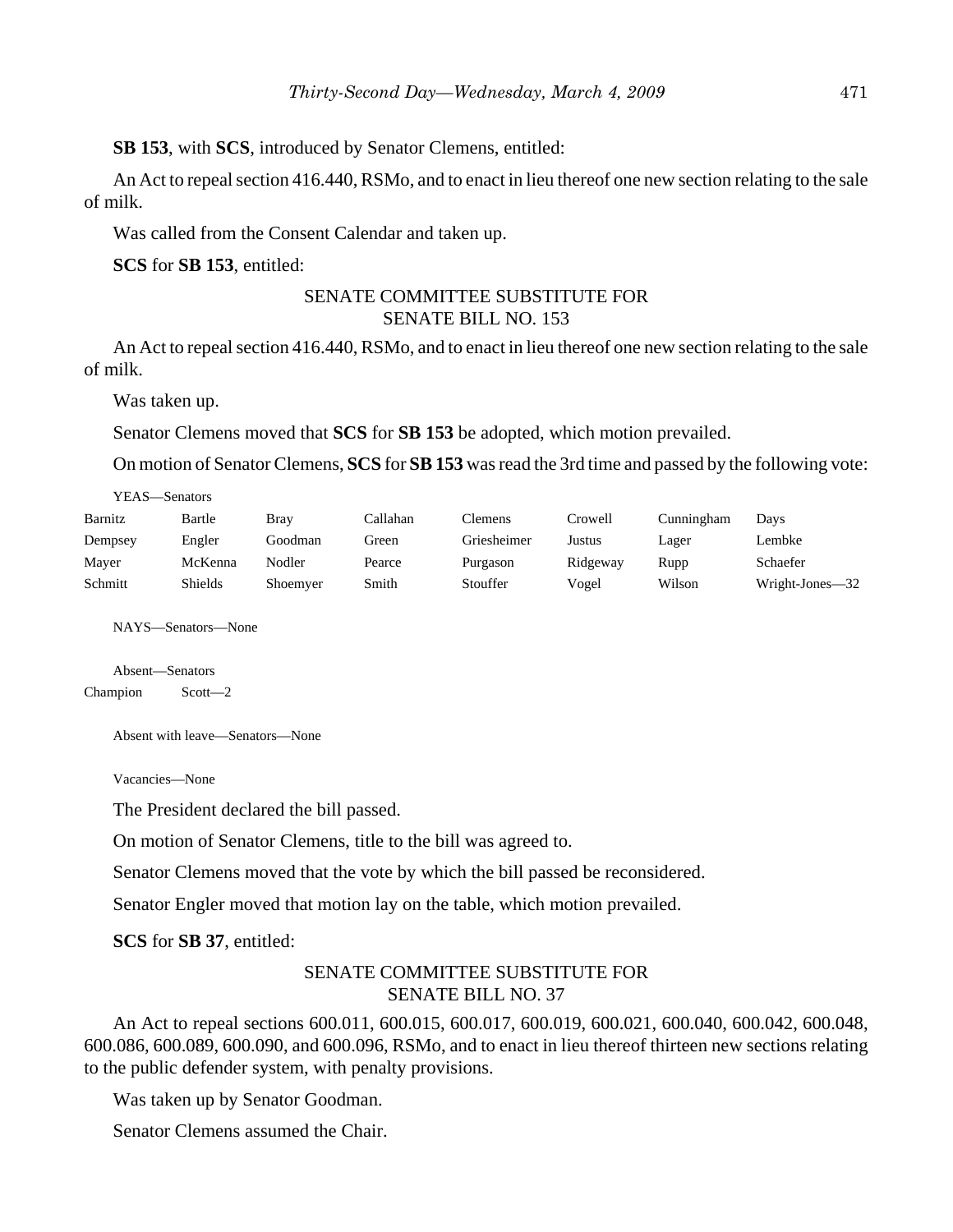Senator Dempsey assumed the Chair.

On motion of Senator Goodman, **SCS** for **SB 37** was read the 3rd time and passed by the following vote:

|          | YEAS—Senators      |             |          |                |          |            |                 |
|----------|--------------------|-------------|----------|----------------|----------|------------|-----------------|
| Barnitz  | Bartle             | <b>Bray</b> | Callahan | <b>Clemens</b> | Crowell  | Cunningham | Days            |
| Dempsey  | Engler             | Goodman     | Green    | Griesheimer    | Justus   | Lager      | Lembke          |
| Mayer    | McKenna            | Nodler      | Pearce   | Purgason       | Ridgeway | Rupp       | Schaefer        |
| Schmitt  | Shields            | Shoemyer    | Smith    | Stouffer       | Vogel    | Wilson     | Wright-Jones-32 |
|          | NAYS—Senators—None |             |          |                |          |            |                 |
|          | Absent—Senators    |             |          |                |          |            |                 |
| Champion | $Scott - 2$        |             |          |                |          |            |                 |

Absent with leave—Senators—None

Vacancies—None

The President declared the bill passed.

On motion of Senator Goodman, title to the bill was agreed to.

Senator Goodman moved that the vote by which the bill passed be reconsidered.

Senator Engler moved that motion lay on the table, which motion prevailed.

**SB 84**, introduced by Senator Purgason, entitled:

An Act to amend chapter 227, RSMo, by adding thereto three new sections relating to designation of state highways and bridges.

Was taken up.

On motion of Senator Purgason, **SB 84** was read the 3rd time and passed by the following vote:

| YEAS—Senators |                |             |          |             |          |            |                 |  |  |
|---------------|----------------|-------------|----------|-------------|----------|------------|-----------------|--|--|
| Barnitz       | Bartle         | <b>Bray</b> | Callahan | Clemens     | Crowell  | Cunningham | Days            |  |  |
| Dempsey       | Engler         | Goodman     | Green    | Griesheimer | Justus   | Lager      | Lembke          |  |  |
| Mayer         | McKenna        | Nodler      | Pearce   | Purgason    | Ridgeway | Rupp       | Schaefer        |  |  |
| Schmitt       | <b>Shields</b> | Shoemyer    | Smith    | Stouffer    | Vogel    | Wilson     | Wright-Jones-32 |  |  |

NAYS—Senators—None

Absent—Senators Champion Scott—2

Absent with leave—Senators—None

Vacancies—None

The President declared the bill passed.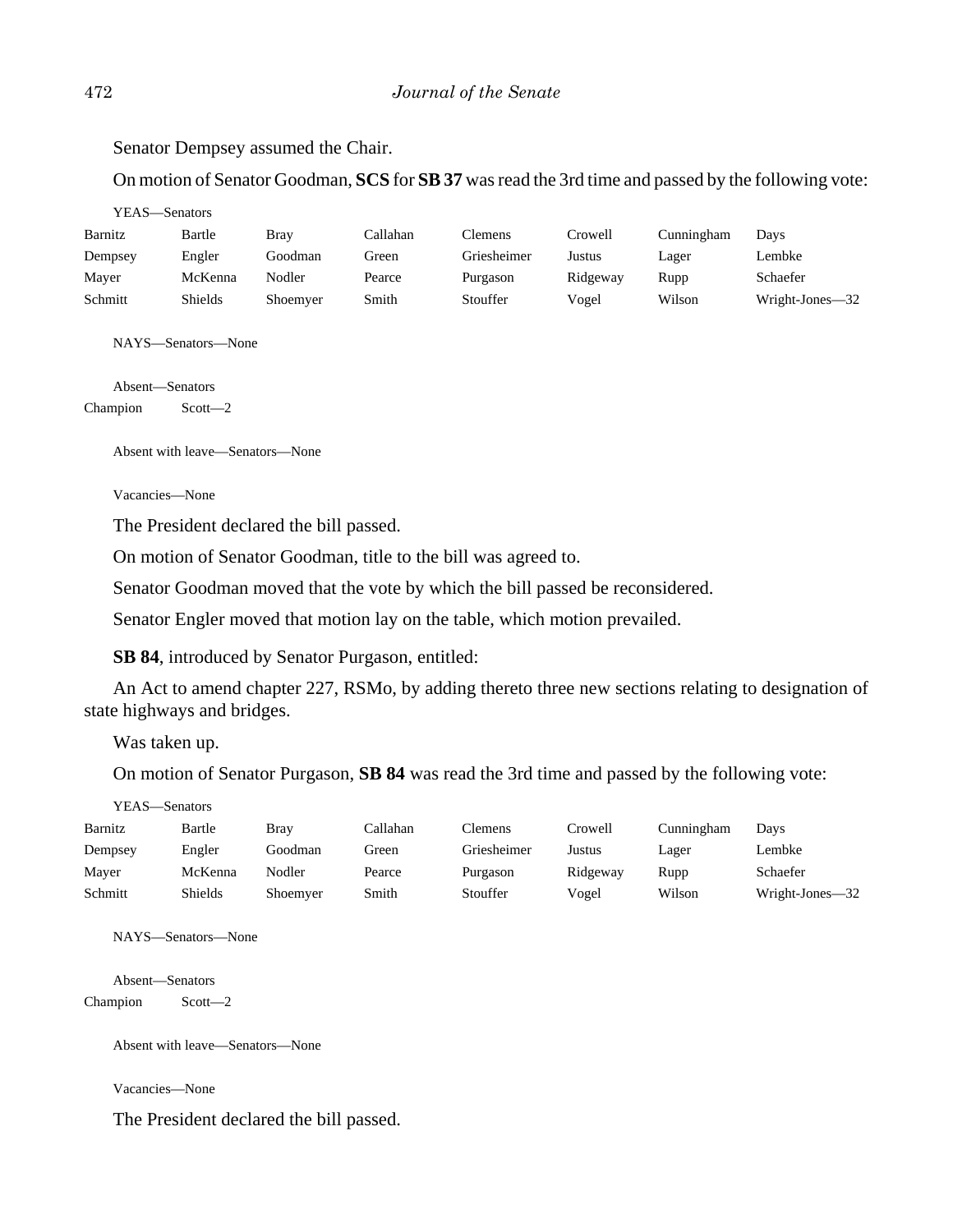On motion of Senator Purgason, title to the bill was agreed to.

Senator Purgason moved that the vote by which the bill passed be reconsidered.

Senator Engler moved that motion lay on the table, which motion prevailed.

President Pro Tem Shields assumed the Chair.

#### **REPORTS OF STANDING COMMITTEES**

On behalf of Senator Scott, Chairman of the Committee on Financial and Governmental Organizations and Elections, Senator Engler submitted the following report:

Mr. President: Your Committee on Financial and Governmental Organizations and Elections, to which was referred **SB 66**, begs leave to report that it has considered the same and recommends that the bill do pass and be placed on the Consent Calendar.

Senator Griesheimer, Chairman of the Committee on Jobs, Economic Development and Local Government, submitted the following reports:

Mr. President: Your Committee on Jobs, Economic Development and Local Government, to which was referred **SB 196**, begs leave to report that it has considered the same and recommends that the bill do pass and be placed on the Consent Calendar.

#### Also,

Mr. President: Your Committee on Jobs, Economic Development and Local Government, to which was referred **SB 122**, begs leave to report that it has considered the same and recommends that the bill do pass and be placed on the Consent Calendar.

#### Also,

Mr. President: Your Committee on Jobs, Economic Development and Local Government, to which was referred **SB 256**, begs leave to report that it has considered the same and recommends that the bill do pass and be placed on the Consent Calendar.

Senator Bartle, Chairman of the Committee on the Judiciary and Civil and Criminal Jurisprudence, submitted the following reports:

Mr. President: Your Committee on the Judiciary and Civil and Criminal Jurisprudence, to which was referred **SB 294**, begs leave to report that it has considered the same and recommends that the bill do pass and be placed on the Consent Calendar.

#### Also,

Mr. President: Your Committee on the Judiciary and Civil and Criminal Jurisprudence, to which was referred **SB 262**, begs leave to report that it has considered the same and recommends that the bill do pass and be placed on the Consent Calendar.

#### Also,

Mr. President: Your Committee on the Judiciary and Civil and Criminal Jurisprudence, to which was referred **SB 224**, begs leave to report that it has considered the same and recommends that the bill do pass and be placed on the Consent Calendar.

Senator Callahan, Chairman of the Committee on Progress and Development, submitted the following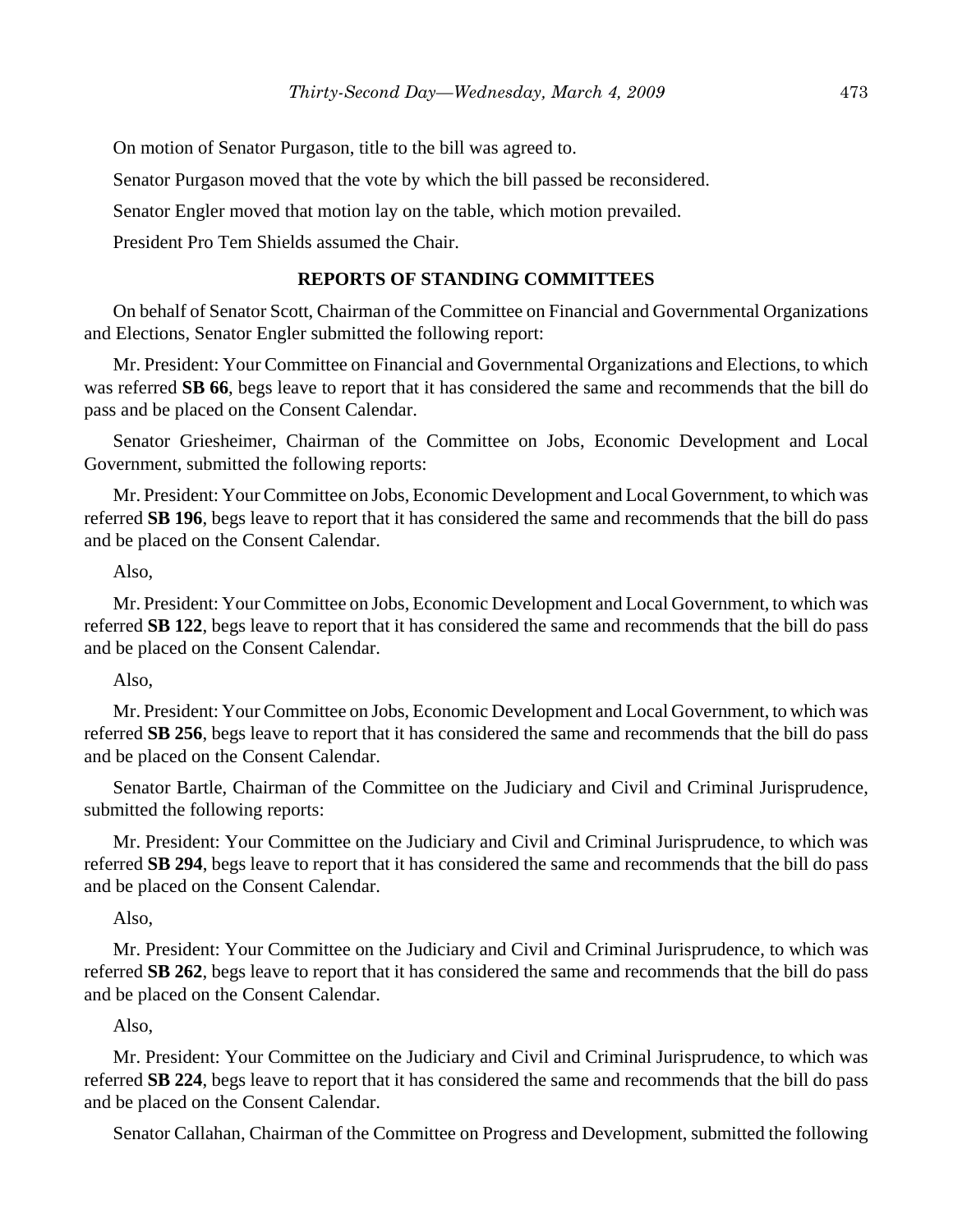report:

Mr. President: Your Committee on Progress and Development, to which was referred **SB 232**, begs leave to report that it has considered the same and recommends that the bill do pass and be placed on the Consent Calendar.

Senator Stouffer, Chairman of the Committee on Transportation, submitted the following report:

Mr. President: Your Committee on Transportation, to which was referred **SB 134**, begs leave to report that it has considered the same and recommends that the Senate Committee Substitute, hereto attached, do pass and be placed on the Consent Calendar.

Senator Goodman, Chairman of the Committee on General Laws, submitted the following reports:

Mr. President: Your Committee on General Laws, to which was referred **SB 349**, begs leave to report that it has considered the same and recommends that the bill do pass and be placed on the Consent Calendar.

Also,

Mr. President: Your Committee on General Laws, to which was referred **SB 127**, begs leave to report that it has considered the same and recommends that the Senate Committee Substitute, hereto attached, do pass and be placed on the Consent Calendar.

Senator Engler, Chairman of the Committee on Rules, Joint Rules, Resolutions and Ethics, submitted the following report:

Mr. President: Your Committee on Rules, Joint Rules, Resolutions and Ethics, to which was referred **SB 38**, begs leave to report that it has examined the same and finds that the bill has been truly perfected and that the printed copies furnished the Senators are correct.

Senator Purgason, Chairman of the Committee on Governmental Accountability and Fiscal Oversight, submitted the following report:

Mr. President: Your Committee on Governmental Accountability and Fiscal Oversight, to which was referred **SCS** for **SB 104**, begs leave to report that it has considered the same and recommends that the bill do pass.

Senator Dempsey assumed the Chair.

# **SECOND READING OF SENATE BILLS**

The following Bills were read the 2nd time and referred to the Committees indicated:

**SB 551**—Judiciary and Civil and Criminal Jurisprudence.

**SB 552**—Health, Mental Health, Seniors and Families.

**SB 553**—Health, Mental Health, Seniors and Families.

**SB 554**—Veterans' Affairs, Pensions and Urban Affairs.

**SB 555**—Commerce, Consumer Protection, Energy and the Environment.

**SB 556**—Agriculture, Food Production and Outdoor Resources.

**SB 557**—Jobs, Economic Development and Local Government.

**SB 558**—Education.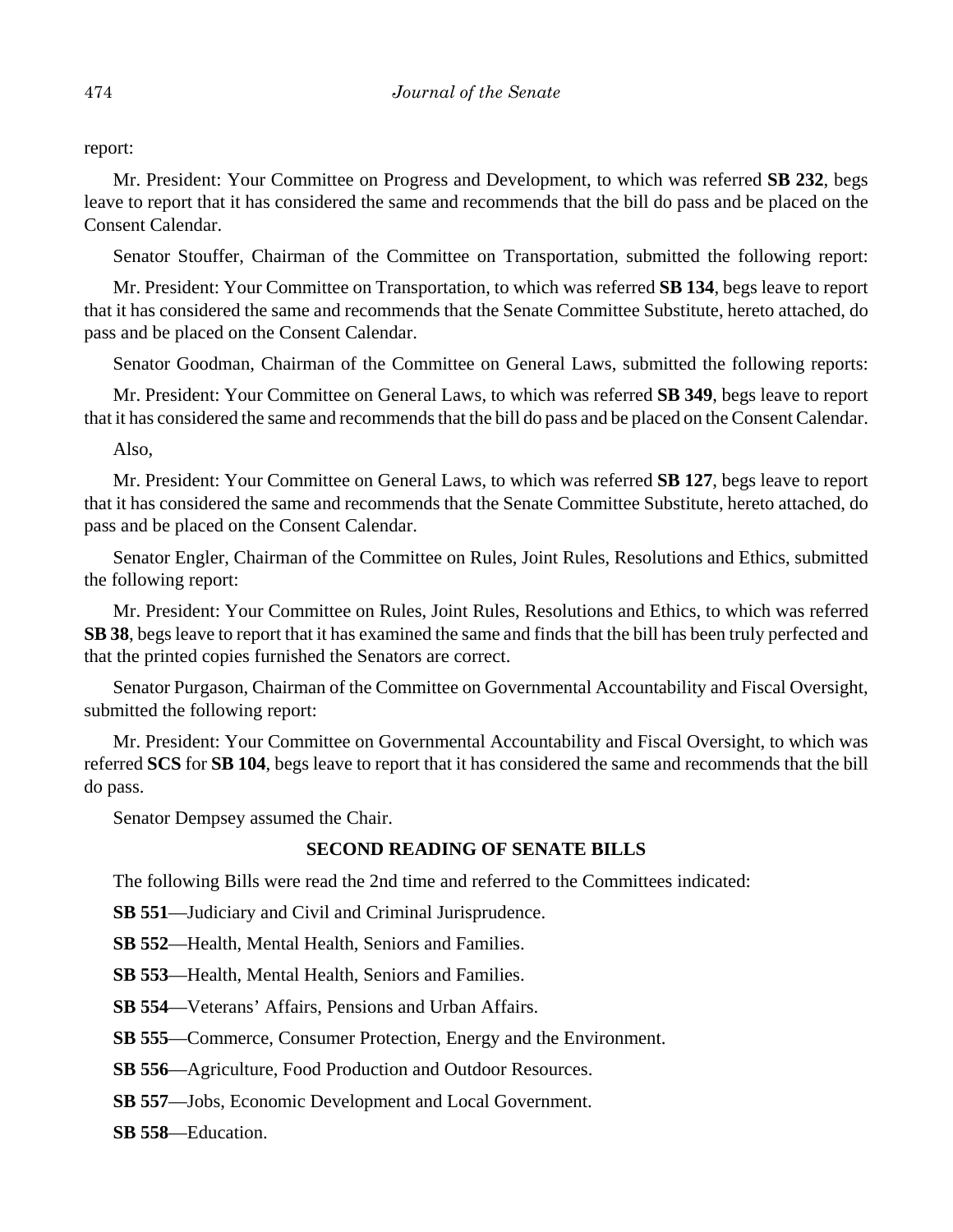- **SB 559**—Appropriations.
- **SB 560**—General Laws.
- **SB 561**—Governmental Accountability and Fiscal Oversight.
- **SB 562**—General Laws.
- **SB 563**—Veterans' Affairs, Pensions and Urban Affairs.
- **SB 564**—Education.
- **SB 565**—Veterans' Affairs, Pensions and Urban Affairs.
- **SB 566**—Jobs, Economic Development and Local Government.
- **SB 567**—Jobs, Economic Development and Local Government.
- **SB 568**—Governmental Accountability and Fiscal Oversight.
- **SB 569**—Financial and Governmental Organizations and Elections.
- **SB 570**—Health, Mental Health, Seniors and Families.
- **SB 571**—Small Business, Insurance and Industry.
- **SB 572**—Jobs, Economic Development and Local Government.
- **SB 573**—Veterans' Affairs, Pensions and Urban Affairs.
- **SB 574**—Jobs, Economic Development and Local Government.
- **SB 575**—Ways and Means.
- **SB 576**—Education.

#### **REFERRALS**

President Pro Tem Shields referred **HCS** for **HCR 16** to the Committee on Rules, Joint Rules, Resolutions and Ethics.

#### **RE-REFERRALS**

President Pro Tem Shields re-referred **SB 547** to the Committee on Health, Mental Health, Seniors and Families.

On motion of Senator Engler, the Senate recessed until 4:00 p.m.

#### **RECESS**

The time of recess having expired, the Senate was called to order by President Kinder.

#### **RESOLUTIONS**

Senator Lembke offered Senate Resolution No. 457, regarding Bryan Mitchell, which was adopted.

Senators Lembke and Schmitt offered Senate Resolution No. 458, regarding Morris and Linda Thomas, Sunset Hills, which was adopted.

Senators Lembke and Schmitt offered Senate Resolution No. 459, regarding Steve Boggeman, which was adopted.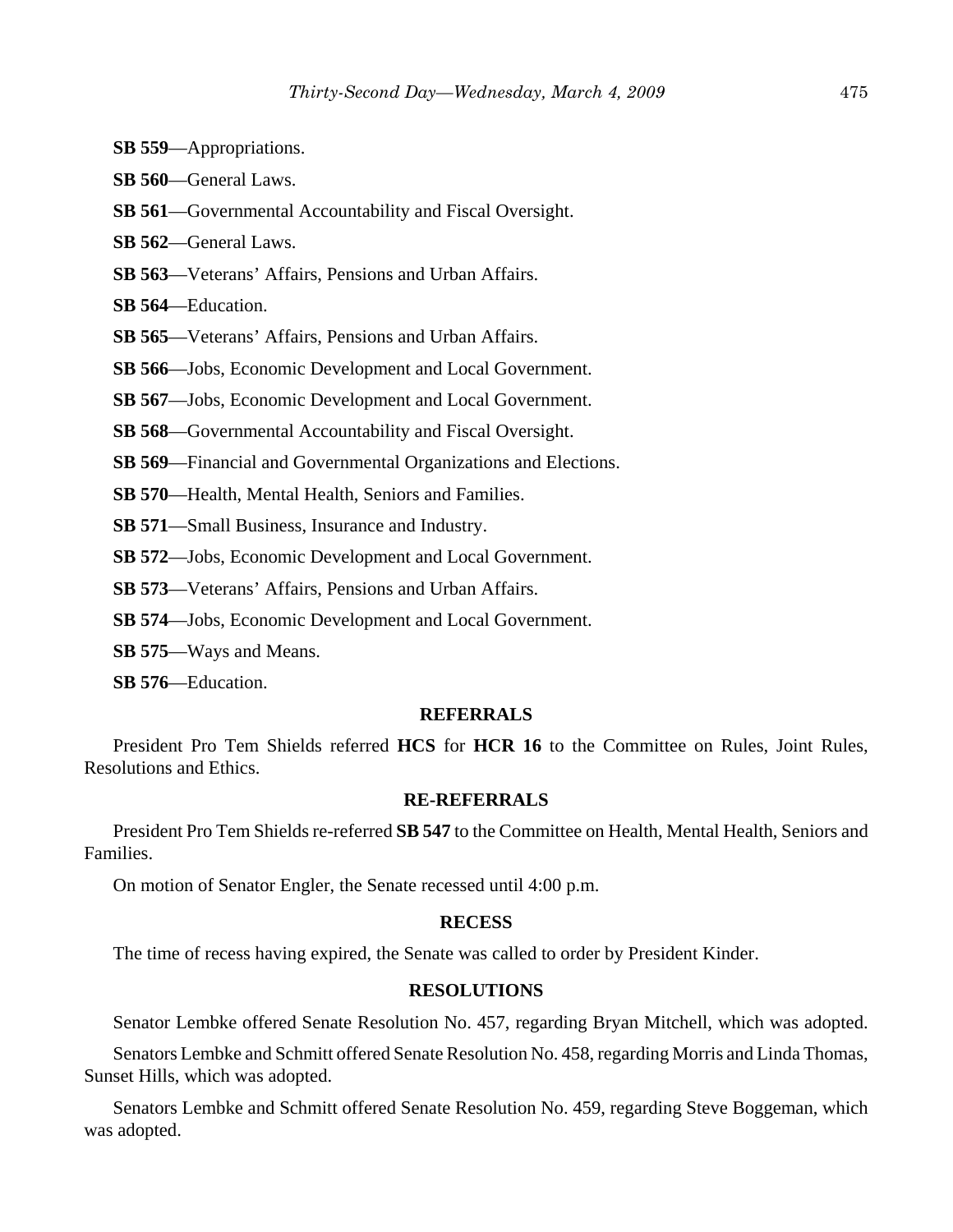Senators Lembke and Schmitt offered Senate Resolution No. 460, regarding Truman Bank, Crestwood, which was adopted.

Senators Lembke and Schmitt offered Senate Resolution No. 461, regarding Michael Orlando, which was adopted.

Senators Lembke and Schmitt offered Senate Resolution No. 462, regarding Stella Gault, Sunset Hills, which was adopted.

Senator Barnitz offered Senate Resolution No. 463, regarding the Fiftieth Wedding Anniversary of Mr. and Mrs. Anthony "Tony" Tedrick, Wellsville, which was adopted.

Senator Scott offered Senate Resolution No. 464, regarding Mary Ellen Weant, Cole Camp, which was adopted.

Senator Barnitz offered Senate Resolution No. 465, regarding the One Hundredth Birthday of Amanda Bohl Schriever, Hermann, which was adopted.

# **SENATE BILLS FOR PERFECTION**

Senator Pearce moved that **SB 255** be called from the Informal Calendar and again taken up for perfection, which motion prevailed.

Senator Dempsey assumed the Chair.

Senator Smith offered **SA 3**:

#### SENATE AMENDMENT NO. 3

Amend Senate Bill No. 255, Page 1, Section 172.030, Line 1, by inserting immediately after "172.030." the following: "**1.**"; and further amend line 3 by striking the opening bracket "**[**" and further amend line 4 by striking the following: "**]** at least one but no more then two persons"; and further amend line 5 by striking all of said line and inserting in lieu thereof the following: "upon said board from the same congressional district**, except as provided in subsection 2 of this section**, and no person shall"; and further amend line 8 by inserting after all of said line the following:

"**2. In the event the state of Missouri loses a congressional district following redistricting based on the 2010 census, the ninth member of the board shall be a student curator who shall have the right to vote on any matter before the board, including the hiring or firing of the president of the University of Missouri system, the chancellors of each of the university campuses, the general counsel of the university, the secretary of the board of curators, and all other general officers of the university. The student shall be enrolled full time in a program of study leading to a post-baccalaureate degree. However, the student curator shall be excluded from all other decisions regarding hiring or firing of faculty or staff. The student curator may be from any congressional district, and his or her district may be the same as one member of the board. The first student curator shall be appointed in January 2011 and shall serve a two-year term provided the person maintains the status of a full-time student. The student curator appointed under this subsection shall replace the nonvoting student representative appointed under section 172.035; however, such student curator shall be appointed in the manner prescribed in section 172.035, and he or she shall meet all other requirements of section 172.035.**

**3. The student curator appointed under subsection 2 of this section shall in no manner modify the**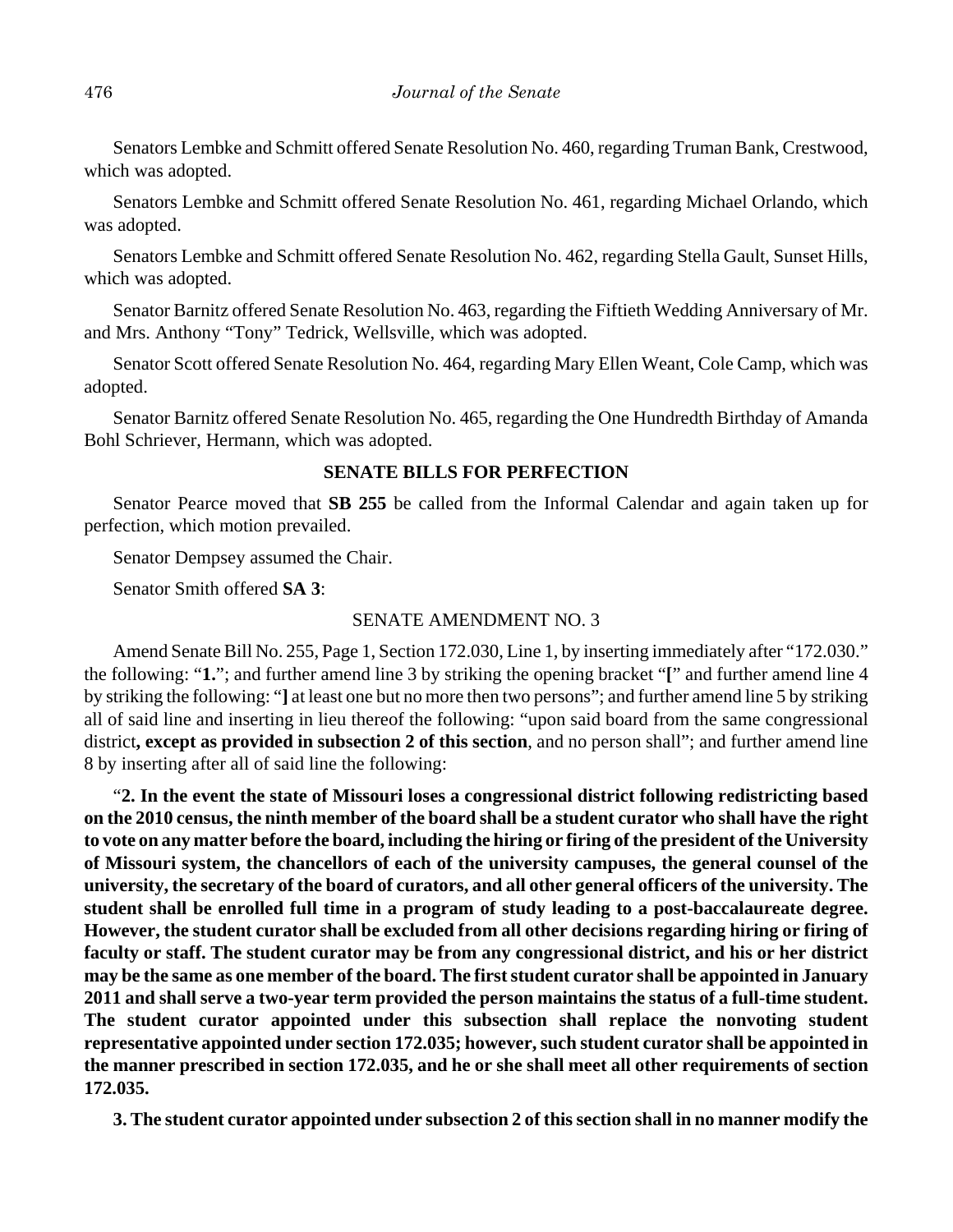# **composition of any other statutorily created board, notwithstanding any other provision of law to the contrary.**

172.035. 1. The governor shall, by and with the advice and consent of the senate, appoint a student representative to the board of curators of the University of Missouri, who shall attend all meetings and participate in all deliberations of the board. Such student representative shall not have the right to vote on any matter before the board**, unless the student representative position on the board is converted to a student curator position, as provided under section 172.030**.

2. Such student representative shall be a full-time student at the university as defined by the board, selected from a panel of three names submitted to the governor by the student government presidents of the campuses of the university, a citizen of the United States, and a resident of the state of Missouri. No person may be appointed who is not actually enrolled during the term of such person's appointment as a student at the University of Missouri.

3. The term of the student representative shall be two years, except that the person first appointed shall serve until January 1, 1986.

4. If a vacancy occurs for any reason in the position of student representative, the governor shall appoint a replacement who meets the qualifications set forth in subsection 2 of this section and who shall serve until the student representative's successor is appointed and qualified.

5. If the student representative ceases to be a student at the University of Missouri, or a resident of the state of Missouri, or fails to follow the board's attendance policy, the student representative's position shall at once become vacant, unless such absence is caused by sickness or some accident preventing such representative's arrival at the time and place appointed for the meeting.

6. The student representative shall receive the same reimbursement for expenses as other members of the board of curators receive pursuant to section 172.040.

7. Appointments made under this section shall be made in rotation from each of the four campuses of the University of Missouri, beginning with a student from the Columbia campus, next from the Rolla campus, next from the Kansas City campus, and then from the St. Louis campus. **If after August 28, 2009, the university adds another campus or campuses, then such campus or campuses shall be inserted into the aforementioned rotation following the St. Louis campus in the order in which such campus or campuses are admitted into the university.**

8. Unless alternative arrangements for payment have been made and agreed to by the student and the university, the student representative shall have paid all student and tuition fees due prior to such appointment and shall pay all future student and tuition fees during the term of office when such fees are due.

172.040. **Except as provided in subsection 2 of section 172.030 for student curators,** the term of service of the curators shall be six years, the terms of three expiring every two years; the first expiration occurring on the first day of January, 1911, and succeeding expirations of three members every two years thereafter. Said curators, while attending the meetings of the board, shall receive their actual expenses, which shall be paid out of the ordinary revenues of the university.

172.060. **Except as provided in subsection 2 of section 172.030 for student curators,** all appointments to fill vacancies, except such as may be made to fill out unexpired terms, shall be for the term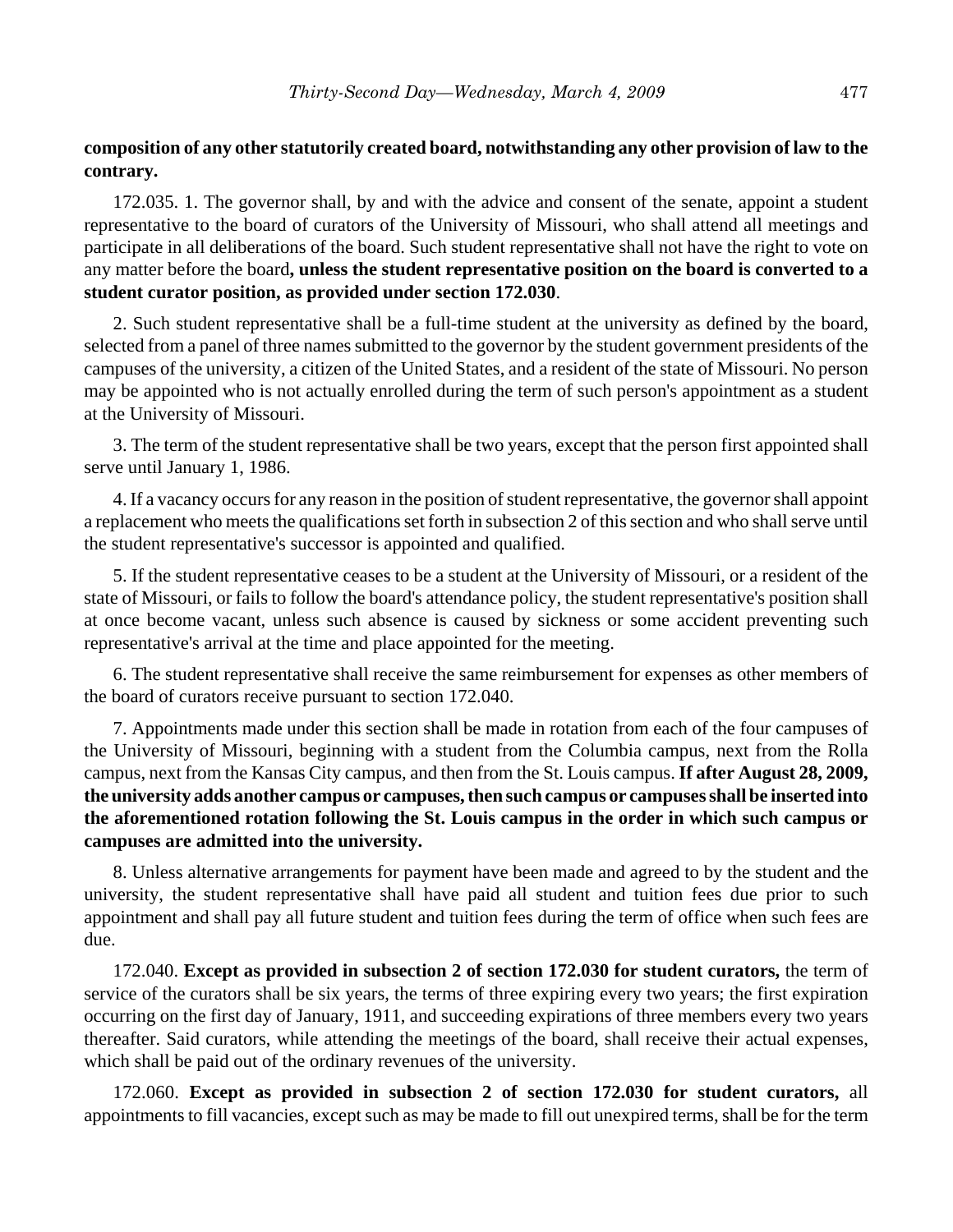of six years, and until the successors of such appointees shall be appointed and qualified."; and

Further amend the title and enacting clause accordingly.

Senator Smith moved that the above amendment be adopted and requested a roll call vote be taken. He was joined in his request by Senators Callahan, Crowell, Days and Justus.

**SA 3** failed of adoption by the following vote:

|           | YEAS—Senators  |            |         |          |                 |        |                |
|-----------|----------------|------------|---------|----------|-----------------|--------|----------------|
| Barnitz   | Callahan       | Crowell    | Days    | Engler   | Green           | Justus | <b>Shields</b> |
| $Smith-9$ |                |            |         |          |                 |        |                |
|           |                |            |         |          |                 |        |                |
|           | NAYS-Senators  |            |         |          |                 |        |                |
| Bartle    | <b>Clemens</b> | Cunningham | Dempsey | Goodman  | Griesheimer     | Lager  | Lembke         |
| Mayer     | McKenna        | Nodler     | Pearce  | Purgason | Ridgeway        | Rupp   | Schmitt        |
| Scott     | Shoemyer       | Stouffer   | Vogel   | Wilson   | Wright-Jones-22 |        |                |
|           |                |            |         |          |                 |        |                |

```
Absent—Senators
```
Bray Champion—2

Absent with leave—Senator Schaefer—1

Vacancies—None

On motion of Senator Pearce, **SB 255** was declared perfected and ordered printed.

# **REPORTS OF STANDING COMMITTEES**

Senator Engler, Chairman of the Committee on Rules, Joint Rules, Resolutions and Ethics, submitted the following reports:

Mr. President: Your Committee on Rules, Joint Rules, Resolutions and Ethics, to which were referred **SCS** for **SBs 237** and **137**; **SCS** for **SB 8**; **SCS** for **SB 93**; and **SCS** for **SB 265**, begs leave to report that it has examined the same and finds that the bills have been truly perfected and that the printed copies furnished the Senators are correct.

# **REFERRALS**

President Pro Tem Shields referred **SCS** for **SB 265** to the Committee on Governmental Accountability and Fiscal Oversight.

# **THIRD READING OF SENATE BILLS**

**SCS** for **SB 104**, entitled:

# SENATE COMMITTEE SUBSTITUTE FOR SENATE BILL NO. 104

An Act to amend chapter 167, RSMo, by adding thereto one new section relating to immunizations against the human papillomavirus.

Was taken up by Senator Justus.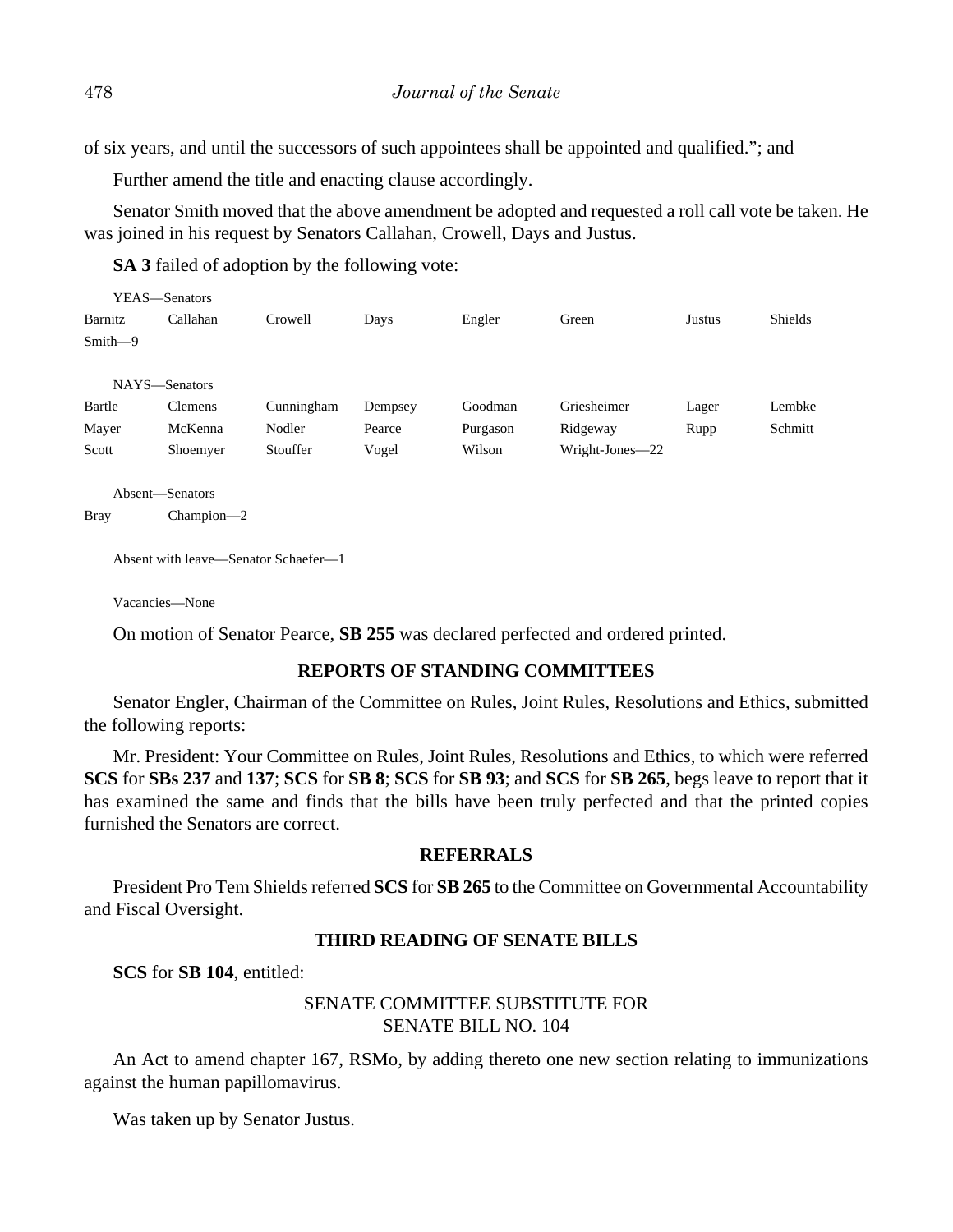On motion of Senator Justus, **SCS** for **SB 104** was read the 3rd time and passed by the following vote:

|                | YEAS—Senators        |             |                 |            |         |          |         |
|----------------|----------------------|-------------|-----------------|------------|---------|----------|---------|
| Barnitz        | Bartle               | <b>Bray</b> | Callahan        | Champion   | Crowell | Days     | Dempsey |
| Engler         | Goodman              | Green       | Griesheimer     | Justus     | Lager   | Mayer    | McKenna |
| Nodler         | Pearce               | Rupp        | Schmitt         | Scott      | Shields | Shoemyer | Smith   |
| Stouffer       | Vogel                | Wilson      | Wright-Jones-28 |            |         |          |         |
|                | NAYS-Senators        |             |                 |            |         |          |         |
| <b>Clemens</b> | Cunningham           | Lembke      | Purgason        | Ridgeway-5 |         |          |         |
|                | Absent—Senators—None |             |                 |            |         |          |         |

Absent with leave—Senator Schaefer—1

Vacancies—None

The President declared the bill passed.

On motion of Senator Justus, title to the bill was agreed to.

Senator Justus moved that the vote by which the bill passed be reconsidered.

Senator Engler moved that motion lay on the table, which motion prevailed.

**SCS** for **SB 88**, entitled:

# SENATE COMMITTEE SUBSTITUTE FOR SENATE BILL NO. 88

An Act to repeal section 304.155, RSMo, and to enact in lieu thereof one new section relating to state highway system incident management.

Was taken up by Senator Stouffer.

On motion of Senator Stouffer, **SCS** for **SB 88** was read the 3rd time and passed by the following vote:

|             | YEAS—Senators                        |                |          |            |          |                 |         |
|-------------|--------------------------------------|----------------|----------|------------|----------|-----------------|---------|
| <b>Bray</b> | Callahan                             | Champion       | Crowell  | Cunningham | Days     | Dempsey         | Engler  |
| Goodman     | Griesheimer                          | Justus         | Lager    | Pearce     | Ridgeway | Rupp            | Schmitt |
| Scott       | <b>Shields</b>                       | Smith          | Stouffer | Vogel      | Wilson   | Wright-Jones-23 |         |
|             | NAYS-Senators                        |                |          |            |          |                 |         |
| Barnitz     | Bartle                               | <b>Clemens</b> | Green    | Lembke     | Mayer    | McKenna         | Nodler  |
| Purgason    | $Shoemver-10$                        |                |          |            |          |                 |         |
|             | Absent—Senators—None                 |                |          |            |          |                 |         |
|             | Absent with leave—Senator Schaefer—1 |                |          |            |          |                 |         |

Vacancies—None

The President declared the bill passed.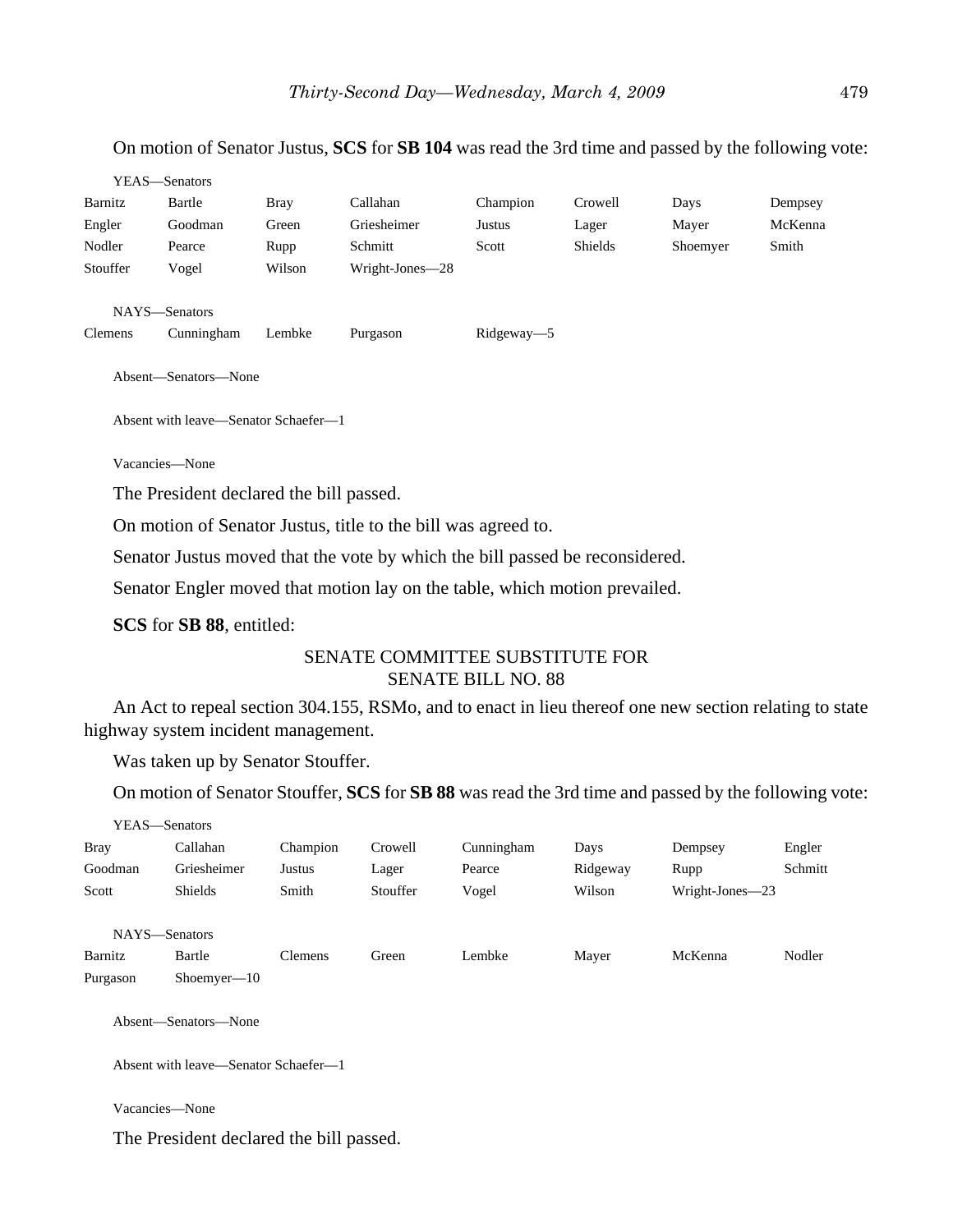On motion of Senator Stouffer, title to the bill was agreed to.

Senator Stouffer moved that the vote by which the bill passed be reconsidered.

Senator Engler moved that motion lay on the table, which motion prevailed.

**SB 126**, introduced by Senator Rupp, entitled:

An Act to amend chapter 376, RSMo, by adding thereto one new section relating to prohibiting discrimination in life insurance based on lawful travel destinations, with penalty provisions.

Was taken up.

On motion of Senator Rupp, **SB 126** was read the 3rd time and passed by the following vote:

YEAS—Senators

| Barnitz | Bartle  | Brav     | Callahan | Champion | Clemens     | Crowell  | Cunningham      |
|---------|---------|----------|----------|----------|-------------|----------|-----------------|
| Days    | Dempsey | Engler   | Goodman  | Green    | Griesheimer | Justus   | Lager           |
| Lembke  | Maver   | McKenna  | Nodler   | Pearce   | Purgason    | Ridgeway | Rupp            |
| Schmitt | Shields | Shoemyer | Smith    | Stouffer | Vogel       | Wilson   | Wright-Jones-32 |

NAYS—Senators—None

Absent—Senator Scott—1

Absent with leave—Senator Schaefer—1

Vacancies—None

The President declared the bill passed.

On motion of Senator Rupp, title to the bill was agreed to.

Senator Rupp moved that the vote by which the bill passed be reconsidered.

Senator Engler moved that motion lay on the table, which motion prevailed.

#### **SENATE BILLS FOR PERFECTION**

Senator Bartle moved that **SB 261**, **SB 159**, **SB 180**, and **SB 181**, with **SCS**, **SS** for **SCS**, **SA 3** and **SA 1** to **SA 3** (pending), be called from the Informal Calendar and again taken up for perfection, which motion prevailed.

At the request of Senator Bartle, **SS** for **SCS** for **SBs 261**, **159**, **180** and **181**, was withdrawn, rendering the pending amendments moot.

Senator Bartle offered **SS No. 2** for **SCS** for **SBs 261**, **159**, **180** and **181**, entitled:

SENATE SUBSTITUTE NO. 2 FOR SENATE COMMITTEE SUBSTITUTE FOR SENATE BILLS NOS. 261, 159, 180 and 181

An Act to repeal sections 174.700, 195.214, 195.217, 195.218, 556.036, 566.147, 566.149, 566.226, 570.030, 570.040, 573.020, 573.023, 573.025, 573.030, 573.035, 573.037, 573.040, 573.060, 573.065, 575.150, 577.029, 578.025, 578.030, and 578.255, RSMo, section 577.023 as enacted by senate committee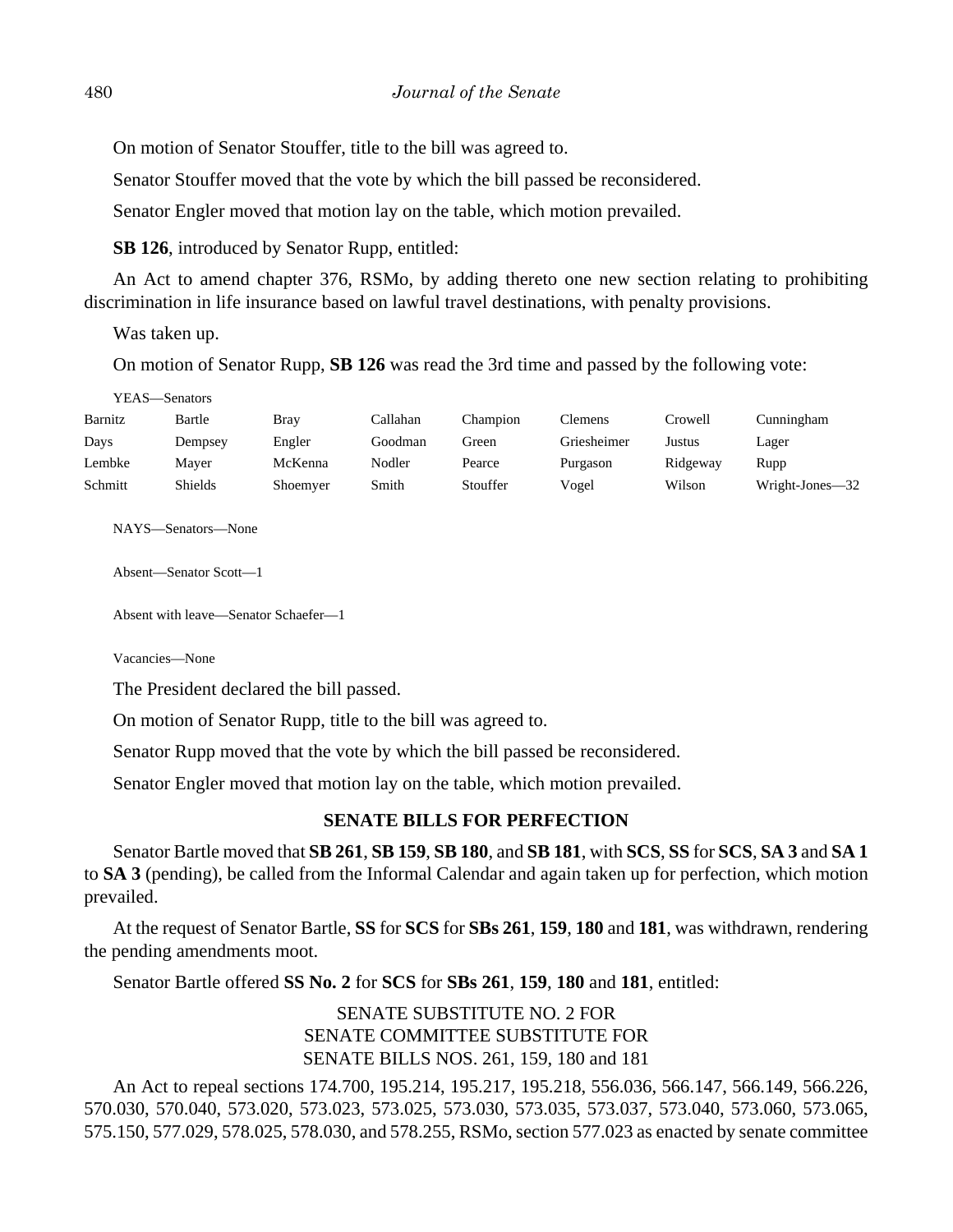substitute for house committee substitute for house bill no. 1715 merged with conference committee substitute for house committee substitute for senate committee substitute for senate bills nos. 930 & 947, ninety-fourth general assembly, second regular session, and section 577.023 as enacted by senate committee substitute for house committee substitute for house bill no. 1715, ninety-fourth general assembly, second regular session, and to enact in lieu thereof thirty-five new sections relating to crime, with penalty provisions and an emergency clause for certain sections.

Senator Bartle moved that **SS No. 2** for **SCS** for **SBs 261**, **159**, **180** and **181** be adopted.

Senator Callahan offered **SA 1**, which was read:

#### SENATE AMENDMENT NO. 1

Amend Senate Substitute No. 2 for Senate Committee Substitute for Senate Bills Nos. 261, 159, 180 and 181, Page 11, Section 558.012, Line 20, by striking the word "eighty-five" and inserting in lieu thereof, the following: "one hundred"; and further amend said bill and section, page 12, line 3, by striking the word "eighty-five" and inserting in lieu thereof, the following "one hundred".

Senator Callahan moved that the above amendment be adopted, which motion failed.

Senator Shields offered **SA 2**:

#### SENATE AMENDMENT NO. 2

Amend Senate Substitute No. 2 for Senate Committee Substitute for Senate Bills Nos. 261, 159, 180 and 181, Page 2, Section A, Line 10, by inserting immediately after said line the following:

"84.830. 1. **[**No person shall solicit orally, or by letter or otherwise, or shall be in any manner concerned in soliciting, any assessment, contribution, or payment for any political purpose whatsoever from any officer or employee in the service of the police department for such cities or from members of the said police board.**]** No officer, agent, or employee of the police department of such cities shall permit **or perform** any **[**such**]** solicitation **of any assessment, contribution, or payment for any political purpose** in any building or room occupied for the discharge of the official duties of the said department. **[**No officer or employee in the service of said police department shall directly or indirectly give, pay, lend, or contribute any part of his salary or compensation or any money or other valuable thing to any person on account of, or to be applied to, the promotion of any political party, political club, or any political purpose whatever.

2.**]** No officer or employee of said department shall promote, remove, or reduce any other official or employee, or promise or threaten to do so, for withholding or refusing to make any contribution for any political party or purpose or club, or for refusal to render any political service, and shall not directly or indirectly attempt to coerce, command, or advise any other officer or employee to make any such contribution or render any such service. No officer or employee in the service of said department or member of the police board shall use his official authority or influence for the purpose of interfering with any election or any nomination for office, or affecting the result thereof. No officer or employee of such department shall **[**be a member or official of any committee of any political party, or be a ward committeeman or committeewoman, nor shall any such**] hold a partisan political office. No** officer or employee **shall** solicit any person to vote for or against any candidate for public office, or "poll precincts" or be connected with other political work of similar character on behalf of any political organization, party, or candidate **while on duty, in uniform, or wearing any clothing or accessory with symbols, insignias, or words indicating his or her employment with the police department**. All such persons shall, however, retain the right to vote as they may choose and to express their opinions on all political subjects and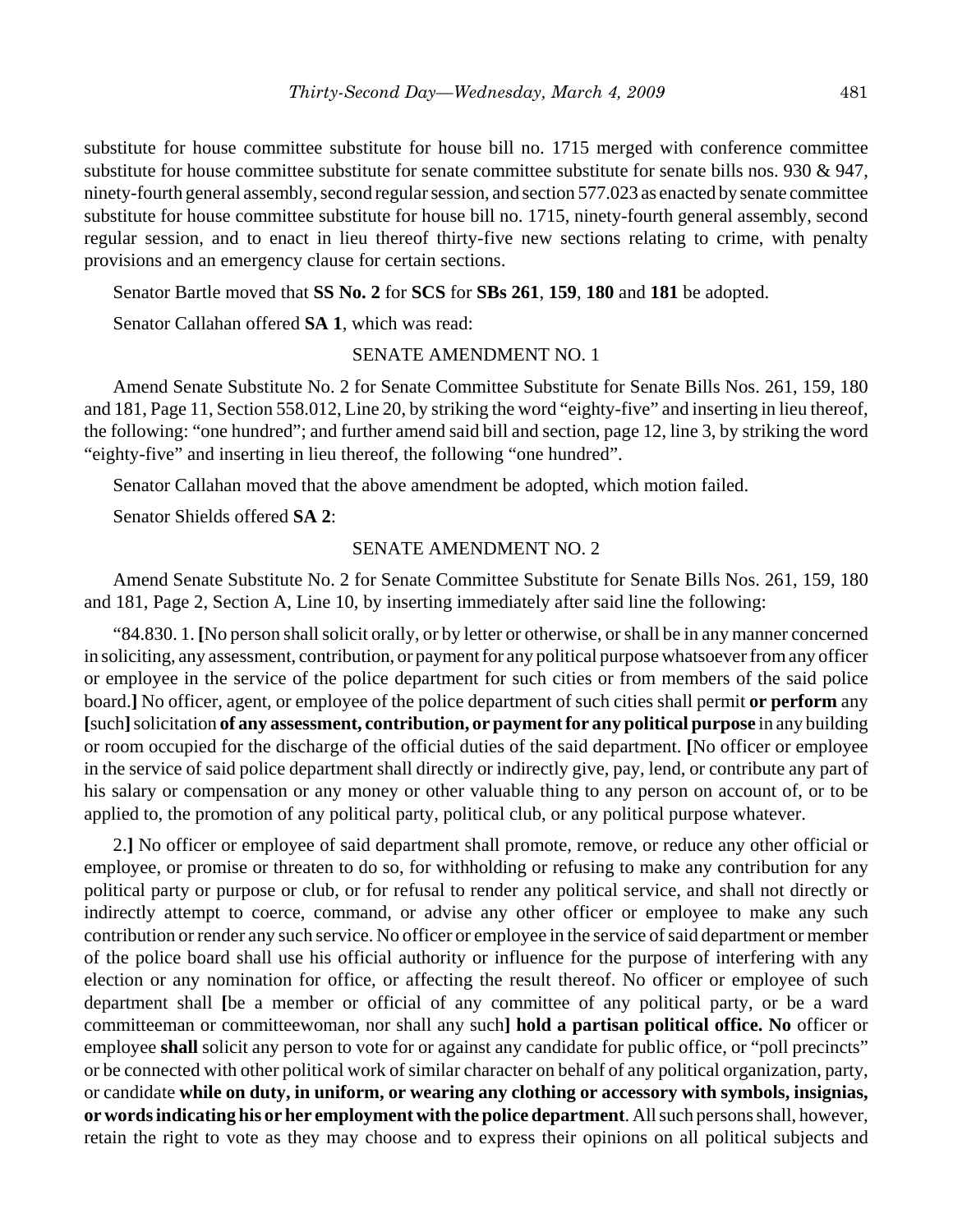candidates.

**[**3.**] 2.** No person or officer or employee of said department shall affix any sign, bumper sticker or other device to any property or vehicle under the control of said department which either supports or opposes any ballot measure or political candidate.

**[**4.**] 3.** No question in any examination shall relate to political or religious opinions or affiliations, and no appointment, transfer, layoff, promotion, reduction, suspension, or removal shall be affected by such opinions or affiliations.

**[**5.**] 4.** No person shall make false statement, certification, mark, rating, or report with regard to any tests, certificate, or appointment made under any provision of sections 84.350 to 84.860 or in any manner commit or attempt to commit any fraud preventing the impartial execution of this section or any provision thereof.

**[**6.**] 5.** No person shall, directly or indirectly, give, render, pay, offer, solicit, or accept any money, service, or other valuable consideration for or on account of any appointment, proposed appointment, promotion to, or any advancement in, a position in the service of the police departments of such cities.

**[**7.**] 6.** No person shall defeat, deceive, or obstruct any person in his right to examination, eligibility, certification, appointment or promotion under sections 84.350 to 84.860, or furnish to any person any such secret information for the purpose of affecting the right or prospects of any person with respect to employment in the police departments of such cities.

**[**8.**] 7.** Any officer or any employee of the police department of such cities who shall be found by the board to have violated any of the provisions of this section shall be discharged forthwith from said service. It shall be the duty of the chief of police to prefer charges against any such offending person at once. Any member of the board or of the common council of such cities may bring suit to restrain payment of compensation to any such offending officer or employee and, as an additional remedy, any such member of the board or of the common council of such cities may also apply to the circuit court for a writ of mandamus to compel the dismissal of such offending officer or employee. Officers or employees discharged by such mandamus shall have no right of review before the police board. Any person dismissed or convicted under this section shall, for a period of five years, be ineligible for appointment to any position in the service of the police department of such cities or the municipal government of such cities. Any persons who shall willfully or through culpable negligence violate any of the provisions of this section may, upon conviction thereof, be punished by a fine of not less than fifty dollars and not exceeding five hundred dollars, or by imprisonment for a time not exceeding six months, or by both such fine and imprisonment."; and

Further amend the title and enacting clause accordingly.

Senator Shields moved that the above amendment be adopted, which motion prevailed.

Senator Nodler offered **SA 3**:

#### SENATE AMENDMENT NO. 3

Amend Senate Substitute No. 2 for Senate Committee Substitute for Senate Bills Nos. 261, 159, 180 and 181, Page 12, Section 558.012, Line 7, by inserting immediately after all of said line the following:

"561.021. 1. A person holding any public office, elective or appointive, under the government of this state or any agency or political subdivision thereof, who is convicted of a crime shall, upon sentencing, forfeit such office if**:**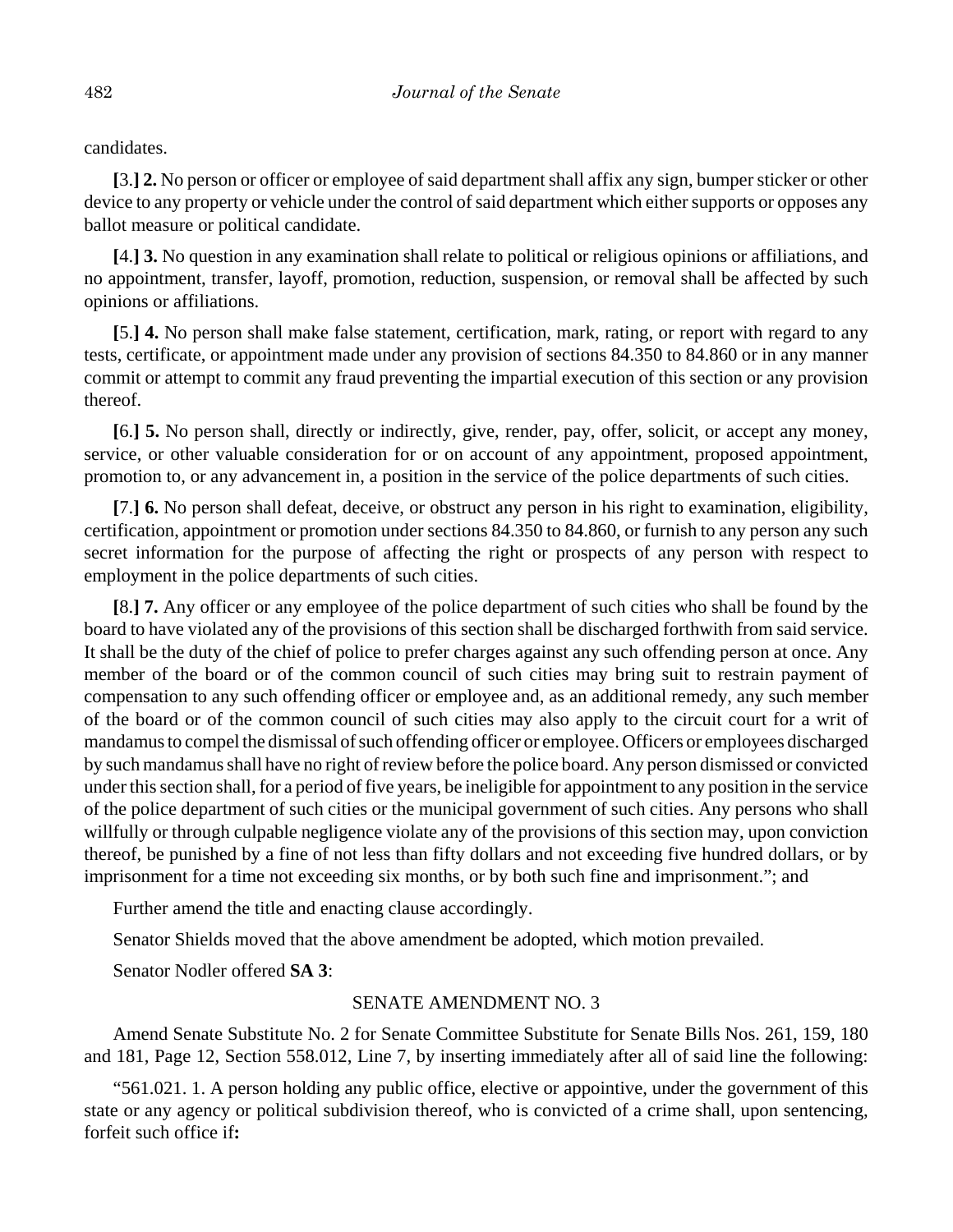(1) He is convicted under the laws of this state of a felony or under the laws of another jurisdiction of a crime which, if committed within this state, would be a felony, or he pleads guilty or nolo contendere of such a crime; or

(2) He is convicted of or pleads guilty or nolo contendere to a crime involving misconduct in office, or dishonesty; or

(3) The constitution or a statute other than the code so provides.

2. **[**Except as provided in subsection 3 of this section,**]** A person who pleads guilty or nolo contendere or is convicted under the laws of this state of a felony or under the laws of another jurisdiction of a crime which, if committed within this state, would be a felony, shall be ineligible to **qualify as a candidate for or** hold any public office, elective or appointive, under the government of this state or any agency or political subdivision thereof**[**, until the completion of his sentence or period of probation**]**.

**[**3. A person who pleads guilty or nolo contendere or is convicted under the laws of this state or under the laws of another jurisdiction of a felony connected with the exercise of the right of suffrage shall be forever disqualified from holding any public office, elective or appointive, under the government of this state or any agency or political subdivision thereof.**]**"; and

Further amend said bill, page 45, section 590.701, line 14 by inserting after all of said line the following:

**"[**115.350. No person shall qualify as a candidate for elective public office in the state of Missouri who has been convicted of or found guilty of or pled guilty to a felony under the laws of this state.**]**"; and

Further amend the title and enacting clause accordingly.

Senator Nodler moved that the above amendment be adopted, which motion prevailed.

Senator Callahan offered **SA 4**, which was read:

#### SENATE AMENDMENT NO. 4

Amend Senate Substitute No. 2 for Senate Committee Substitute for Senate Bills Nos. 261, 159, 180 and 181, Pages 11-12, Section 558.012, by striking said section in its entirety; and

Further amend the title and enacting clause accordingly.

Senator Callahan moved that the above amendment be adopted, which motion failed.

Senator Rupp offered **SA 5**:

#### SENATE AMENDMENT NO. 5

Amend Senate Substitute No. 2 for Senate Committee Substitute for Senate Bills Nos. 261, 159, 180 and 181, Page 45, Section 590.701, Line 14 of said page, by inserting after all of said line the following:

"595.010. 1. As used in sections 595.010 to 595.075, unless the context requires otherwise, the following terms shall mean:

(1) "Child", a dependent, unmarried person who is under eighteen years of age and includes a posthumous child, stepchild, or an adopted child;

(2) "Claimant", a victim or a dependent, relative, survivor, or member of the family, of a victim eligible for compensation pursuant to sections 595.010 to 595.075;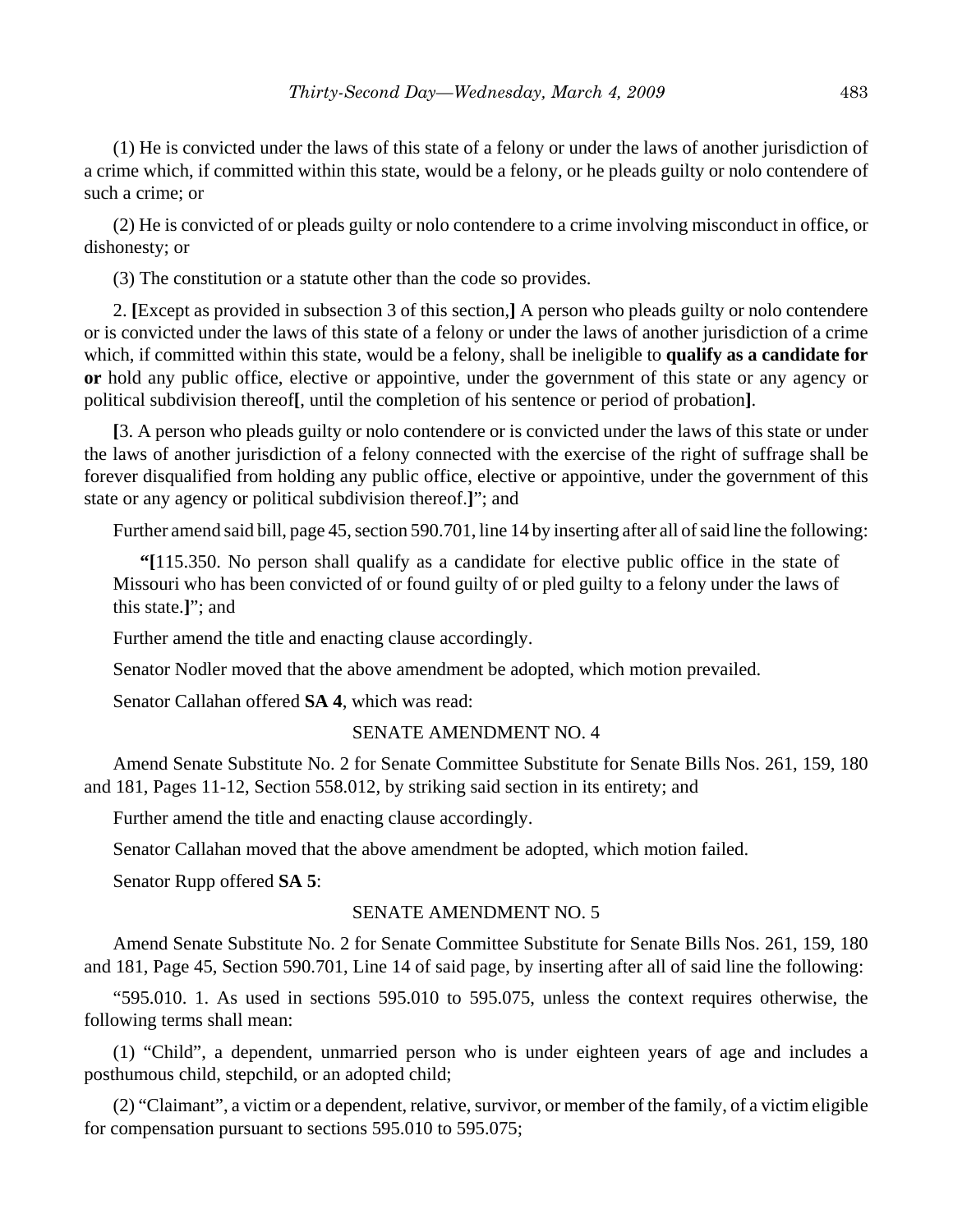(3) "Conservator", a person or corporation appointed by a court to have the care and custody of the estate of a minor or a disabled person, including a limited conservator;

(4) "Counseling", problem-solving and support concerning emotional issues that result from criminal victimization licensed pursuant to section 595.030. Counseling is a confidential service provided either on an individual basis or in a group. Counseling has as a primary purpose to enhance, protect and restore a person's sense of well-being and social functioning after victimization. Counseling does not include victim advocacy services such as crisis telephone counseling, attendance at medical procedures, law enforcement interviews or criminal justice proceedings;

(5) "Crime", an act committed in this state which, if committed by a mentally competent, criminally responsible person who had no legal exemption or defense, would constitute a crime; provided that, such act involves the application of force or violence or the threat of force or violence by the offender upon the victim but shall include the crime of driving while intoxicated, vehicular manslaughter and hit and run; and provided, further, that no act involving the operation of a motor vehicle except driving while intoxicated, vehicular manslaughter and hit and run which results in injury to another shall constitute a crime for the purpose of sections 595.010 to 595.075, unless such injury was intentionally inflicted through the use of a motor vehicle. A crime shall also include an act of terrorism, as defined in 18 U.S.C. section 2331, which has been committed outside of the United States against a resident of Missouri;

(6) "Crisis intervention counseling", helping to reduce psychological trauma where victimization occurs;

(7) "Department", the department of public safety;

(8) "Dependent", mother, father, spouse, spouse's mother, spouse's father, child, grandchild, adopted child, illegitimate child, niece or nephew, who is wholly or partially dependent for support upon, and living with, but shall include children entitled to child support but not living with, the victim at the time of his injury or death due to a crime alleged in a claim pursuant to sections 595.010 to **[**595.070**] 595.075**;

(9) "Direct service", providing physical services to a victim of crime including, but not limited to, transportation, funeral arrangements, child care, emergency food, clothing, shelter, notification and information;

(10) "Director", the director of public safety of this state or a person designated by him for the purposes of sections 595.010 to **[**595.070**] 595.075**;

(11) "Disabled person", one who is unable by reason of any physical or mental condition to receive and evaluate information or to communicate decisions to such an extent that the person lacks ability to manage his financial resources, including a partially disabled person who lacks the ability, in part, to manage his financial resources;

(12) **[**"Division", the division of workers' compensation of the state of Missouri;

(13)**]** "Emergency service", those services provided within thirty days to alleviate the immediate effects of the criminal act or offense, and may include cash grants of not more than one hundred dollars;

**[**(14)**] (13)** "Earnings", net income or net wages;

**[**(15)**](14)** "Family", the spouse, parent, grandparent, stepmother, stepfather, child, grandchild, brother, sister, half brother, half sister, adopted children of parent, or spouse's parents;

**[**(16)**] (15)** "Funeral expenses", the expenses of the funeral, burial, cremation or other chosen method of interment, including plot or tomb and other necessary incidents to the disposition of the remains;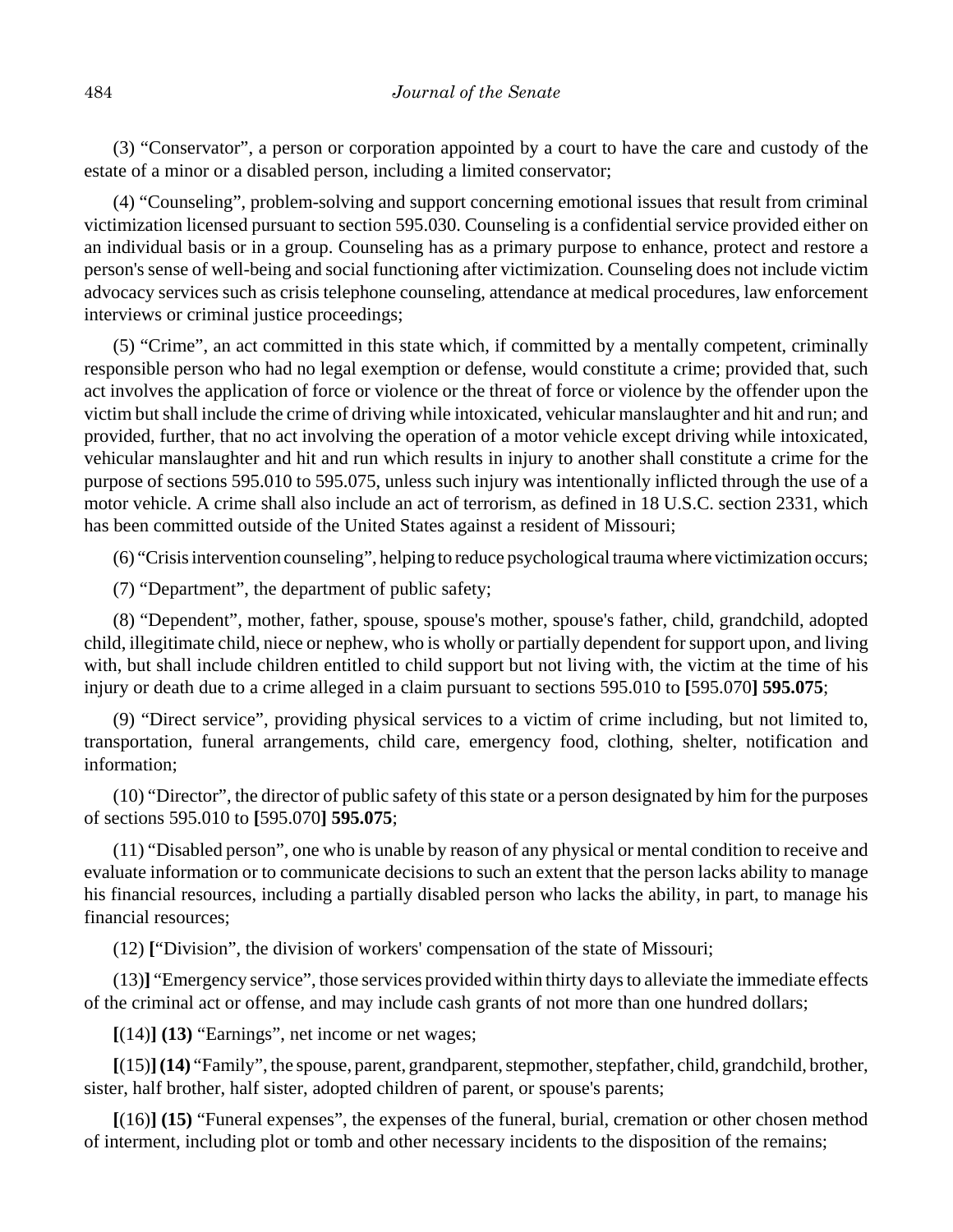**[**(17)**] (16)** "Gainful employment", engaging on a regular and continuous basis, up to the date of the incident upon which the claim is based, in a lawful activity from which a person derives a livelihood;

**[**(18)**] (17)** "Guardian", one appointed by a court to have the care and custody of the person of a minor or of an incapacitated person, including a limited guardian;

**[**(19)**] (18)** "Hit and run", the crime of leaving the scene of a motor vehicle accident as defined in section 577.060, RSMo;

**[**(20)**] (19)** "Incapacitated person", one who is unable by reason of any physical or mental condition to receive and evaluate information or to communicate decisions to such an extent that he lacks capacity to meet essential requirements for food, clothing, shelter, safety or other care such that serious physical injury, illness, or disease is likely to occur, including a partially incapacitated person who lacks the capacity to meet, in part, such essential requirements;

**[**(21)**] (20)** "Injured victim", a person:

(a) Killed or receiving a personal physical injury in this state as a result of another person's commission of or attempt to commit any crime;

(b) Killed or receiving a personal physical injury in this state while in a good faith attempt to assist a person against whom a crime is being perpetrated or attempted;

(c) Killed or receiving a personal physical injury in this state while assisting a law enforcement officer in the apprehension of a person who the officer has reason to believe has perpetrated or attempted a crime;

**[**(22)**] (21)** "Law enforcement official", a sheriff and his regular deputies, municipal police officer or member of the Missouri state highway patrol and such other persons as may be designated by law as peace officers;

**[**(23)**] (22)** "Offender", a person who commits a crime;

**[**(24)**] (23)** "Personal physical injury", actual bodily harm only with respect to the victim. Personal physical injury may include mental or nervous shock resulting from the specific incident upon which the claim is based;

**[**(25)**] (24)** "Private agency", a not-for-profit corporation, in good standing in this state, which provides services to victims of crime and their dependents;

**[**(26)**] (25)** "Public agency", a part of any local or state government organization which provides services to victims of crime;

**[**(27)**] (26)** "Relative", the spouse of the victim or a person related to the victim within the third degree of consanguinity or affinity as calculated according to civil law;

**[**(28)**] (27)** "Survivor", the spouse, parent, legal guardian, grandparent, sibling or child of the deceased victim of the victim's household at the time of the crime;

**[**(29)**] (28)** "Victim", a person who suffers personal physical injury or death as a direct result of a crime, as defined in subdivision (5) of this subsection;

**[**(30)**] (29)** "Victim advocacy", assisting the victim of a crime and his dependents to acquire services from existing community resources.

2. As used in sections 565.024 and 565.060, RSMo, and sections 595.010 to 595.075, the term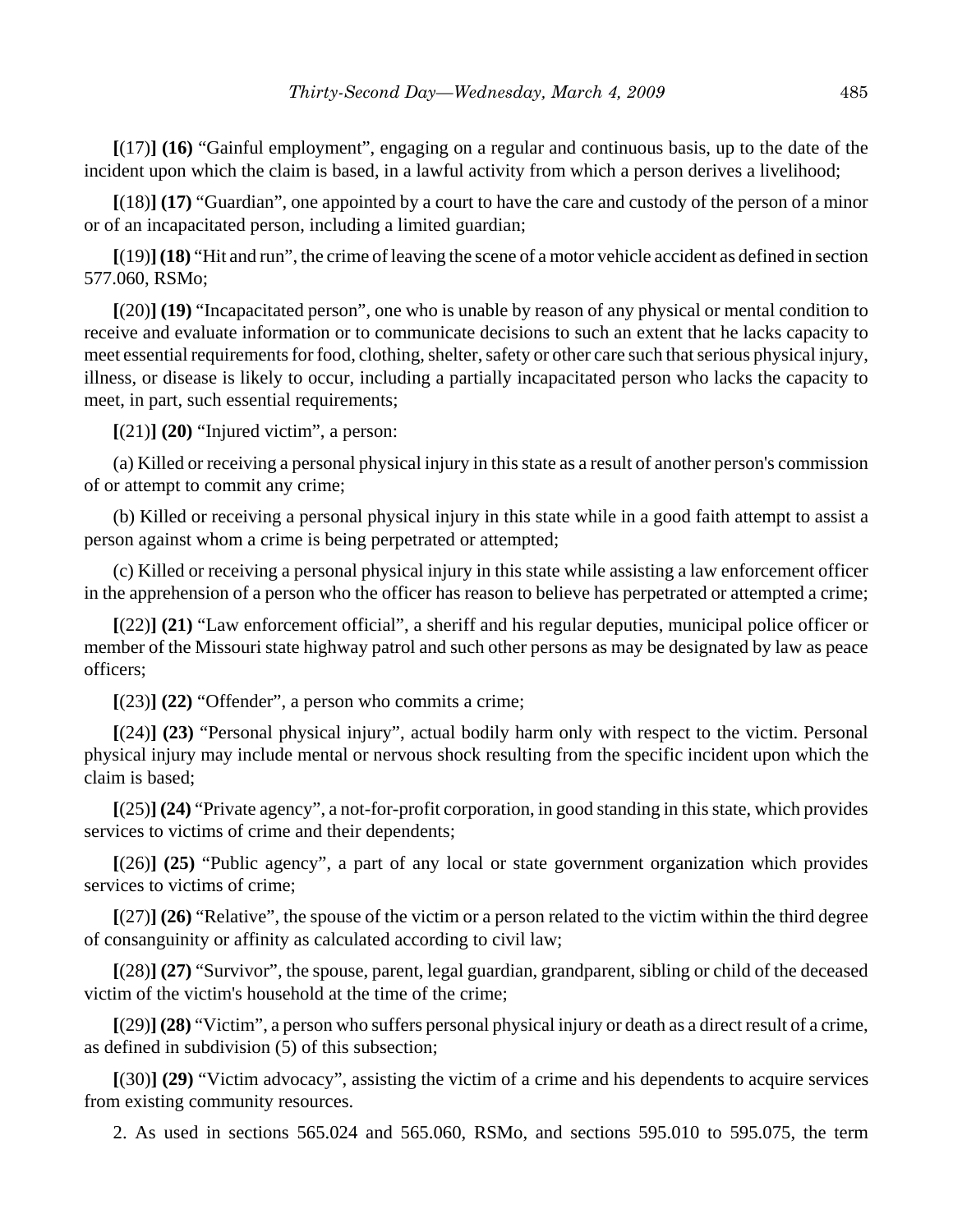"alcohol-related traffic offense" means those offenses defined by sections 577.001, 577.010, and 577.012, RSMo, and any county or municipal ordinance which prohibits operation of a motor vehicle while under the influence of alcohol.

595.015. 1. The **[**division of workers' compensation**] department of public safety** shall, pursuant to the provisions of sections 595.010 to 595.075, have jurisdiction to determine and award compensation to, or on behalf of, victims of crimes. **In making such determinations and awards, the department shall ensure the compensation sought is reasonable and consistent with the limitations described in sections 595.010 to 95.075. Additionally, if compensation being sought includes medical expenses, the department shall further ensure that such expenses are medically necessary.** The **[**division of workers' compensation**] department of public safety** may pay directly to the provider of the services compensation for medical or funeral expenses, or expenses for other services as described in section 595.030, incurred by the claimant. The **[**division**] department** is not required to provide compensation in any case, nor is it required to award the full amount claimed. The **[**division**] department** shall make its award of compensation based upon independent verification obtained during its investigation.

2. Such claims shall be made by filing an application for compensation with the **[**division of workers' compensation**] department of public safety**. The application form shall be furnished by the **[**division**] department** and the signature shall be notarized. The application shall include:

(1) The name and address of the victim;

(2) If the claimant is not the victim, the name and address of the claimant and relationship to the victim, the names and addresses of the victim's dependents, if any, and the extent to which each is so dependent;

(3) The date and nature of the crime or attempted crime on which the application for compensation is based;

(4) The date and place where, and the law enforcement officials to whom, notification of the crime was given;

(5) The nature and extent of the injuries sustained by the victim, the names and addresses of those giving medical and hospital treatment to the victim and whether death resulted;

(6) The loss to the claimant or a dependent resulting from the injury or death;

(7) The amount of benefits, payments or awards, if any, payable from any source which the claimant or dependent has received or for which the claimant or dependent is eligible as a result of the injury or death;

(8) Releases authorizing the surrender to the **[**division**] department** of reports, documents and other information relating to the matters specified under this section; and

(9) Such other information as the **[**division**] department** determines is necessary.

3. In addition to the application, the **[**division**] department** may require that the claimant submit materials substantiating the facts stated in the application.

4. If the **[**division**] department** finds that an application does not contain the required information or that the facts stated therein have not been substantiated, it shall notify the claimant in writing of the specific additional items of information or materials required and that the claimant has thirty days from the date of mailing in which to furnish those items to the **[**division**] department**. Unless a claimant requests and is granted an extension of time by the **[**division**] department**, the **[**division**] department** shall reject with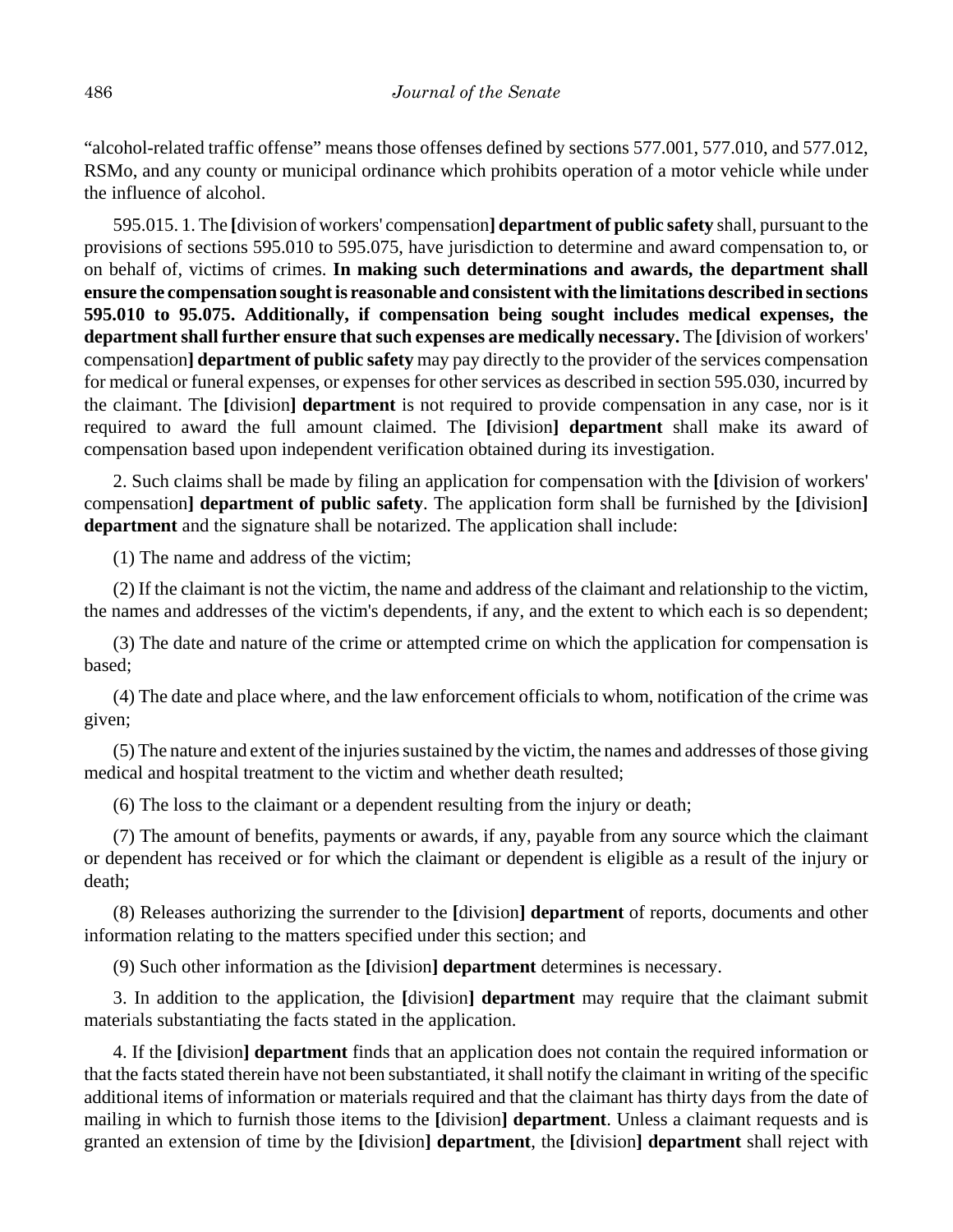prejudice the claim of the claimant for failure to file the additional information or materials within the specified time.

5. The claimant may file an amended application or additional substantiating materials to correct inadvertent errors or omissions at any time before the **[**division**] department** has completed its consideration of the original application.

6. The claimant, victim or dependent shall cooperate with law enforcement officials in the apprehension and prosecution of the offender in order to be eligible, or the **[**division**] department** has found that the failure to cooperate was for good cause.

7. Any state or local agency, including a prosecuting attorney or law enforcement agency, shall make available without cost to the fund, all reports, files and other appropriate information which the **[**division**] department** requests in order to make a determination that a claimant is eligible for an award pursuant to sections 595.010 to 595.075.

595.020. 1. Except as hereinafter provided, the following persons shall be eligible for compensation pursuant to sections 595.010 to 595.075:

(1) A victim of a crime;

(2) In the case of a sexual assault victim:

(a) A relative of the victim requiring counseling in order to better assist the victim in his recovery; and

(3) In the case of the death of the victim as a direct result of the crime:

(a) A dependent of the victim;

(b) Any member of the family who legally assumes the obligation, or who pays the medical or burial expenses incurred as a direct result thereof; and

(c) A survivor of the victim requiring counseling as a direct result of the death of the victim.

2. An offender or an accomplice of an offender shall in no case be eligible to receive compensation with respect to a crime committed by the offender. No victim or dependent shall be denied compensation solely because he is a relative of the offender or was living with the offender as a family or household member at the time of the injury or death. However, the **[**division**] department** may award compensation to a victim or dependent who is a relative, family or household member of the offender only if the **[**division**] department** can reasonably determine the offender will receive no substantial economic benefit or unjust enrichment from the compensation.

3. No compensation of any kind may be made to a victim or intervenor injured while confined in any federal, state, county, or municipal jail, prison or other correctional facility, including house arrest **or electronic monitoring**.

4. No compensation of any kind may be made to a victim who has been finally adjudicated and found guilty, in a criminal prosecution under the laws of this state, of two felonies within the past ten years, of which one or both involves illegal drugs or violence. The **[**division**] department** may waive this restriction if it determines that the interest of justice would be served otherwise.

5. In the case of a claimant who is not otherwise ineligible pursuant to subsection 4 of this section, who is incarcerated as a result of a conviction of a crime not related to the incident upon which the claim is based at the time of application, or at any time following the filing of the application: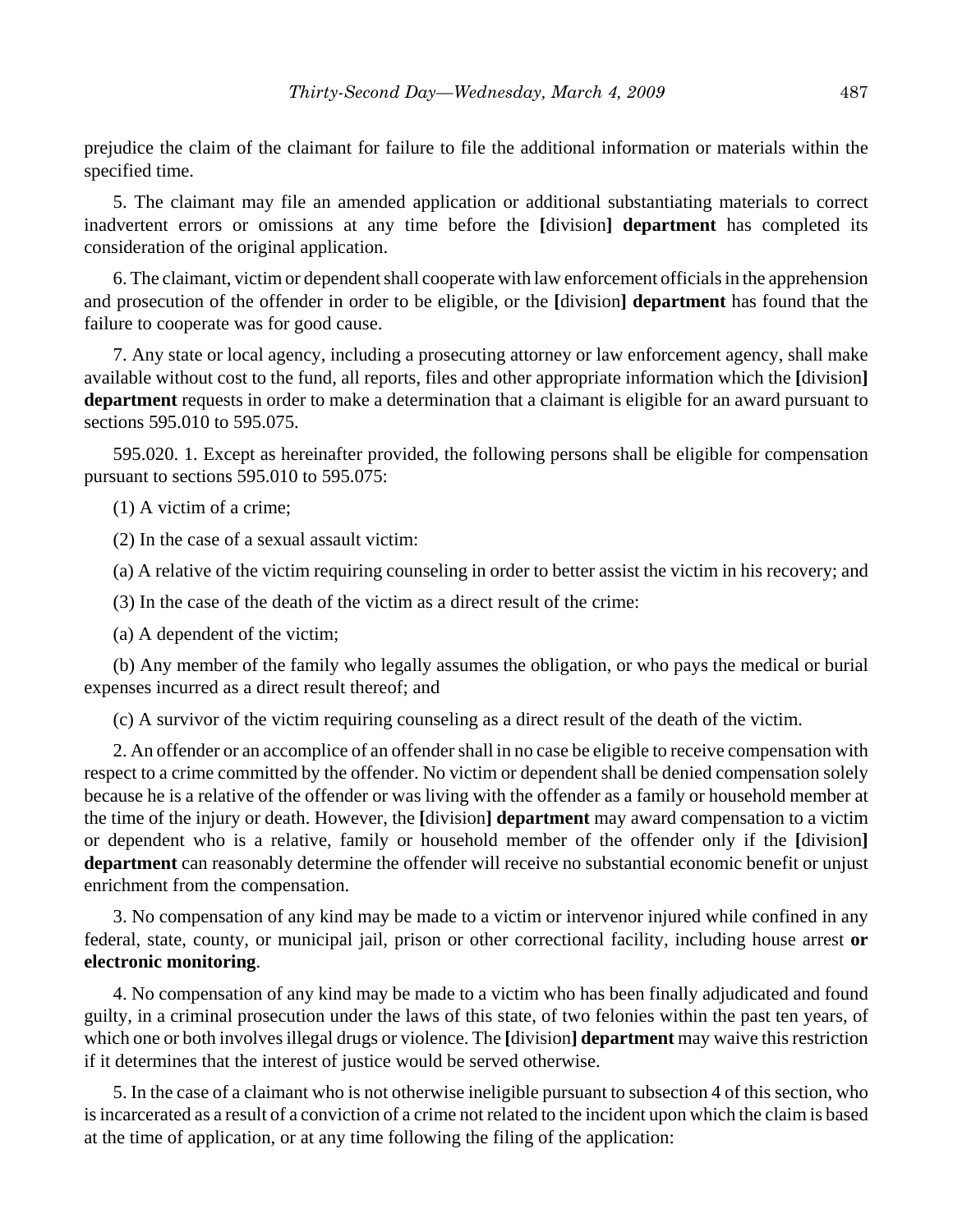(1) The **[**division**] department** shall suspend all proceedings and payments until such time as the claimant is released from incarceration;

(2) The **[**division**] department** shall notify the applicant at the time the proceedings are suspended of the right to reactivate the claim within six months of release from incarceration. The notice shall be deemed sufficient if mailed to the applicant at the applicant's last known address;

(3) The claimant shall file an application to request that the case be reactivated not later than six months after the date the claimant is released from incarceration. Failure to file such request within the six-month period shall serve as a bar to any recovery.

6. Victims of crime who are not residents of the state of Missouri may be compensated only when federal funds are available for that purpose. Compensation for nonresident victims shall terminate when federal funds for that purpose are no longer available.

7. A Missouri resident who suffers personal physical injury or, in the case of death, a dependent of the victim or any member of the family who legally assumes the obligation, or who pays the medical or burial expenses incurred as a direct result thereof, in another state, possession or territory of the United States may make application for compensation in Missouri if:

(1) The victim of the crime would be compensated if the crime had occurred in the state of Missouri;

(2) The place that the crime occurred is a state, possession or territory of the United States, or location outside of the United States that is covered and defined in 18 U.S.C. section 2331, that does not have a crime victims' compensation program for which the victim is eligible and which provides at least the same compensation that the victim would have received if he had been injured in Missouri.

595.025. 1. A claim for compensation may be filed by a person eligible for compensation or, if the person is an incapacitated or disabled person, or a minor, by the person's spouse, parent, conservator, or guardian.

2. A claim shall be filed not later than two years after the occurrence of the crime or the discovery of the crime upon which it is based.

3. Each claim shall be filed in person or by mail. The **[**division of workers' compensation**] department of public safety** shall investigate such claim, prior to the opening of formal proceedings. The claimant shall be notified of the date and time of any hearing on such claim. In determining the amount of compensation for which a claimant is eligible, the **[**division**] department** shall consider the facts stated on the application filed pursuant to section 595.015, and:

(1) Need not consider whether or not the alleged assailant has been apprehended or brought to trial or the result of any criminal proceedings against that person; however, if any person is convicted of the crime which is the basis for an application for compensation, proof of the conviction shall be conclusive evidence that the crime was committed;

(2) Shall determine the amount of the loss to the claimant, or the victim's survivors or dependents;

(3) Shall determine the degree or extent to which the victim's acts or conduct provoked, incited, or contributed to the injuries or death of the victim.

4. The claimant may present evidence and testimony on his own behalf or may retain counsel. The **[**division of workers' compensation**] department of public safety** may, as part of any award entered under sections 595.010 to 595.075, determine and allow reasonable attorney's fees, which shall not exceed fifteen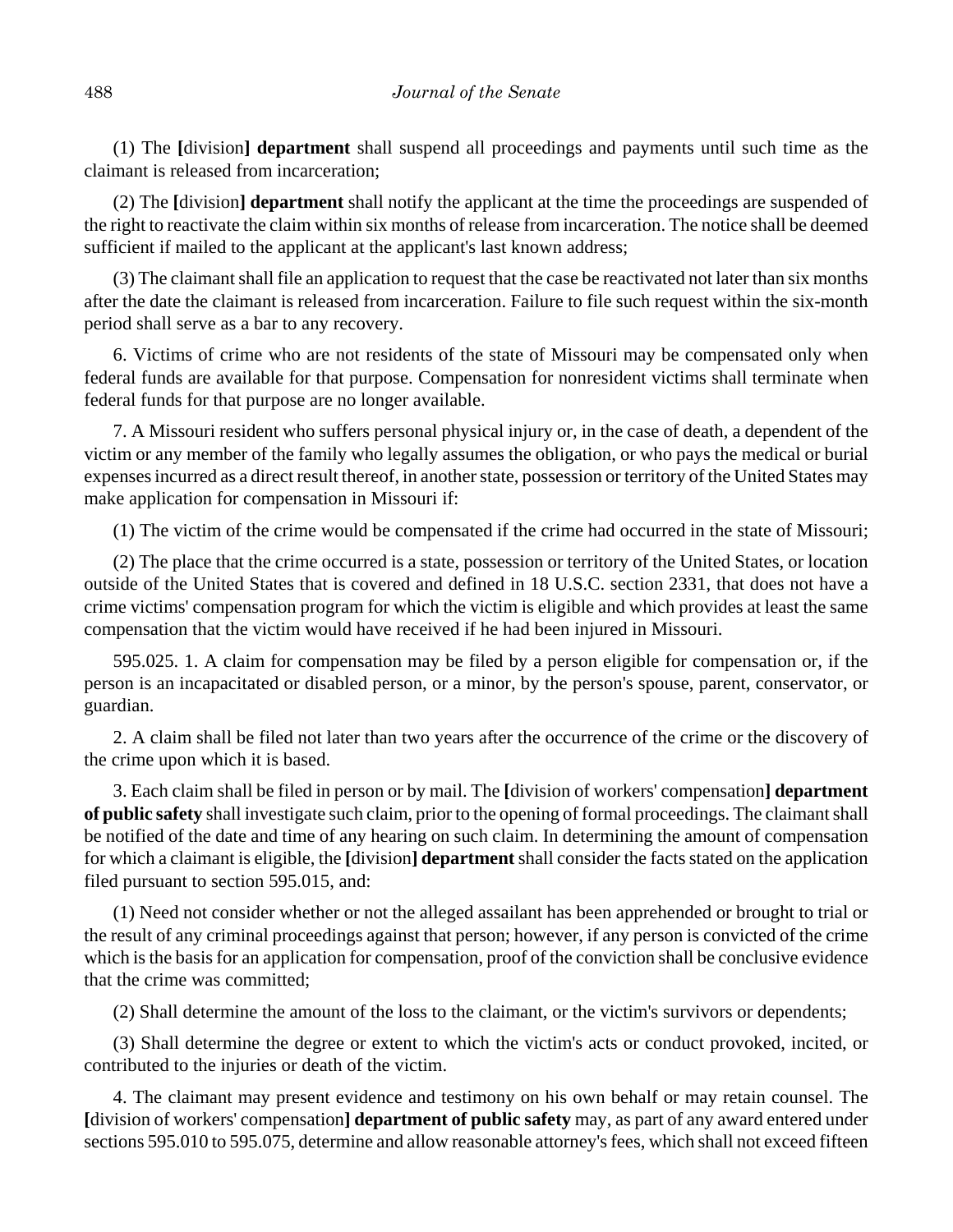percent of the amount awarded as compensation under sections 595.010 to 595.075, which fee shall be paid out of, but not in addition to, the amount of compensation, to the attorney representing the claimant. No attorney for the claimant shall ask for, contract for or receive any larger sum than the amount so allowed.

5. The person filing a claim shall, prior to any hearing thereon, submit reports, if available, from all hospitals, physicians or surgeons who treated or examined the victim for the injury for which compensation is sought. If, in the opinion of the **[**division of workers' compensation**] department of public safety**, an examination of the injured victim and a report thereon, or a report on the cause of death of the victim, would be of material aid, the **[**division of workers' compensation**] department of public safety** may appoint a duly qualified, impartial physician to make such examination and report.

6. Each and every payment shall be exempt from attachment, garnishment or any other remedy available to creditors for the collection of a debt.

7. Payments of compensation shall not be made directly to any person legally incompetent to receive them but shall be made to the parent, guardian or conservator for the benefit of such minor, disabled or incapacitated person.

595.027. 1. Upon request by the **[**division**] department** for verification of injuries of victims, medical providers shall submit the information requested by the **[**division**] department** within twenty working days of the request at no cost to the fund.

2. For purposes of this section, "medical providers" means physicians, **pharmacists,** dentists, clinical psychologists, optometrists, podiatrists, registered nurses, physician's assistants, chiropractors, physical therapists, hospitals, **pharmacies,** ambulatory surgical centers, and nursing homes.

3. Failure to submit the information as required by this section shall be an infraction.

595.030. 1. No compensation shall be paid unless the claimant has incurred an out-of-pocket loss of at least fifty dollars or has lost two continuous weeks of earnings or support from gainful employment. "Out-of-pocket loss" shall mean unreimbursed or unreimbursable expenses or indebtedness reasonably incurred:

(1) For medical care or other services, including psychiatric, psychological or counseling expenses, necessary as a result of the crime upon which the claim is based, except that the amount paid for psychiatric, psychological or counseling expenses per eligible claim shall not exceed two thousand five hundred dollars; or

(2) As a result of personal property being seized in an investigation by law enforcement. Compensation paid for an out-of-pocket loss under this subdivision shall be in an amount equal to the loss sustained, but shall not exceed two hundred fifty dollars.

2. No compensation shall be paid unless the **[**division of workers' compensation**] department of public safety** finds that a crime was committed, that such crime directly resulted in personal physical injury to, or the death of, the victim, and that police records show that such crime was promptly reported to the proper authorities. In no case may compensation be paid if the police records show that such report was made more than forty-eight hours after the occurrence of such crime, unless the **[**division of workers' compensation**] department of public safety** finds that the report to the police was delayed for good cause. If the victim is under eighteen years of age such report may be made by the victim's parent, guardian or custodian; by a physician, a nurse, or hospital emergency room personnel; by the division of family services personnel; or by any other member of the victim's family. In the case of a sexual offense, filing a report of the offense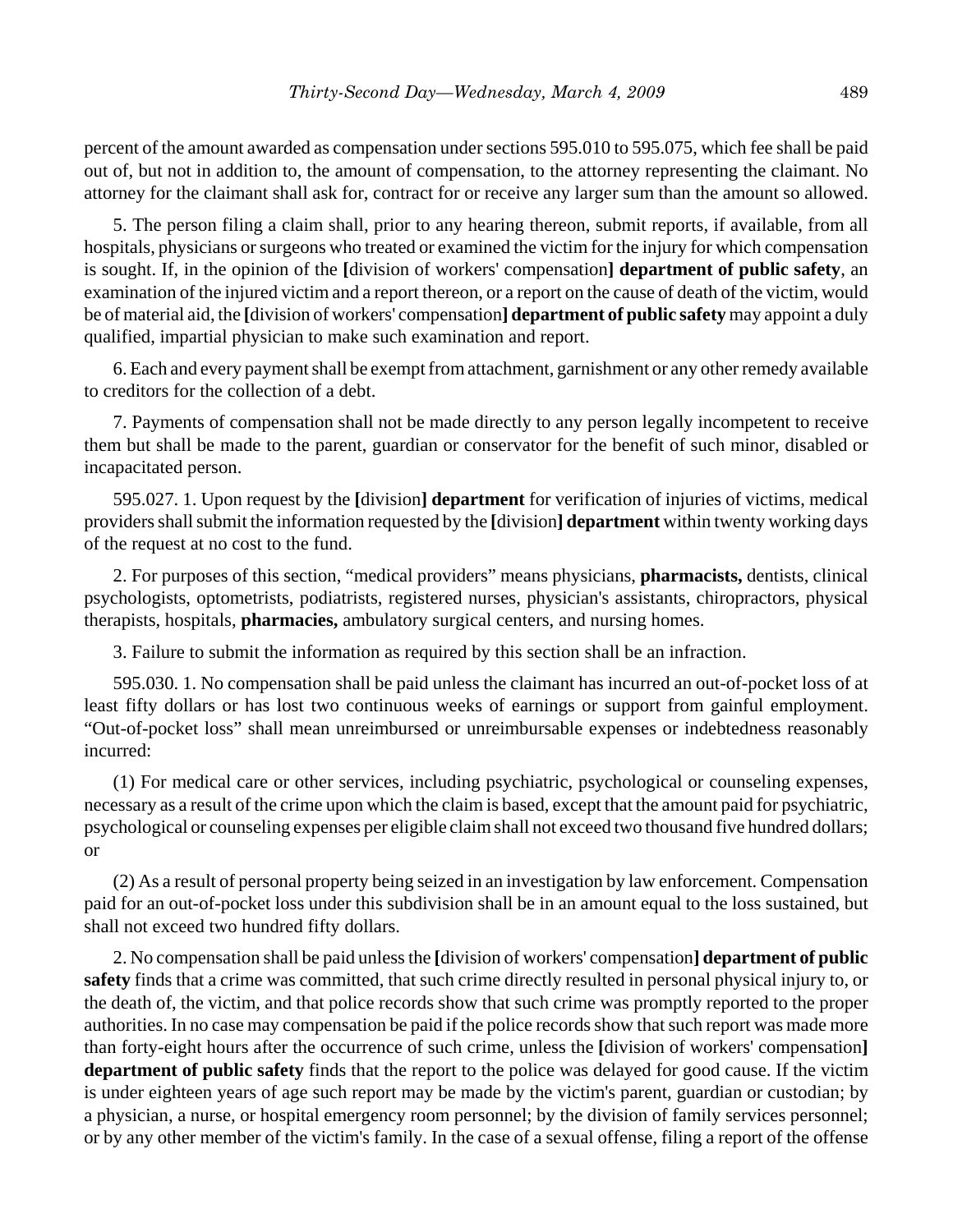to the proper authorities may include, but not be limited to, the filing of the report of the forensic examination by the appropriate medical provider, as defined in section **[**191.225, RSMo**] 595.220**, with the prosecuting attorney of the county in which the alleged incident occurred.

3. No compensation shall be paid for medical care if the service provider is not a medical provider as that term is defined in section 595.027, and the individual providing the medical care is not licensed by the state of Missouri or the state in which the medical care is provided.

4. No compensation shall be paid for psychiatric treatment or other counseling services, including psychotherapy, unless the service provider is a:

(1) Physician licensed pursuant to chapter 334, RSMo, or licensed to practice medicine in the state in which the service is provided;

(2) Psychologist licensed pursuant to chapter 337, RSMo, or licensed to practice psychology in the state in which the service is provided;

(3) Clinical social worker licensed pursuant to chapter 337, RSMo; or

(4) Professional counselor licensed pursuant to chapter 337, RSMo.

5. Any compensation paid pursuant to sections 595.010 to 595.075 for death or personal injury shall be in an amount not exceeding out-of-pocket loss, together with loss of earnings or support from gainful employment, not to exceed two hundred dollars per week, resulting from such injury or death. In the event of death of the victim, an award may be made for reasonable and necessary expenses actually incurred for preparation and burial not to exceed five thousand dollars.

6. Any compensation for loss of earnings or support from gainful employment shall be in an amount equal to the actual loss sustained not to exceed two hundred dollars per week; provided, however, that no award pursuant to sections 595.010 to 595.075 shall exceed twenty-five thousand dollars. If two or more persons are entitled to compensation as a result of the death of a person which is the direct result of a crime or in the case of a sexual assault, the compensation shall be apportioned by the **[**division of workers' compensation**] department of public safety** among the claimants in proportion to their loss.

7. The method and timing of the payment of any compensation pursuant to sections 595.010 to 595.075 shall be determined by the **[**division**] department**.

595.035. 1. For the purpose of determining the amount of compensation payable pursuant to sections 595.010 to 595.075, the **[**division of workers' compensation**] department of public safety** shall, insofar as practicable, formulate standards for the uniform application of sections 595.010 to 595.075, taking into consideration the provisions of sections 595.010 to 595.075, the rates and amounts of compensation payable for injuries and death pursuant to other laws of this state and of the United States, excluding pain and suffering, and the availability of funds appropriated for the purpose of sections 595.010 to 595.075. All decisions of the **[**division of workers' compensation**] department of public safety** on claims **[**heard**]** pursuant to sections 595.010 to 595.075 shall be in writing, setting forth the name of the claimant, the amount of compensation and the reasons for the decision. The **[**division of workers' compensation**] department of public safety** shall immediately notify the claimant in writing of the decision and shall forward to the state treasurer a certified copy of the decision and a warrant for the amount of the claim. The state treasurer, upon certification by the commissioner of administration, shall, if there are sufficient funds in the crime victims' compensation fund, pay to or on behalf of the claimant the amount determined by the **[**division**] department**.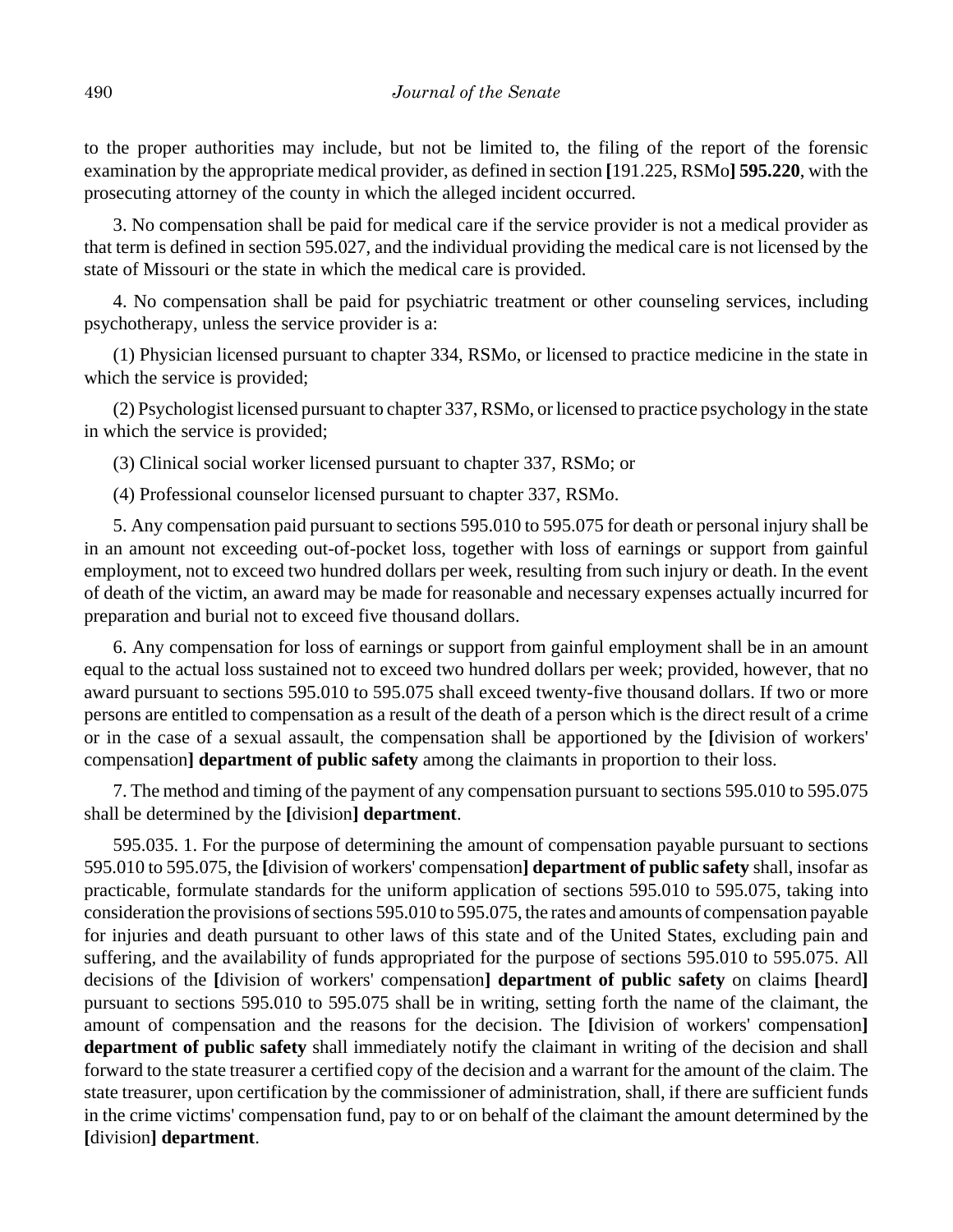2. The crime victims' compensation fund is not a state health program and is not intended to be used as a primary payor to other health care assistance programs, but is a public, quasi-charitable fund whose fundamental purpose is to assist victims of violent crimes through a period of financial hardship, as a payor of last resort. Accordingly, any compensation paid pursuant to sections 595.010 to 595.075 shall be reduced by the amount of any payments, benefits or awards received or to be received as a result of the injury or death:

(1) From or on behalf of the offender;

(2) Under private or public insurance programs, including champus, Medicare, Medicaid and other state or federal programs, but not including any life insurance proceeds; or

(3) From any other public or private funds, including an award payable pursuant to the workers' compensation laws of this state.

3. In determining the amount of compensation payable, the **[**division of workers' compensation**] department of public safety** shall determine whether, because of the victim's consent, provocation, incitement or negligence, the victim contributed to the infliction of the victim's injury or death, and shall reduce the amount of the compensation or deny the claim altogether, in accordance with such determination; provided, however, that the **[**division of workers' compensation**] department of public safety** may disregard the responsibility of the victim for his or her own injury where such responsibility was attributable to efforts by the victim to aid a victim, or to prevent a crime or an attempted crime from occurring in his or her presence, or to apprehend a person who had committed a crime in his or her presence or had in fact committed a felony.

4. In determining the amount of compensation payable pursuant to sections 595.010 to **[**595.070**] 595.075**, monthly Social Security disability or retirement benefits received by the victim shall not be considered by the **[**division**] department** as a factor for reduction of benefits.

5. The **[**division**] department** shall not be liable for payment of compensation for any out-of-pocket expenses incurred more than three years following the date of the occurrence of the crime upon which the claim is based.

595.037. 1. All information submitted to the **department or** division **of workers' compensation** and any hearing of the division **of workers' compensation** on a claim filed pursuant to sections 595.010 to **[**595.070**] 595.075** shall be open to the public except for the following claims which shall be deemed closed and confidential:

(1) A claim in which the alleged assailant has not been brought to trial and disclosure of the information or a public hearing would adversely affect either the apprehension, or the trial, of the alleged assailant;

(2) A claim in which the offense allegedly perpetrated against the victim is rape, sodomy or sexual abuse and it is determined by the **department or** division **of workers' compensation** to be in the best interest of the victim or of the victim's dependents that the information be kept confidential or that the public be excluded from the hearing;

(3) A claim in which the victim or alleged assailant is a minor; or

(4) A claim in which any record or report obtained by the **department or** division **of workers' compensation**, the confidentiality of which is protected by any other law, shall remain confidential subject to such law.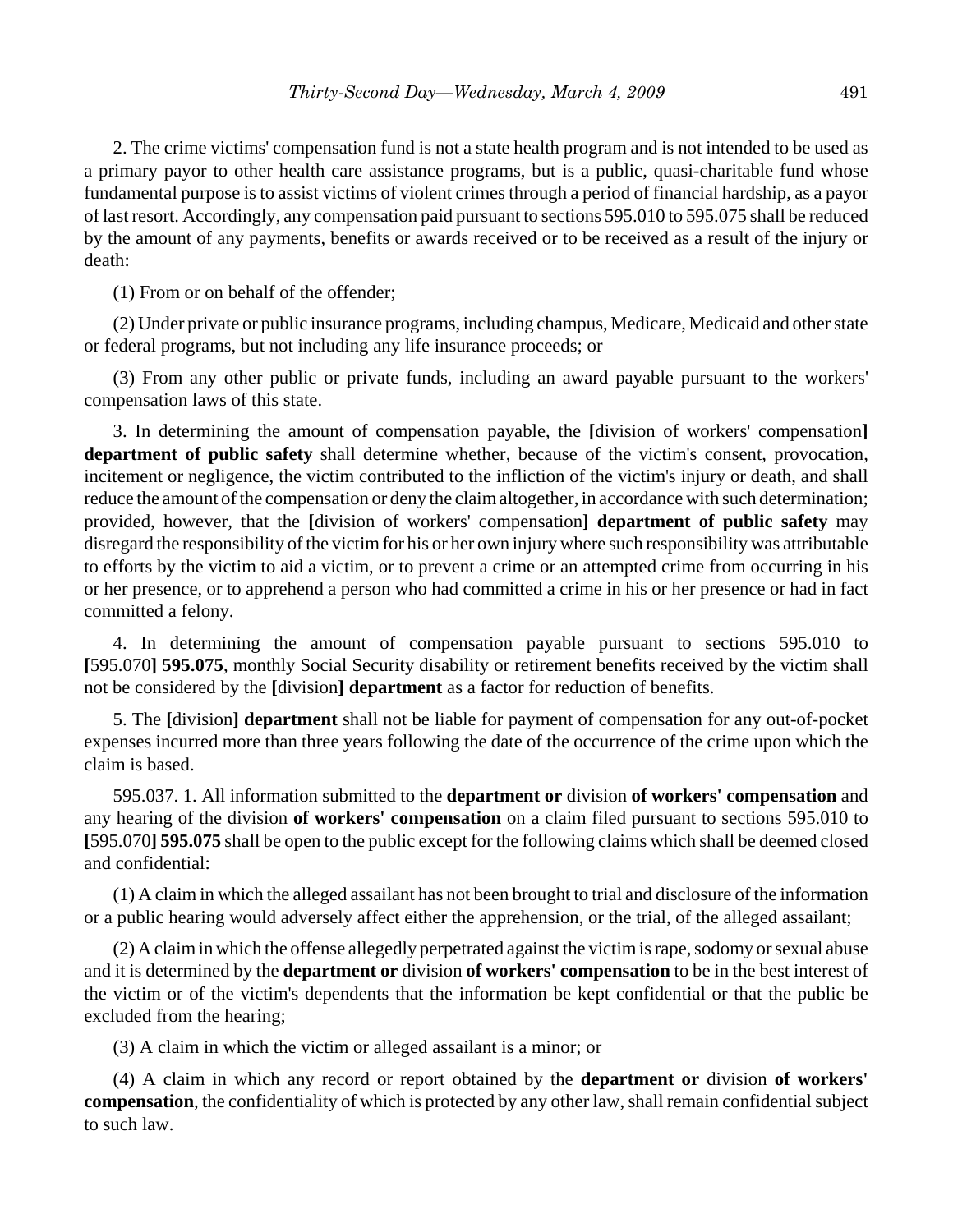2. The **department and** division **of workers' compensation**, by separate order, may close any record, report or hearing if it determines that the interest of justice would be frustrated rather than furthered if such record or report was disclosed or if the hearing was open to the public.

595.040. 1. Acceptance of any compensation under sections 595.010 to 595.075 shall subrogate this state, to the extent of such compensation paid, to any right or right of action accruing to the claimant or to the victim to recover payments on account of losses resulting from the crime with respect to which the compensation has been paid. The attorney general may enforce the subrogation, and he shall bring suit to recover from any person to whom compensation is paid, to the extent of the compensation actually paid under sections 595.010 to 595.075, any amount received by the claimant from any source exceeding the actual loss to the victim.

2. The **[**division**] department** shall have a lien on any compensation received by the claimant, in addition to compensation received under provisions of sections 595.010 to 595.075, for injuries or death resulting from the incident upon which the claim is based. The claimant shall retain, as trustee for the **[**division**] department**, so much of the recovered funds as necessary to reimburse the Missouri crime victims' compensation fund to the extent that compensation was awarded to the claimant from that fund.

3. If a claimant initiates any legal proceeding to recover restitution or damages related to the crime upon which the claim is based, or if the claimant enters into negotiations to receive any proceeds in settlement of a claim for restitution or damages related to the crime, the claimant shall give the **[**division**] department** written notice within fifteen days of the filing of the action or entering into negotiations. The **[**division**] department** may intervene in the proceeding of a complainant to recover the compensation awarded. If a claimant fails to give such written notice to the **[**division**] department** within the stated time period, or prior to any attempt by claimant to reach a negotiated settlement of claims for recovery of damages related to the crime upon which the claim is based, the **[**division's**] department's** right of subrogation to receive or recover funds from claimant, to the extent that compensation was awarded by the **[**division**] department**, shall not be reduced in any amount or percentage by the costs incurred by claimant attributable to such legal proceedings or settlement, including, but not limited to, attorney's fees, investigative cost or cost of court. If such notice is given, attorney fees may be awarded in an amount not to exceed fifteen percent of the amount subrogated to the **[**division**] department**.

4. Whenever compensation is awarded to a claimant who is entitled to restitution from a criminal defendant, the **[**division**] department** may initiate restitution hearings in such criminal proceedings or intervene in the same. The **[**division**] department** shall be entitled to receive restitution in such proceedings to the extent compensation was awarded; provided, however, the **[**division**] department** shall be exempt from the payment of any fees or other charges for the recording of restitution orders in the offices of the judges of probate. The claimant shall notify this **[**division**] department** when restitution is ordered. Failure to notify the **[**division**] department** will result in possible forfeiture of any amount already received from the **[**division**] department**.

5. Whenever the **[**division**] department** shall deem it necessary to protect, maintain or enforce the **[**division's**] department's** right to subrogation or to exercise any of its powers or to carry out any of its duties or responsibilities, the attorney general may initiate legal proceedings or intervene in legal proceedings as the **[**division's**] department's** legal representative.

595.045. 1. There is established in the state treasury the "Crime Victims' Compensation Fund". A surcharge of seven dollars and fifty cents shall be assessed as costs in each court proceeding filed in any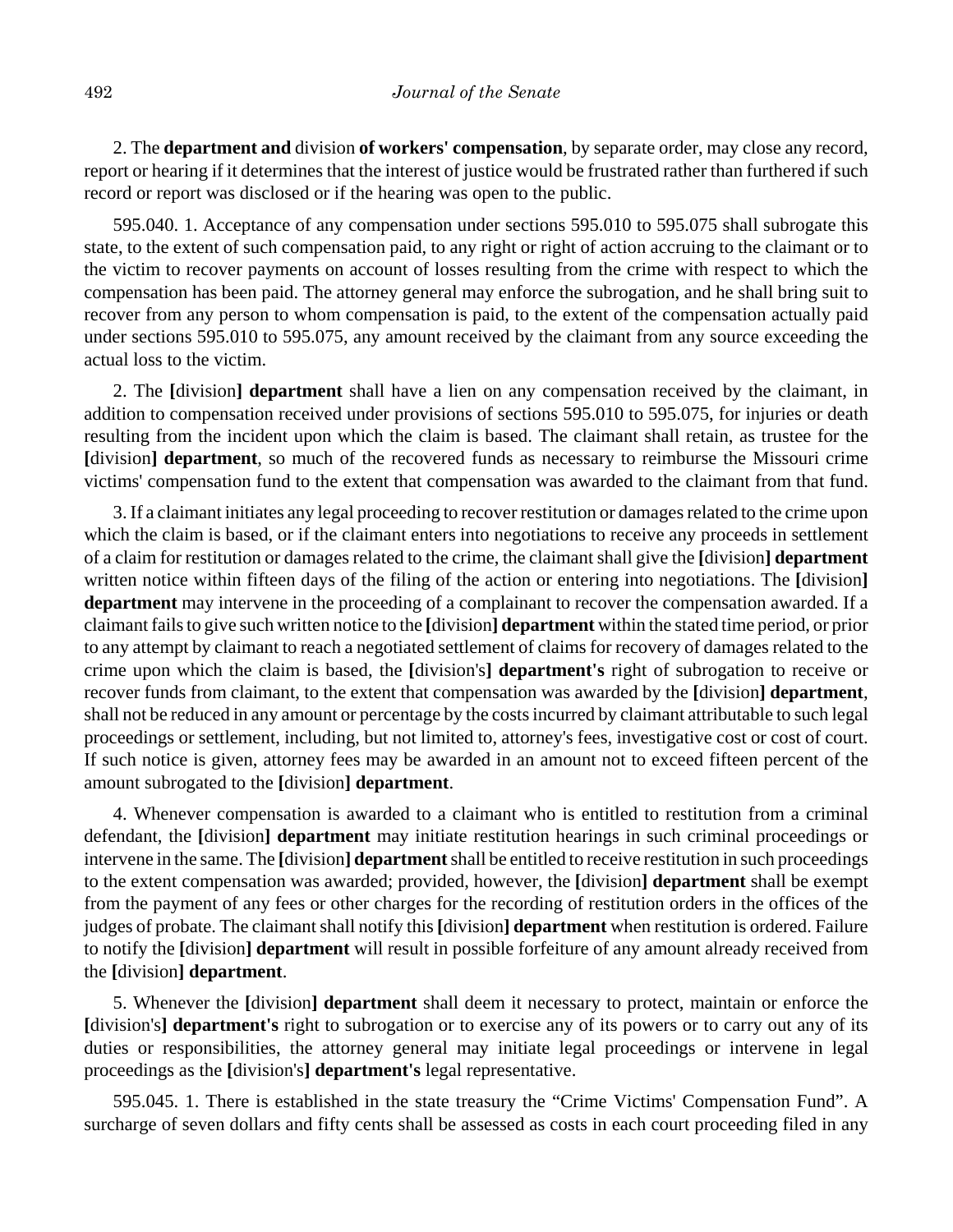court in the state in all criminal cases including violations of any county ordinance or any violation of criminal or traffic laws of the state, including an infraction and violation of a municipal ordinance; except that no such fee shall be collected in any proceeding in any court when the proceeding or the defendant has been dismissed by the court or when costs are to be paid by the state, county, or municipality. A surcharge of seven dollars and fifty cents shall be assessed as costs in a juvenile court proceeding in which a child is found by the court to come within the applicable provisions of subdivision (3) of subsection 1 of section 211.031, RSMo.

2. Notwithstanding any other provision of law to the contrary, the moneys collected by clerks of the courts pursuant to the provisions of subsection 1 of this section shall be collected and disbursed in accordance with sections 488.010 to 488.020, RSMo, and shall be payable to the director of the department of revenue.

3. The director of revenue shall deposit annually the amount of two hundred fifty thousand dollars to the state forensic laboratory account administered by the department of public safety to provide financial assistance to defray expenses of crime laboratories if such analytical laboratories are registered with the federal Drug Enforcement Agency or the Missouri department of health and senior services. Subject to appropriations made therefor, such funds shall be distributed by the department of public safety to the crime laboratories serving the courts of this state making analysis of a controlled substance or analysis of blood, breath or urine in relation to a court proceeding.

4. The remaining funds collected under subsection 1 of this section shall be denoted to the payment of an annual appropriation for the administrative and operational costs of the office for victims of crime and, if a statewide automated crime victim notification system is established pursuant to section 650.310, RSMo, to the monthly payment of expenditures actually incurred in the operation of such system. Additional remaining funds shall be subject to the following provisions:

(1) On the first of every month, the director of revenue or the director's designee shall determine the balance of the funds in the crime victims' compensation fund available to satisfy the amount of compensation payable pursuant to sections 595.010 to 595.075, excluding sections 595.050 and 595.055;

(2) Beginning on September 1, 2004, and on the first of each month, the director of revenue or the director's designee shall deposit fifty percent of the balance of funds available to the credit of the crime victims' compensation fund and fifty percent to the services to victims' fund established in section 595.100.

5. The director of revenue or such director's designee shall at least monthly report the moneys paid pursuant to this section into the crime victims' compensation fund and the services to victims fund to the **[**division of workers' compensation and the**]** department of public safety**[**, respectively**]**.

6. The moneys collected by clerks of municipal courts pursuant to subsection 1 of this section shall be collected and disbursed as provided by sections 488.010 to 488.020, RSMo. Five percent of such moneys shall be payable to the city treasury of the city from which such funds were collected. The remaining ninety-five percent of such moneys shall be payable to the director of revenue. The funds received by the director of revenue pursuant to this subsection shall be distributed as follows:

(1) On the first of every month, the director of revenue or the director's designee shall determine the balance of the funds in the crime victims' compensation fund available to satisfy the amount of compensation payable pursuant to sections 595.010 to 595.075, excluding sections 595.050 and 595.055;

(2) Beginning on September 1, 2004, and on the first of each month the director of revenue or the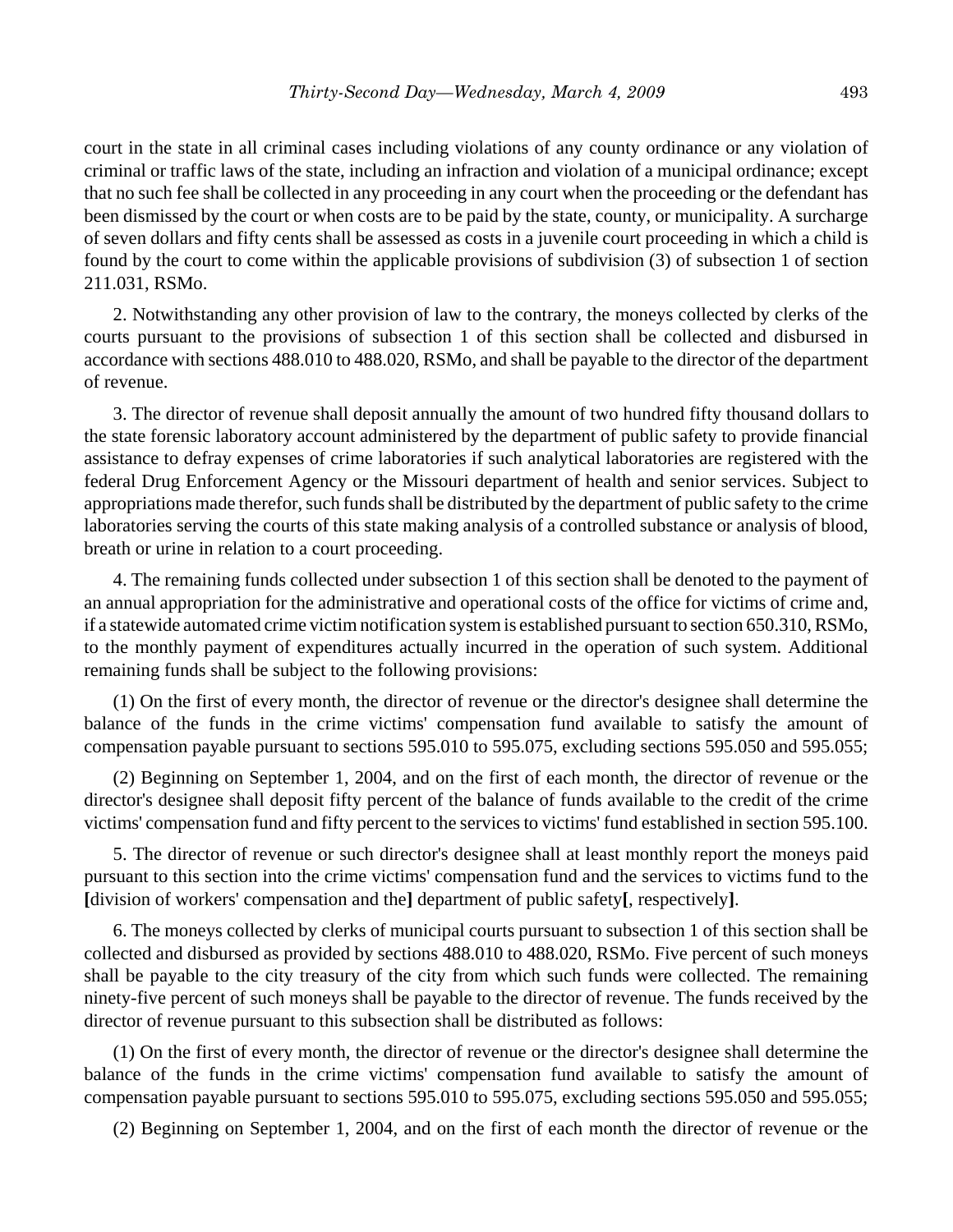director's designee shall deposit fifty percent of the balance of funds available to the credit of the crime victims' compensation fund and fifty percent to the services to victims' fund established in section 595.100.

7. These funds shall be subject to a biennial audit by the Missouri state auditor. Such audit shall include all records associated with crime victims' compensation funds collected, held or disbursed by any state agency.

8. In addition to the moneys collected pursuant to subsection 1 of this section, the court shall enter a judgment in favor of the state of Missouri, payable to the crime victims' compensation fund, of sixty-eight dollars upon a plea of guilty or a finding of guilt for a class A or B felony; forty-six dollars upon a plea of guilty or finding of guilt for a class C or D felony; and ten dollars upon a plea of guilty or a finding of guilt for any misdemeanor under Missouri law except for those in chapter 252, RSMo, relating to fish and game, chapter 302, RSMo, relating to drivers' and commercial drivers' license, chapter 303, RSMo, relating to motor vehicle financial responsibility, chapter 304, RSMo, relating to traffic regulations, chapter 306, RSMo, relating to watercraft regulation and licensing, and chapter 307, RSMo, relating to vehicle equipment regulations. Any clerk of the court receiving moneys pursuant to such judgments shall collect and disburse such crime victims' compensation judgments in the manner provided by sections 488.010 to 488.020, RSMo. Such funds shall be payable to the state treasury and deposited to the credit of the crime victims' compensation fund.

9. The clerk of the court processing such funds shall maintain records of all dispositions described in subsection 1 of this section and all dispositions where a judgment has been entered against a defendant in favor of the state of Missouri in accordance with this section; all payments made on judgments for alcohol-related traffic offenses; and any judgment or portion of a judgment entered but not collected. These records shall be subject to audit by the state auditor. The clerk of each court transmitting such funds shall report separately the amount of dollars collected on judgments entered for alcohol-related traffic offenses from other crime victims' compensation collections or services to victims collections.

10. The department of revenue shall maintain records of funds transmitted to the crime victims' compensation fund by each reporting court and collections pursuant to subsection 16 of this section and shall maintain separate records of collection for alcohol-related offenses.

11. The state courts administrator shall include in the annual report required by section 476.350, RSMo, the circuit court caseloads and the number of crime victims' compensation judgments entered.

12. All awards made to injured victims under sections 595.010 to 595.105 and all appropriations for administration of sections 595.010 to 595.105, except sections 595.050 and 595.055, shall be made from the crime victims' compensation fund. Any unexpended balance remaining in the crime victims' compensation fund at the end of each biennium shall not be subject to the provision of section 33.080, RSMo, requiring the transfer of such unexpended balance to the ordinary revenue fund of the state, but shall remain in the crime victims' compensation fund. In the event that there are insufficient funds in the crime victims' compensation fund to pay all claims in full, all claims shall be paid on a pro rata basis. If there are no funds in the crime victims' compensation fund, then no claim shall be paid until funds have again accumulated in the crime victims' compensation fund. When sufficient funds become available from the fund, awards which have not been paid shall be paid in chronological order with the oldest paid first. In the event an award was to be paid in installments and some remaining installments have not been paid due to a lack of funds, then when funds do become available that award shall be paid in full. All such awards on which installments remain due shall be paid in full in chronological order before any other postdated award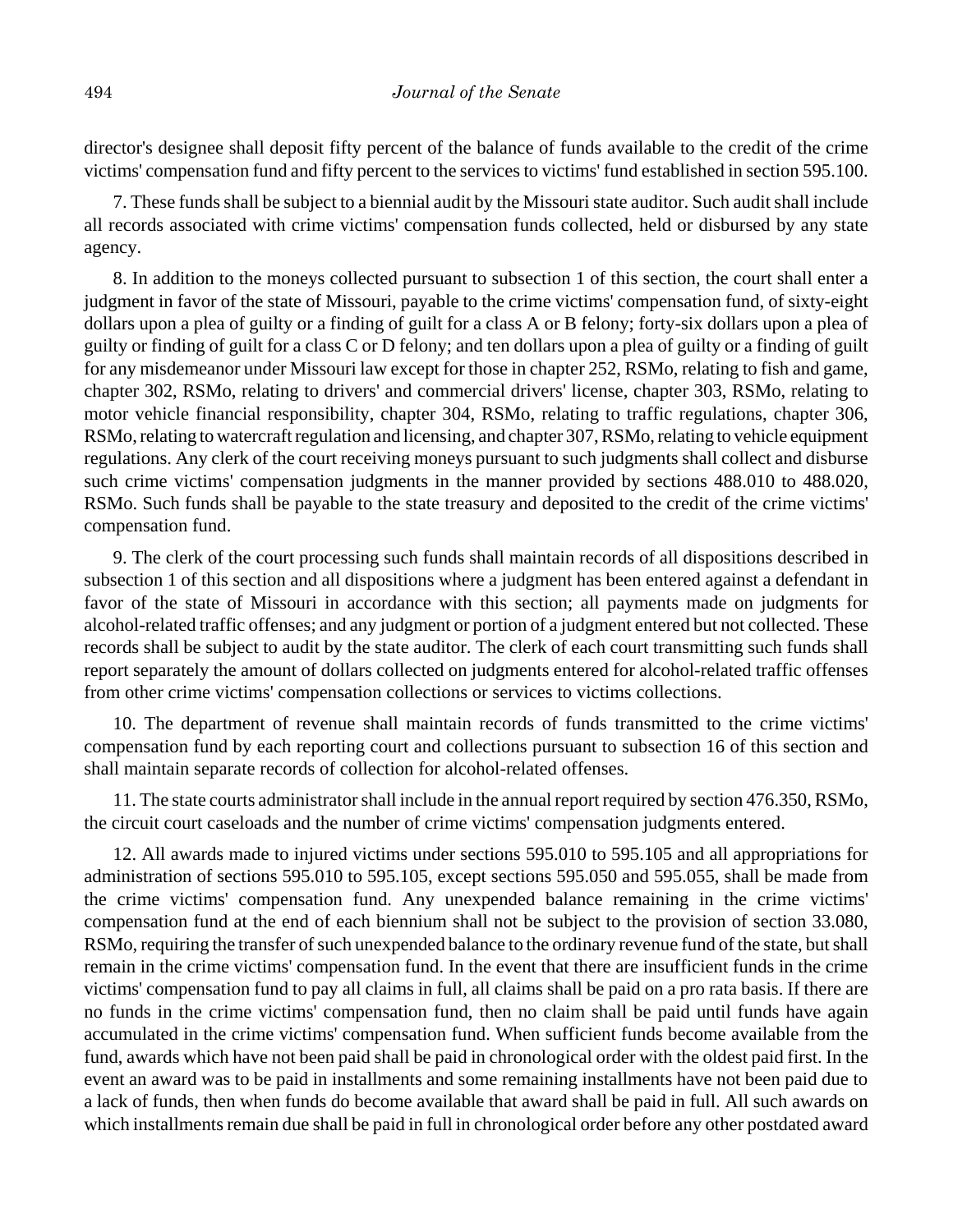shall be paid. Any award pursuant to this subsection is specifically not a claim against the state, if it cannot be paid due to a lack of funds in the crime victims' compensation fund.

13. When judgment is entered against a defendant as provided in this section and such sum, or any part thereof, remains unpaid, there shall be withheld from any disbursement, payment, benefit, compensation, salary, or other transfer of money from the state of Missouri to such defendant an amount equal to the unpaid amount of such judgment. Such amount shall be paid forthwith to the crime victims' compensation fund and satisfaction of such judgment shall be entered on the court record. Under no circumstances shall the general revenue fund be used to reimburse court costs or pay for such judgment. The director of the department of corrections shall have the authority to pay into the crime victims' compensation fund from an offender's compensation or account the amount owed by the offender to the crime victims' compensation fund, provided that the offender has failed to pay the amount owed to the fund prior to entering a correctional facility of the department of corrections.

14. All interest earned as a result of investing funds in the crime victims' compensation fund shall be paid into the crime victims' compensation fund and not into the general revenue of this state.

15. Any person who knowingly makes a fraudulent claim or false statement in connection with any claim hereunder is guilty of a class A misdemeanor.

16. **[**Any gifts, contributions, grants or federal funds specifically given to the division for the benefit of victims of crime shall be credited to the crime victims' compensation fund. Payment or expenditure of moneys in such funds shall comply with any applicable federal crime victims' compensation laws, rules, regulations or other applicable federal guidelines**] The department may receive gifts and contributions for the benefit of crime victims. Such gifts and contributions shall be credited to the crime victims' compensation fund as used solely for compensating victims under the provisions of sections 595.010 to 595.075**.

595.060. The director shall promulgate rules and regulations necessary to implement the provisions of sections 595.010 to **[**595.070**] 595.220** as provided in this section and chapter 536, RSMo. In the performance of its functions under **[**sections 595.010 to 595.070**]section 595.036**, the division **of workers' compensation** is authorized to promulgate rules pursuant to chapter 536, RSMo, prescribing the procedures to be followed in the **[**filing of applications and the**]** proceedings under **[**sections 595.010 to 595.070**] section 595.036**. **[**No rule or portion of a rule promulgated under the authority of this chapter shall become effective unless it has been promulgated pursuant to the provisions of section 536.024, RSMo.**] Any rule or portion of a rule, as that term is defined in section 536.010, RSMo, that is created under the authority delegated in this section shall become effective only if it complies with and is subject to all of the provisions of chapter 536, RSMo, and, if applicable, section 536.028, RSMo. This section and chapter 536, RSMo, are nonseverable and if any of the powers vested with the general assembly pursuant to chapter 536, RSMo, to review, to delay the effective date, or to disapprove and annul a rule are subsequently held unconstitutional, then the grant of rulemaking authority and any rule proposed or adopted after August 28, 2009, shall be invalid and void.**

**595.220. 1. The department of public safety shall make payments to appropriate medical providers, out of appropriations made for that purpose, to cover the reasonable and medically necessary charges of the forensic examination of persons who may be a victim of a sexual offense if:**

**(1) The victim or the victim's guardian consents in writing to the examination; and**

**(2) The report of the examination is made on a form approved by the attorney general with the**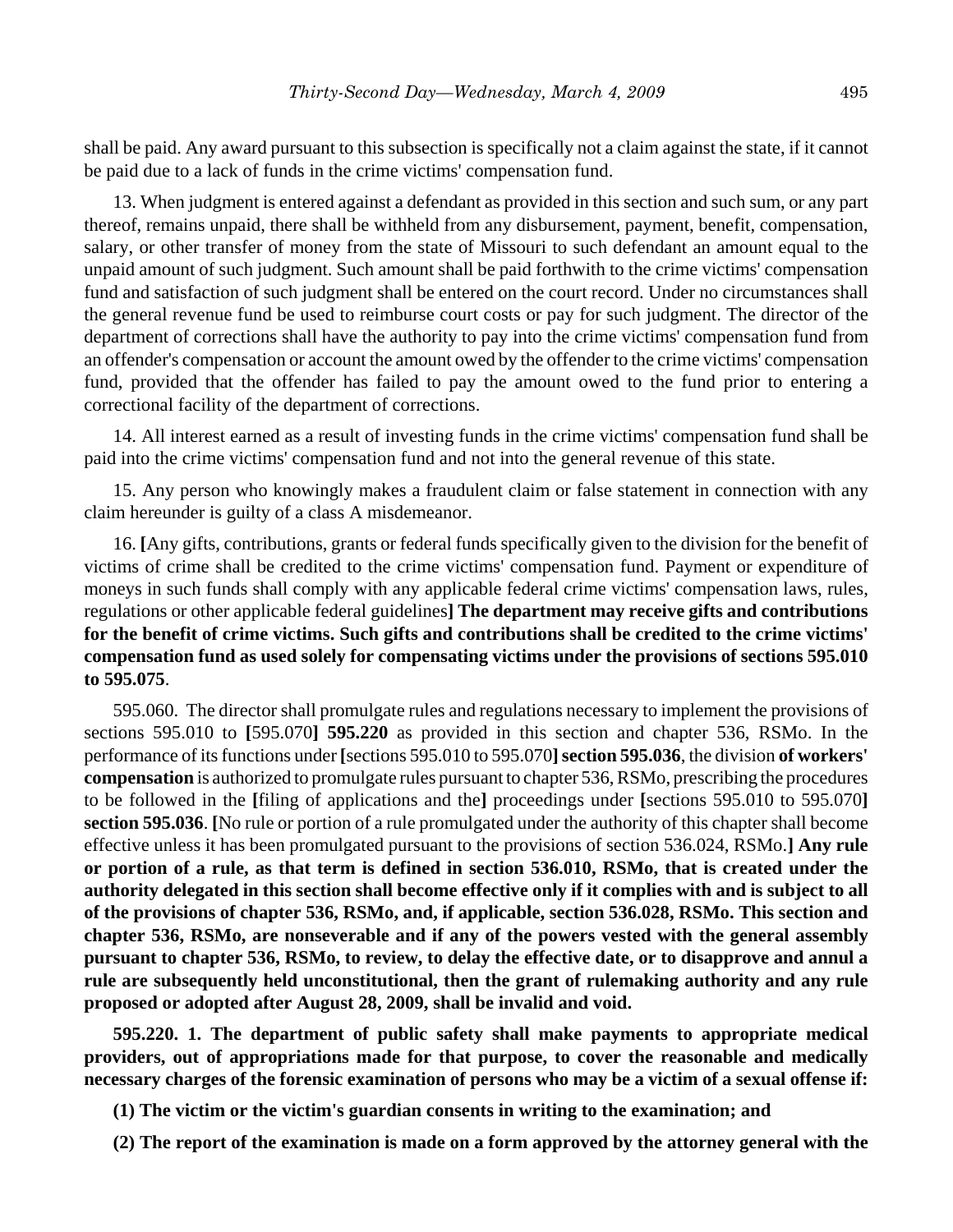**advice of the department of public safety.**

**2. A minor may consent to examination under this section. Such consent is not subject to disaffirmance because of minority, and consent of parent or guardian of the minor is not required for such examination. The appropriate medical provider making the examination shall give written notice to the parent or guardian of a minor that such an examination has taken place.**

**3. The attorney general, with the advice of the department of public safety, shall develop the forms and procedures for gathering evidence during the forensic examination under the provisions of this section. The department of health and senior services shall develop a checklist, protocols, and procedures for appropriate medical providers to refer to while providing medical treatment to victims of a sexual offense, including those specific to victims who are minors.**

**4. Evidentiary collection kits shall be developed and made available, subject to appropriation, to appropriate medical providers by the highway patrol or its designees and eligible crime laboratories. Such kits shall be distributed with the forms and procedures for gathering evidence during forensic examinations of victims of a sexual offense to appropriate medical providers upon request of the provider, in the amount requested, and at no charge to the medical provider. All appropriate medical providers shall, with the written consent of the victim, perform a forensic examination using the evidentiary collection kit, or other collection procedures developed for victims who are minors, and forms and procedures for gathering evidence following the checklist for any person presenting as a victim of a sexual offense.**

**5. In reviewing claims submitted under this section, the department shall first determine if the claim was submitted within ninety days of the examination. If the claim is submitted within ninety days, the department shall, at a minimum, use the following criteria in reviewing the claim:**

**(1) The alleged sexual offense occurred in Missouri;**

**(2) Examination charges submitted shall be itemized and fall within the definition of "forensic examination" as defined in subdivision (3) of subsection 7 of this section.**

**6. All appropriate medical provider charges for eligible forensic examinations shall be billed to and paid by the department of public safety. No appropriate medical provider conducting forensic examinations and providing medical treatment to victims of sexual offenses shall charge the victim for the forensic examination. For appropriate medical provider charges related to the medical treatment of victims of sexual offenses, if the victim is an eligible claimant under the crime victims' compensation fund, the appropriate medical provider shall seek compensation under sections 595.010 to 595.075.**

**7. For purposes of this section, the following terms mean:**

**(1) "Appropriate medical provider", any licensed nurse, physician, or physician assistant, and any institution employing licensed nurses, physicians, or physician assistants, provided that such licensed professionals are the only persons at such institution to perform tasks under the provisions of this section;**

**(2) "Evidentiary collection kit", a kit used during a forensic examination that includes materials necessary for appropriate medical providers to gather evidence in accordance with the forms and procedures developed by the attorney general for forensic examinations;**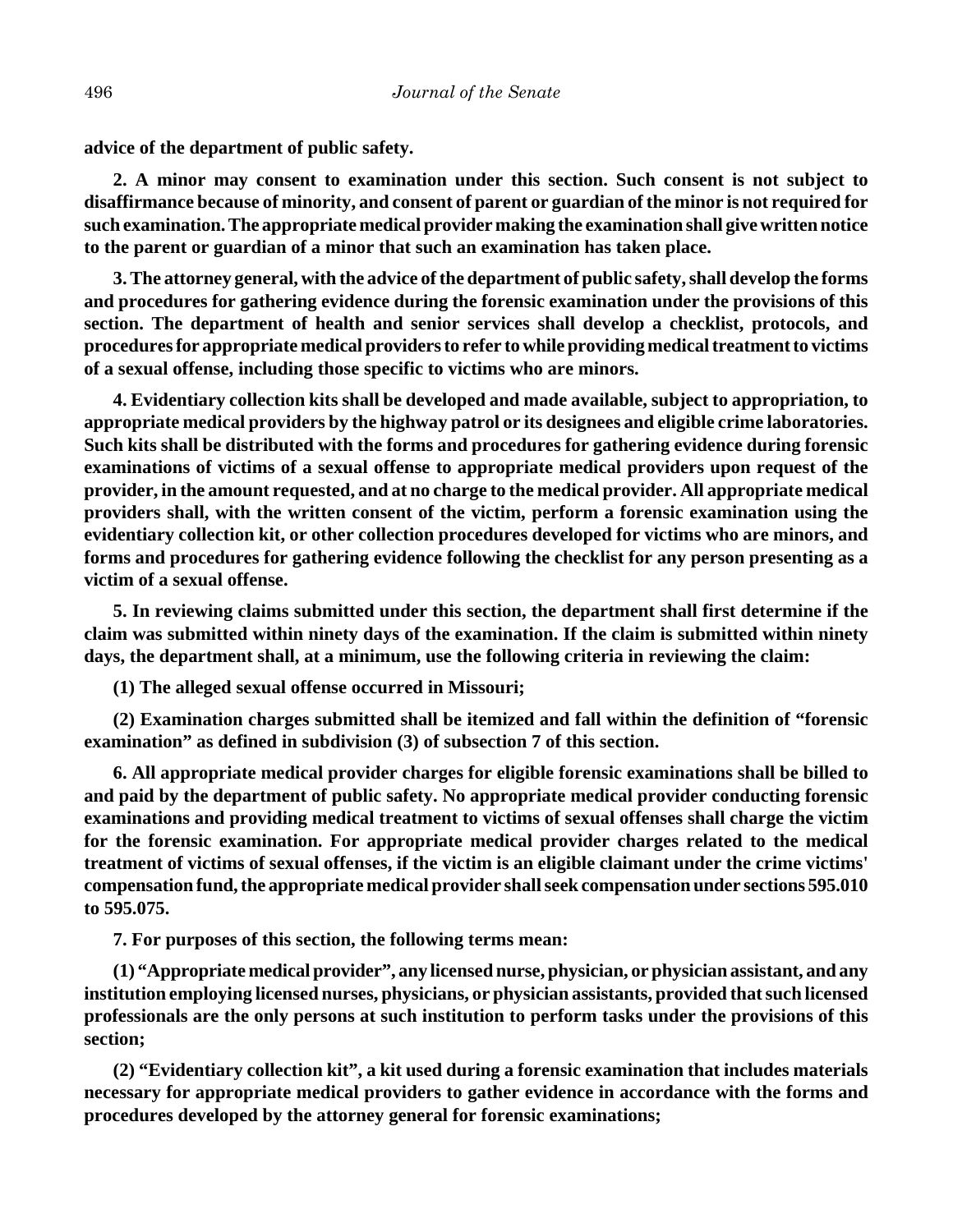**(3) "Forensic examination", an examination performed by an appropriate medical provider on a victim of an alleged sexual offense to gather evidence for the evidentiary collection kit or using other collection procedures developed for victims who are minors;**

**(4) "Medical treatment", the treatment of all injuries and health concerns resulting directly from a patient's sexual assault or victimization.**

**8. The department shall have authority to promulgate rules and regulations necessary to implement the provisions of this section. Any rule or portion of a rule, as that term is defined in section 536.010, RSMo, that is created under the authority delegated in this section shall become effective only if it complies with and is subject to all of the provisions of chapter 536, RSMo, and, if applicable, section 536.028, RSMo. This section and chapter 536, RSMo, are nonseverable and if any of the powers vested with the general assembly pursuant to chapter 536, RSMo, to review, to delay the effective date, or to disapprove and annul a rule are subsequently held unconstitutional, then the grant of rulemaking authority and any rule proposed or adopted after August 28, 2009, shall be invalid and void.**

**[**191.225. 1. The department of health and senior services shall make payments to appropriate medical providers, out of appropriations made for that purpose, to cover the charges of the forensic examination of persons who may be a victim of a sexual offense if:

(1) The victim or the victim's guardian consents in writing to the examination;

(2) The report of the examination is made on a form approved by the attorney general with the advice of the department of health and senior services; and

(3) The report of the examination is filed with the prosecuting attorney of the county in which the alleged incident occurred.

The appropriate medical provider shall file the report of the examination within three business days of completion of the forensic exam.

2. A minor may consent to examination under this section. Such consent is not subject to disaffirmance because of minority, and consent of parent or guardian of the minor is not required for such examination. The appropriate medical provider making the examination shall give written notice to the parent or guardian of a minor that such an examination has taken place.

3. The attorney general, with the advice of the department of health and senior services, shall develop the forms and procedures for gathering evidence during the forensic examination under the provisions of this section. The department of health and senior services shall develop a checklist for appropriate medical providers to refer to while providing medical treatment to victims of a sexual offense.

4. Evidentiary collection kits shall be developed and made available, subject to appropriation, to appropriate medical providers by the highway patrol or its designees and eligible crime laboratories. Such kits shall be distributed with the forms and procedures for gathering evidence during forensic examinations of victims of a sexual offense to appropriate medical providers upon request of the provider, in the amount requested, and at no charge to the medical provider. All appropriate medical providers shall, with the written consent of the victim, perform a forensic examination using the evidentiary collection kit and forms and procedures for gathering evidence following the checklist for any person presenting as a victim of a sexual offense.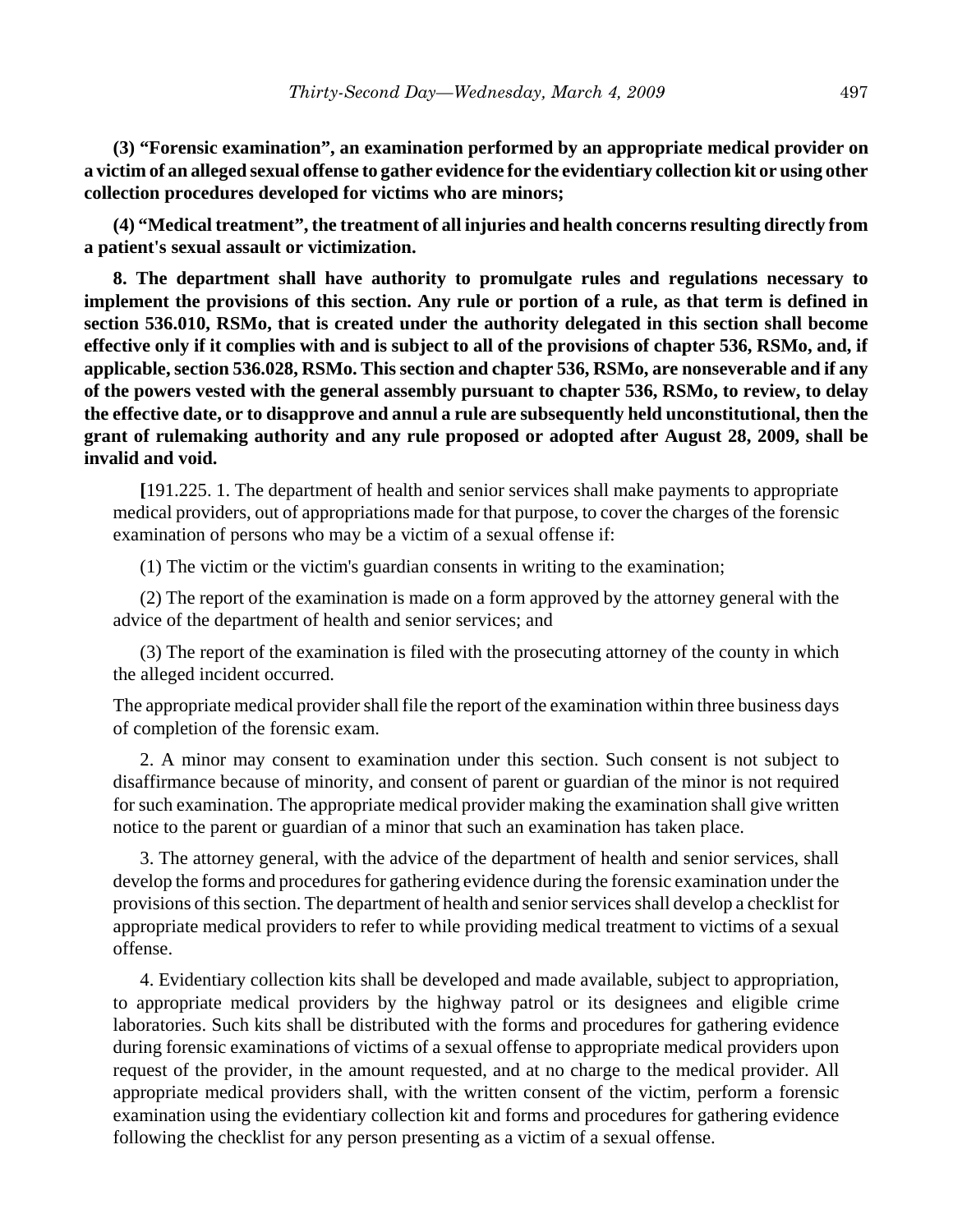5. All appropriate medical provider charges for eligible forensic examinations shall be billed to and paid by the department of health and senior services. No appropriate medical provider conducting forensic examinations and providing medical treatment to victims of sexual offenses shall charge the victim for the forensic examination. For appropriate medical provider charges related to the medical treatment of victims of sexual offenses, if the victim is an eligible claimant under the crime victims' compensation fund, the appropriate medical provider shall seek compensation under sections 595.010 to 595.075, RSMo.

6. For purposes of this section, the following terms mean:

(1) "Appropriate medical provider", any licensed nurse, physician, or physician assistant, and any institution employing licensed nurses, physicians, or physician assistants; provided that such licensed professionals are the only persons at such institution to perform tasks under the provisions of this section;

(2) "Evidentiary collection kit", a kit used during a forensic examination that includes materials necessary for appropriate medical providers to gather evidence in accordance with the forms and procedures developed by the attorney general for forensic examinations;

(3) "Forensic examination", an examination performed by an appropriate medical provider on a victim of an alleged sexual offense to gather evidence for the evidentiary collection kit;

(4) "Medical treatment", the treatment of all injuries and health concerns resulting directly from a patient's sexual assault or victimization.**]**"; and

Further amend the title and enacting clause accordingly.

Senator Rupp moved that the above amendment be adopted, which motion prevailed.

Senator Engler assumed the Chair.

Senator Crowell offered **SA 6**:

#### SENATE AMENDMENT NO. 6

Amend Senate Substitute No. 2 for Senate Committee Substitute for Senate Bills Nos. 261, 159, 180 and 181, Page 3, Section 174.700, Line 21 of said page, by inserting after all of said line the following:

"195.017. 1. The department of health and senior services shall place a substance in Schedule I if it finds that the substance:

(1) Has high potential for abuse; and

(2) Has no accepted medical use in treatment in the United States or lacks accepted safety for use in treatment under medical supervision.

2. Schedule I:

(1) The controlled substances listed in this subsection are included in Schedule I;

(2) Any of the following opiates, including their isomers, esters, ethers, salts, and salts of isomers, esters, and ethers, unless specifically excepted, whenever the existence of these isomers, esters, ethers and salts is possible within the specific chemical designation:

(a) Acetyl-alpha-methylfentanyl;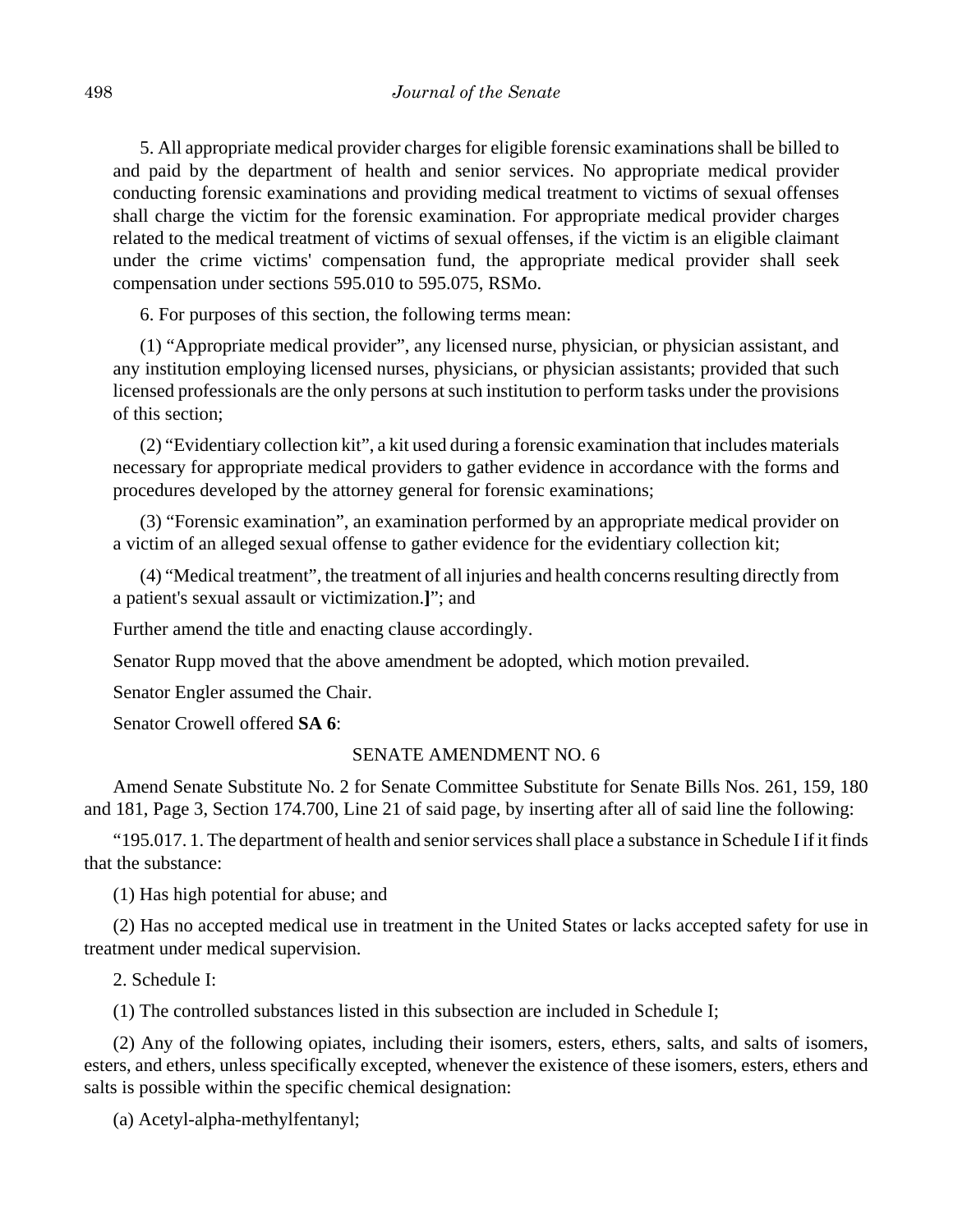- (b) Acetylmethadol;
- (c) Allylprodine;
- (d) Alphacetylmethadol;
- (e) Alphameprodine;
- (f) Alphamethadol;
- (g) Alpha-methylfentanyl;
- (h) Alpha-methylthiofentanyl;
- (i) Benzethidine;
- (j) Betacetylmethadol;
- (k) Beta-hydroxyfentanyl;
- (l) Beta-hydroxy-3-methylfentanyl;
- (m) Betameprodine;
- (n) Betamethadol;
- (o) Betaprodine;
- (p) Clonitazene;
- (q) Dextromoramide;
- (r) Diampromide;
- (s) Diethylthiambutene;
- (t) Difenoxin;
- (u) Dimenoxadol;
- (v) Dimepheptanol;
- (w) Dimethylthiambutene;
- (x) Dioxaphetyl butyrate;
- (y) Dipipanone;
- (z) Ethylmethylthiambutene;
- (aa) Etonitazene;
- (bb) Etoxeridine;
- (cc) Furethidine;
- (dd) Hydroxypethidine;
- (ee) Ketobemidone;
- (ff) Levomoramide;
- (gg) Levophenacylmorphan;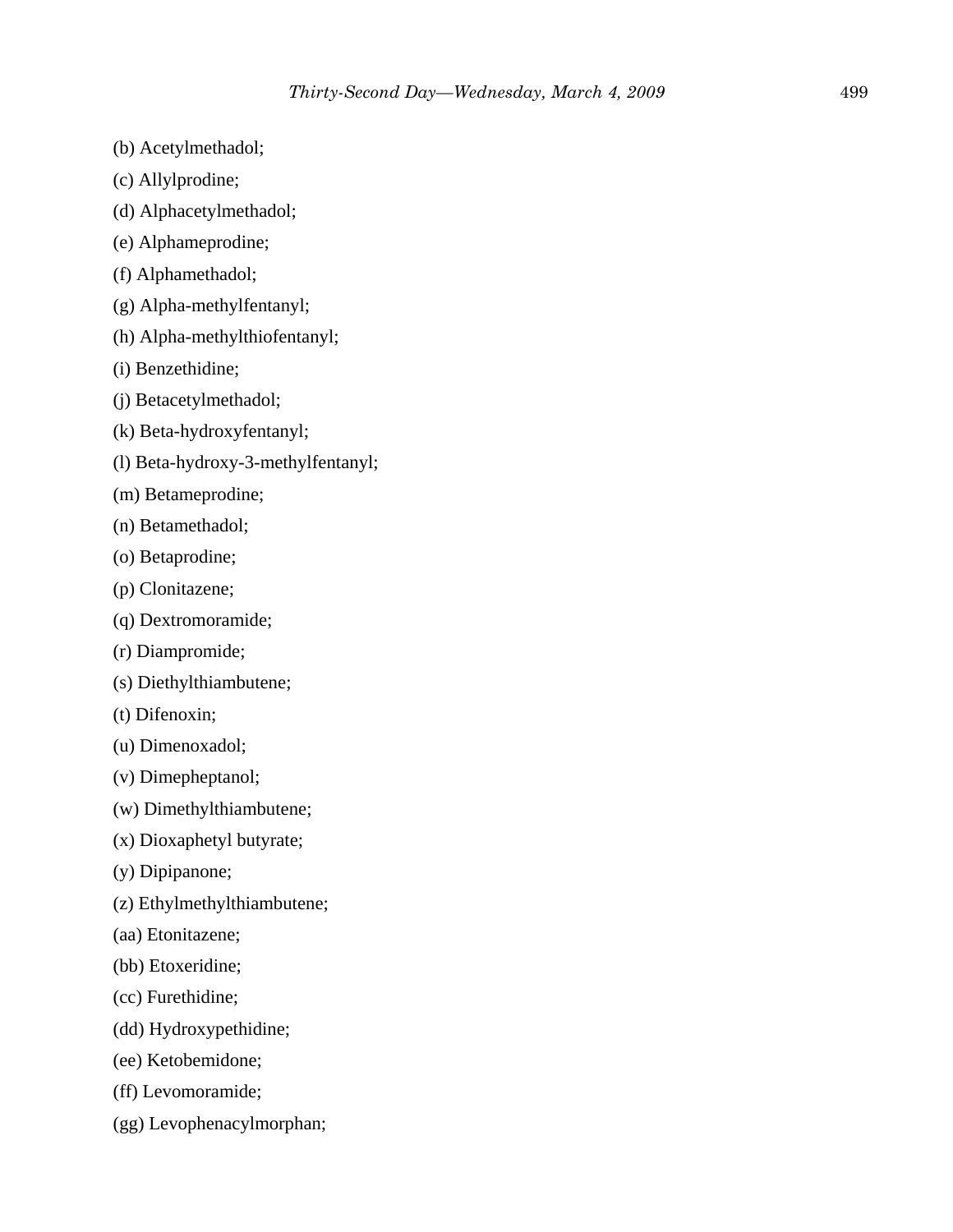- (hh) 3-Methylfentanyl;
- (ii) 3-Methylthiofentanyl;
- (jj) Morpheridine;
- (kk) MPPP;
- (ll) Noracymethadol;
- (mm) Norlevorphanol;
- (nn) Normethadone;
- (oo) Norpipanone;
- (pp) Para-fluorofentanyl;
- (qq) PEPAP;
- (rr) Phenadoxone;
- (ss) Phenampromide;
- (tt) Phenomorphan;
- (uu) Phenoperidine;
- (vv) Piritramide;
- (ww) Proheptazine;
- (xx) Properidine;
- (yy) Propiram;
- (zz) Racemoramide;
- (aaa) Thiofentanyl;
- (bbb) Tilidine;
- (ccc) Trimeperidine;

(3) Any of the following opium derivatives, their salts, isomers and salts of isomers unless specifically excepted, whenever the existence of these salts, isomers and salts of isomers is possible within the specific chemical designation:

- (a) Acetorphine;
- (b) Acetyldihydrocodeine;
- (c) Benzylmorphine;
- (d) Codeine methylbromide;
- (e) Codeine-N-Oxide;
- (f) Cyprenorphine;
- (g) Desomorphine;
- (h) Dihydromorphine;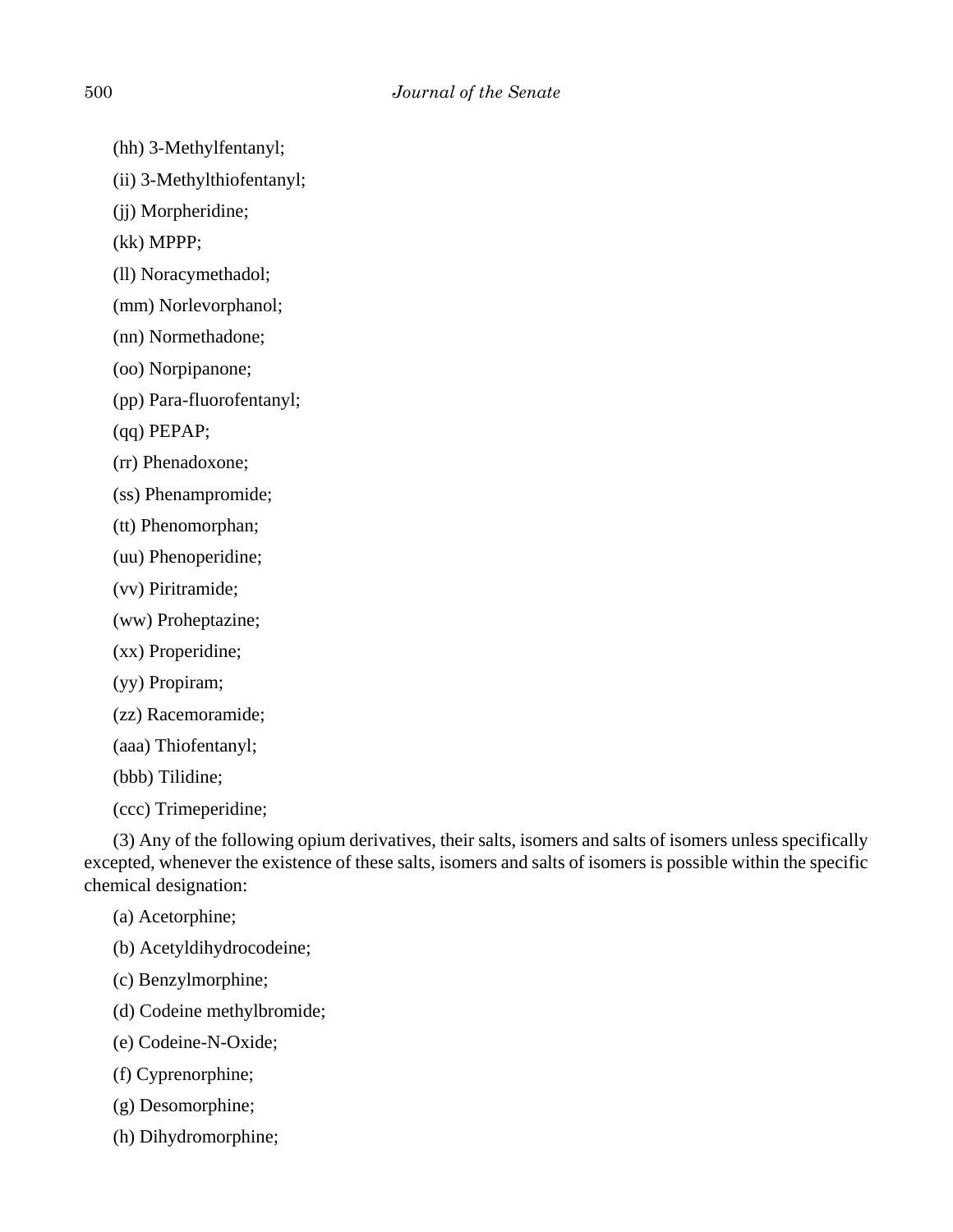(i) Drotebanol;

(j) Etorphine (except hydrochloride salt);

(k) Heroin;

(l) Hydromorphinol;

(m) Methyldesorphine;

(n) Methyldihydromorphine;

(o) Morphine methylbromide;

(p) Morphine methylsulfonate;

(q) Morphine-N-Oxide;

(r) Myrophine;

(s) Nicocodeine;

(t) Nicomorphine;

(u) Normorphine;

(v) Pholcodine;

(w) Thebacon;

(4) Any material, compound, mixture or preparation which contains any quantity of the following hallucinogenic substances, their salts, isomers and salts of isomers, unless specifically excepted, whenever the existence of these salts, isomers, and salts of isomers is possible within the specific chemical designation:

(a) 4-bromo-2, 5-dimethoxyamphetamine;

(b) 4-bromo-2, 5-dimethoxyphenethylamine;

(c) 2,5-dimethoxyamphetamine;

(d) 2,5-dimethoxy-4-ethylamphetamine;

(e) 2,5-dimethoxy-4-(n)-propylthiophenethylamine;

(f) 4-methoxyamphetamine;

(g) 5-methoxy-3,4-methylenedioxyamphetamine;

(h) 4-methyl-2, 5-dimethoxyamphetamine;

(i) 3,4-methylenedioxyamphetamine;

(j) 3,4-methylenedioxymethamphetamine;

(k) 3,4-methylenedioxy-N-ethylamphetamine;

(l) N-hydroxy-3, 4-methylenedioxyamphetamine;

(m) 3,4,5-trimethoxyamphetamine;

(n) Alpha-ethyltryptamine;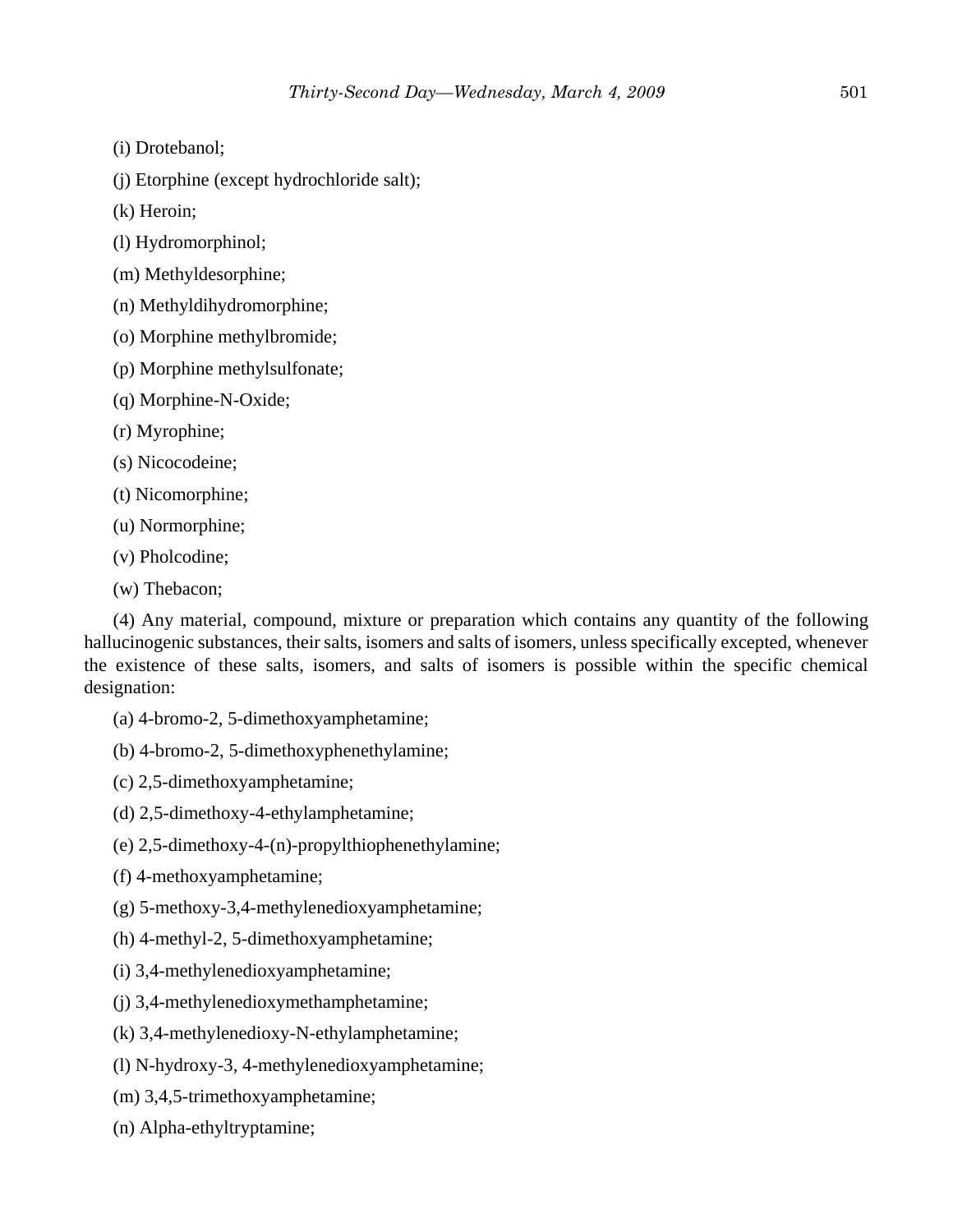- (o) Alpha-methyltryptamine;
- (p) Bufotenine;
- (q) Diethyltryptamine;
- (r) Dimethyltryptamine;
- (s) 5-methoxy-N,N-diisopropyltryptamine;
- (t) Ibogaine;
- (u) Lysergic acid diethylamide;
- (v) Marijuana or marihuana;
- (w) Mescaline;
- (x) Parahexyl;

(y) Peyote, to include all parts of the plant presently classified botanically as Lophophora Williamsil Lemaire, whether growing or not; the seeds thereof; any extract from any part of such plant; and every compound, manufacture, salt, derivative, mixture or preparation of the plant, its seed or extracts;

(z) N-ethyl-3-piperidyl benzilate;

- (aa) N-methyl-3-piperidyl benzilate;
- (bb) Psilocybin;
- (cc) Psilocyn;

(dd) Tetrahydrocannabinols naturally contained in a plant of the genus Cannabis (cannabis plant), as well as synthetic equivalents of the substances contained in the cannabis plant, or in the resinous extractives of such plant, or synthetic substances, derivatives, and their isomers with similar chemical structure and pharmacological activity to those substances contained in the plant, such as the following:

- a. 1 cis or trans tetrahydrocannabinol, and their optical isomers;
- b. 6 cis or trans tetrahydrocannabinol, and their optical isomers;
- c. 3,4 cis or trans tetrahydrocannabinol, and their optical isomers;
- d. Any compounds of these structures, regardless of numerical designation of atomic positions covered;
- (ee) Ethylamine analog of phencyclidine;
- (ff) Pyrrolidine analog of phencyclidine;
- (gg) Thiophene analog of phencyclidine;
- (hh) 1-[1-(2-thienyl)cyclohexyl]pyrrolidine;
- (ii) Salvia divinorum;
- (jj) Salvinorin A;

(5) Any material, compound, mixture or preparation containing any quantity of the following substances having a depressant effect on the central nervous system, including their salts, isomers and salts of isomers whenever the existence of these salts, isomers and salts of isomers is possible within the specific chemical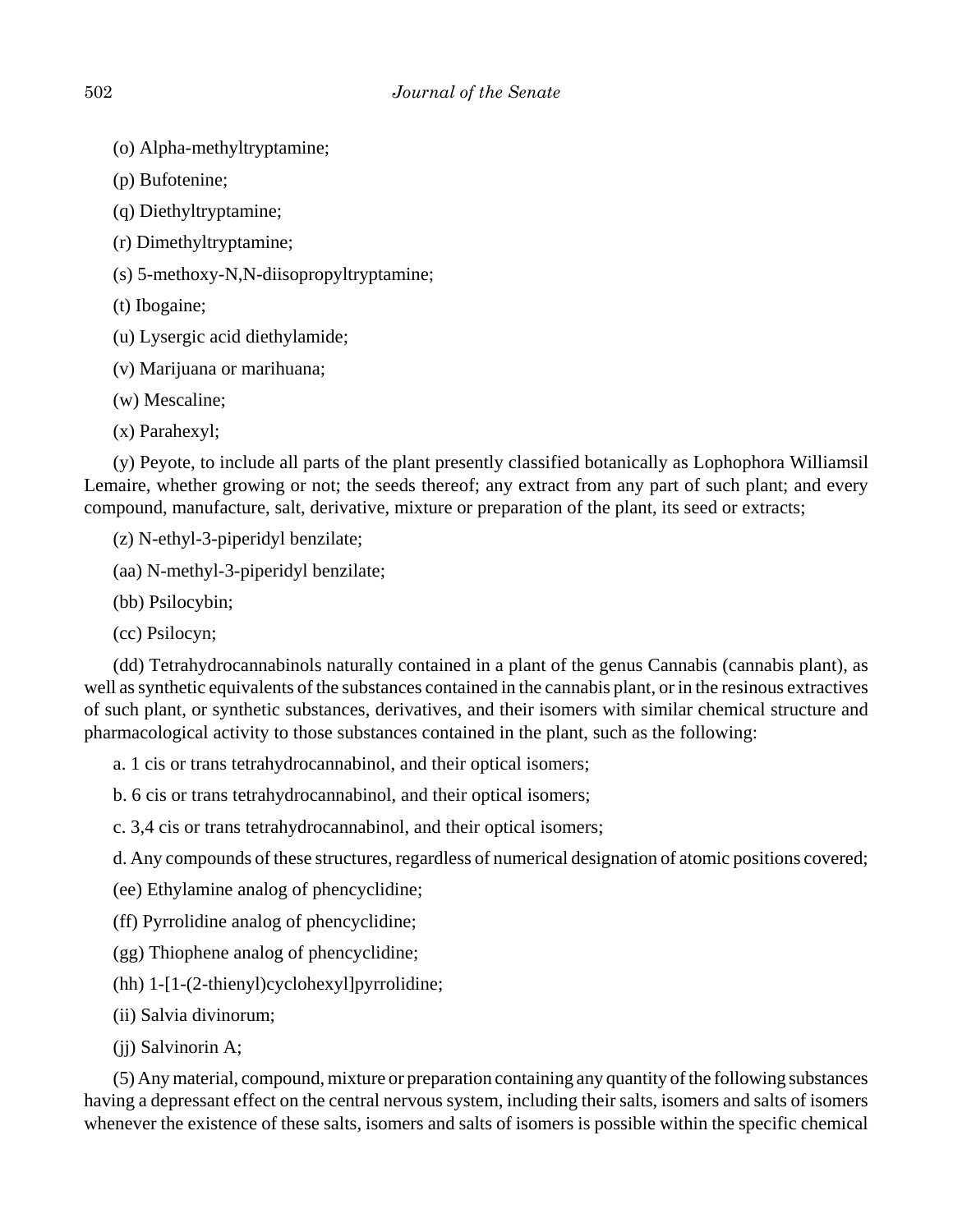designation:

(a) Gamma-hydroxybutyric acid;

(b) Mecloqualone;

(c) Methaqualone;

(6) Any material, compound, mixture or preparation containing any quantity of the following substances having a stimulant effect on the central nervous system, including their salts, isomers and salts of isomers:

(a) Aminorex;

(b) N-benzylpiperazine;

(c) Cathinone;

(d) Fenethylline;

(e) Methcathinone;

 $(f)$  (+,-)cis-4-methylaminorex ((+,-)cis-4,5-dihydro-4-methyl-5-phenyl-2-oxazolamine);

(g) N-ethylamphetamine;

(h) N,N-dimethylamphetamine;

(7) A temporary listing of substances subject to emergency scheduling under federal law shall include any material, compound, mixture or preparation which contains any quantity of the following substances:

(a) N-(1-benzyl-4-piperidyl)-N phenylpropanamide (benzylfentanyl), its optical isomers, salts and salts of isomers;

(b) N-(1-(2-thienyl)methyl-4-piperidyl)-N-phenylpropanamide (thenylfentanyl), its optical isomers, salts and salts of isomers;

(8) Khat, to include all parts of the plant presently classified botanically as catha edulis, whether growing or not; the seeds thereof; any extract from any part of such plant; and every compound, manufacture, salt, derivative, mixture, or preparation of the plant, its seed or extracts.

3. The department of health and senior services shall place a substance in Schedule II if it finds that:

(1) The substance has high potential for abuse;

(2) The substance has currently accepted medical use in treatment in the United States, or currently accepted medical use with severe restrictions; and

(3) The abuse of the substance may lead to severe psychic or physical dependence.

4. The controlled substances listed in this subsection are included in Schedule II:

(1) Any of the following substances whether produced directly or indirectly by extraction from substances of vegetable origin, or independently by means of chemical synthesis, or by combination of extraction and chemical synthesis:

(a) Opium and opiate and any salt, compound, derivative or preparation of opium or opiate, excluding apomorphine, thebaine-derived butorphanol, dextrorphan, nalbuphine, nalmefene, naloxone and naltrexone, and their respective salts but including the following: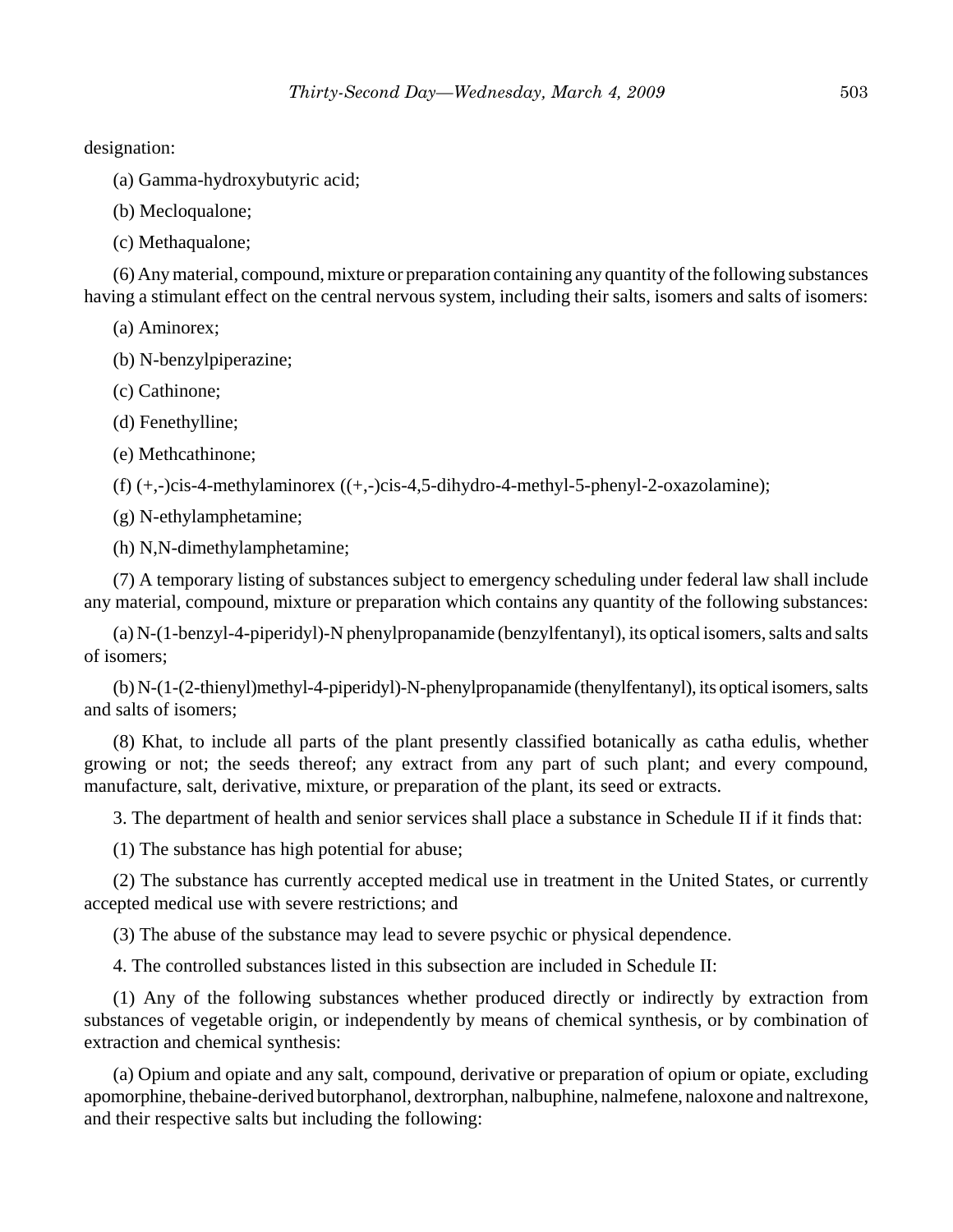- a. Raw opium;
- b. Opium extracts;
- c. Opium fluid;
- d. Powdered opium;
- e. Granulated opium;
- f. Tincture of opium;
- g. Codeine;
- h. Ethylmorphine;
- i. Etorphine hydrochloride;
- j. Hydrocodone;
- k. Hydromorphone;
- l. Metopon;
- m. Morphine;
- n. Oxycodone;
- o. Oxymorphone;
- p. Thebaine;

(b) Any salt, compound, derivative, or preparation thereof which is chemically equivalent or identical with any of the substances referred to in this subdivision, but not including the isoquinoline alkaloids of opium;

(c) Opium poppy and poppy straw;

(d) Coca leaves and any salt, compound, derivative, or preparation of coca leaves, and any salt, compound, derivative, or preparation thereof which is chemically equivalent or identical with any of these substances, but not including decocainized coca leaves or extractions which do not contain cocaine or ecgonine;

(e) Concentrate of poppy straw (the crude extract of poppy straw in either liquid, solid or powder form which contains the phenanthrene alkaloids of the opium poppy);

(2) Any of the following opiates, including their isomers, esters, ethers, salts, and salts of isomers, whenever the existence of these isomers, esters, ethers and salts is possible within the specific chemical designation, dextrorphan and levopropoxyphene excepted:

- (a) Alfentanil;
- (b) Alphaprodine;
- (c) Anileridine;
- (d) Bezitramide;
- (e) Bulk dextropropoxyphene;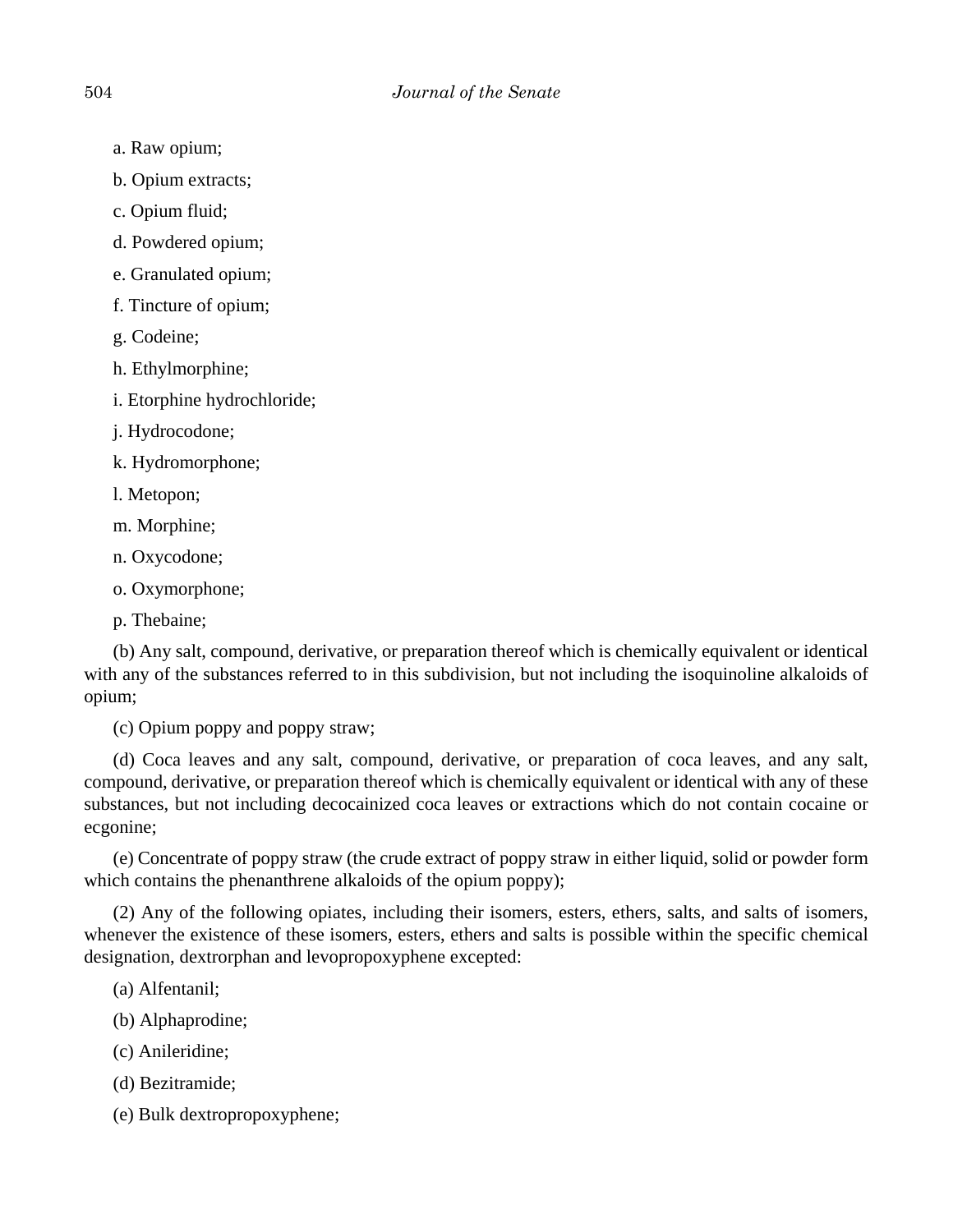- (f) Carfentanil;
- (g) Butyl nitrite;
- (h) Dihydrocodeine;
- (i) Diphenoxylate;
- (j) Fentanyl;
- (k) Isomethadone;
- (l) Levo-alphacetylmethadol;
- (m) Levomethorphan;
- (n) Levorphanol;
- (o) Metazocine;
- (p) Methadone;
- (q) Meperidine;
- (r) Methadone-Intermediate, 4-cyano-2-dimethylamino-4, 4-diphenylbutane;
- (s) Moramide-Intermediate, 2-methyl-3-morpholino-1, 1-diphenylpropane--carboxylic acid;
- (t) Pethidine (meperidine);
- (u) Pethidine-Intermediate-A, 4-cyano-1-methyl-4-phenylpiperidine;
- (v) Pethidine-Intermediate-B, ethyl-4-phenylpiperidine-4-carboxylate;
- (w) Pethidine-Intermediate-C, 1-methyl-4-phenylpiperdine-4-carboxylic acid;
- (x) Phenazocine;
- (y) Piminodine;
- (z) Racemethorphan;
- (aa) Racemorphan;
- (bb) Remifentanil;
- (cc) Sufentanil;

(3) Any material, compound, mixture, or preparation which contains any quantity of the following substances having a stimulant effect on the central nervous system:

(a) Amphetamine, its salts, optical isomers, and salts of its optical isomers;

- (b) Lisdexamfetamine, its salts, isomers, and salts of its isomers;
- (c) Methamphetamine, its salts, isomers, and salts of its isomers;
- (d) Phenmetrazine and its salts;
- (e) Methylphenidate;

(4) Any material, compound, mixture, or preparation which contains any quantity of the following substances having a depressant effect on the central nervous system, including its salts, isomers, and salts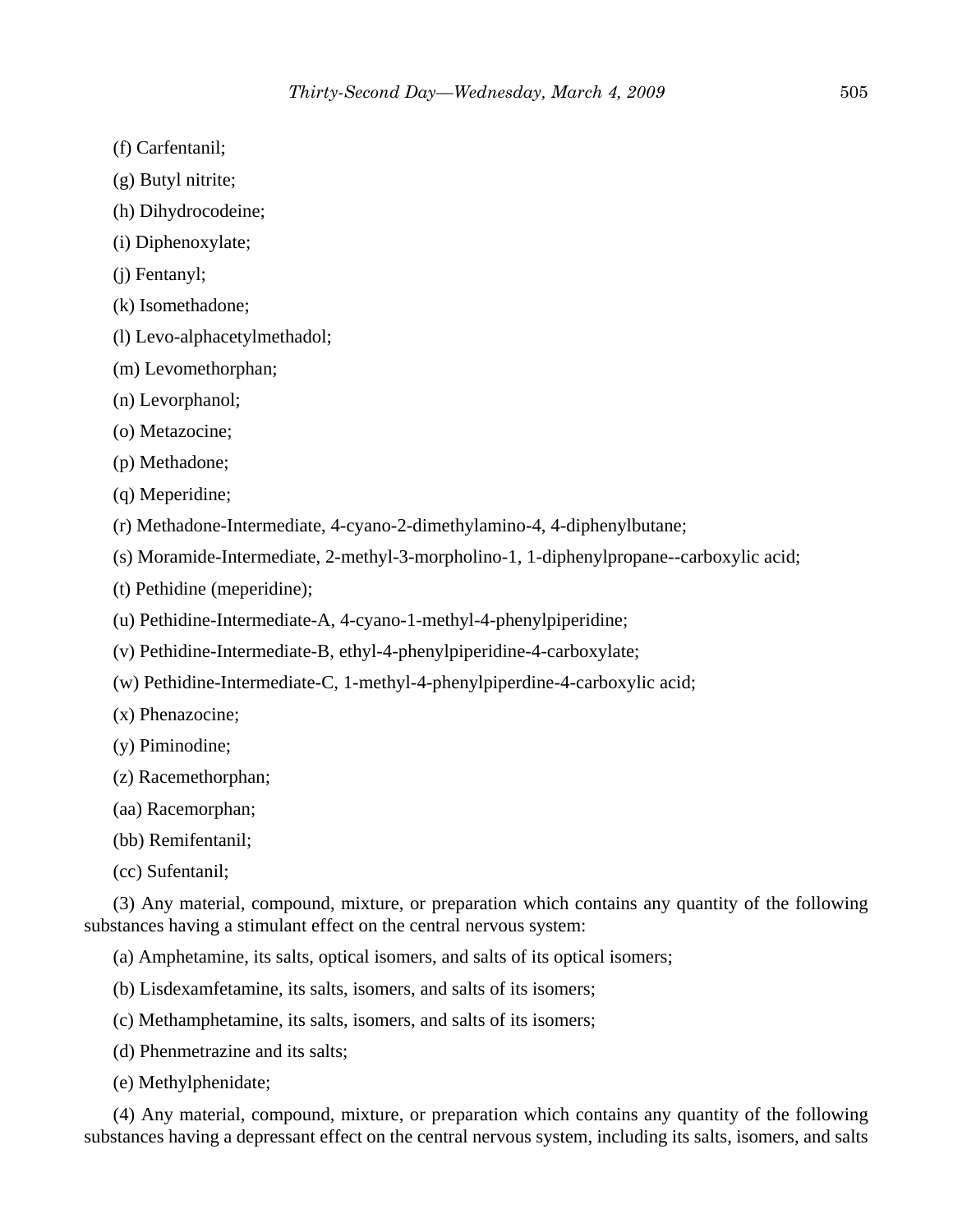of isomers whenever the existence of those salts, isomers, and salts of isomers is possible within the specific chemical designation:

(a) Amobarbital;

(b) Glutethimide;

(c) Pentobarbital;

(d) Phencyclidine;

(e) Secobarbital;

(5) Any material or compound which contains any quantity of nabilone;

(6) Any material, compound, mixture, or preparation which contains any quantity of the following substances:

(a) Immediate precursor to amphetamine and methamphetamine: Phenylacetone;

(b) Immediate precursors to phencyclidine (PCP):

a. 1-phenylcyclohexylamine;

b. 1-piperidinocyclohexanecarbonitrile (PCC).

5. The department of health and senior services shall place a substance in Schedule III if it finds that:

(1) The substance has a potential for abuse less than the substances listed in Schedules I and II;

(2) The substance has currently accepted medical use in treatment in the United States; and

(3) Abuse of the substance may lead to moderate or low physical dependence or high psychological dependence.

6. The controlled substances listed in this subsection are included in Schedule III:

(1) Any material, compound, mixture, or preparation which contains any quantity of the following substances having a potential for abuse associated with a stimulant effect on the central nervous system:

(a) Benzphetamine;

(b) Chlorphentermine;

(c) Clortermine;

(d) Phendimetrazine;

(2) Any material, compound, mixture or preparation which contains any quantity or salt of the following substances or salts having a depressant effect on the central nervous system:

(a) Any material, compound, mixture or preparation which contains any quantity or salt of the following substances combined with one or more active medicinal ingredients:

a. Amobarbital;

b. Secobarbital;

c. Pentobarbital;

(b) Any suppository dosage form containing any quantity or salt of the following: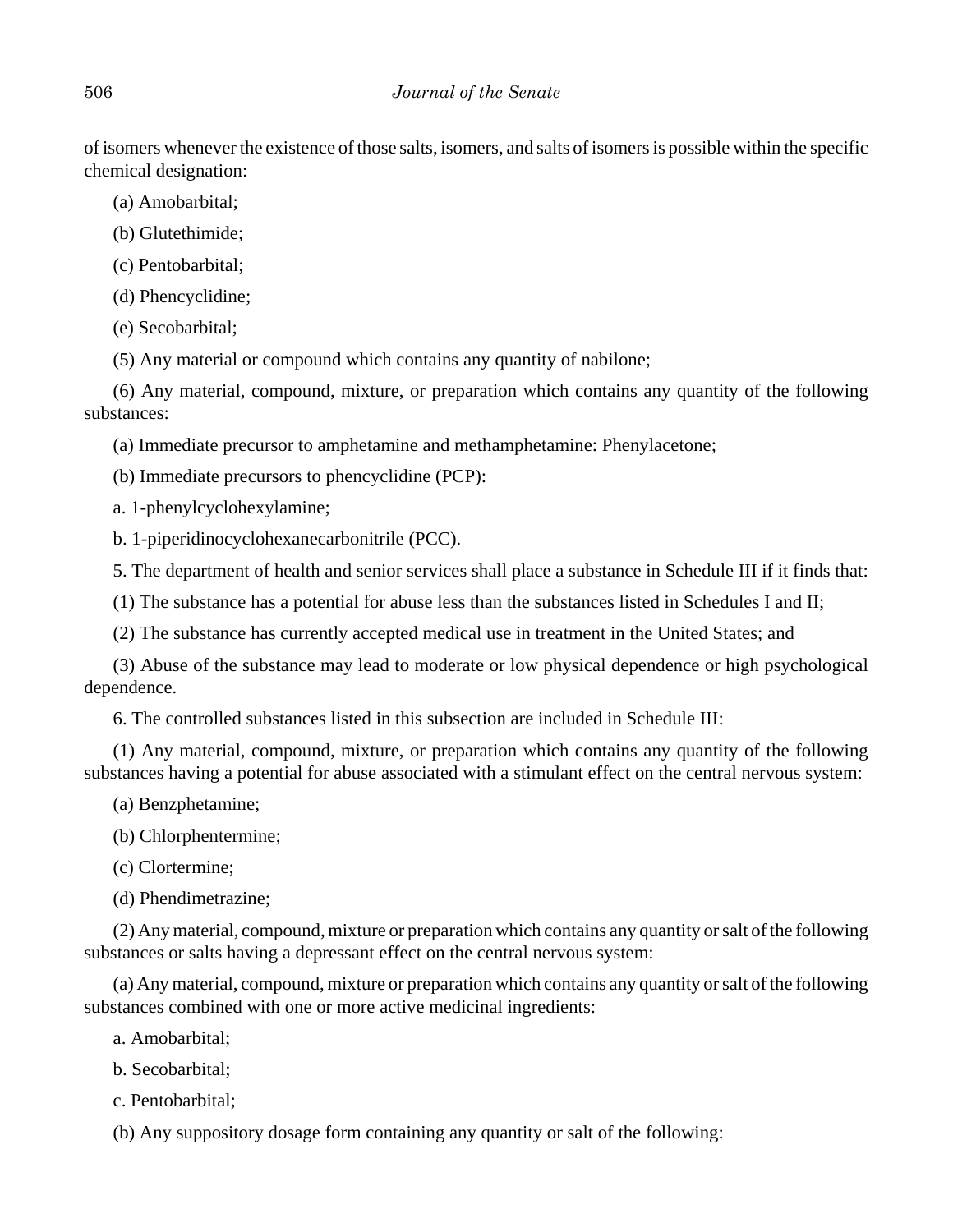- a. Amobarbital;
- b. Secobarbital;
- c. Pentobarbital;

(c) Any substance which contains any quantity of a derivative of barbituric acid or its salt;

(d) Chlorhexadol;

(e) Embutramide;

(f) Gamma hydroxybutyric acid and its salts, isomers, and salts of isomers contained in a drug product for which an application has been approved under Section 505 of the federal Food, Drug, and Cosmetic Act;

(g) Ketamine, its salts, isomers, and salts of isomers;

(h) Lysergic acid;

(i) Lysergic acid amide;

(j) Methyprylon;

(k) Sulfondiethylmethane;

(l) Sulfonethylmethane;

(m) Sulfonmethane;

(n) Tiletamine and zolazepam or any salt thereof;

(3) Nalorphine;

(4) Any material, compound, mixture, or preparation containing limited quantities of any of the following narcotic drugs or their salts:

(a) Not more than 1.8 grams of codeine per one hundred milliliters or not more than ninety milligrams per dosage unit, with an equal or greater quantity of an isoquinoline alkaloid of opium;

(b) Not more than 1.8 grams of codeine per one hundred milliliters or not more than ninety milligrams per dosage unit with one or more active, nonnarcotic ingredients in recognized therapeutic amounts;

(c) Not more than three hundred milligrams of hydrocodone per one hundred milliliters or not more than fifteen milligrams per dosage unit, with a fourfold or greater quantity of an isoquinoline alkaloid of opium;

(d) Not more than three hundred milligrams of hydrocodone per one hundred milliliters or not more than fifteen milligrams per dosage unit, with one or more active nonnarcotic ingredients in recognized therapeutic amounts;

(e) Not more than 1.8 grams of dihydrocodeine per one hundred milliliters or not more than ninety milligrams per dosage unit, with one or more active nonnarcotic ingredients in recognized therapeutic amounts;

(f) Not more than three hundred milligrams of ethylmorphine per one hundred milliliters or not more than fifteen milligrams per dosage unit, with one or more active, nonnarcotic ingredients in recognized therapeutic amounts;

(g) Not more than five hundred milligrams of opium per one hundred milliliters or per one hundred grams or not more than twenty-five milligrams per dosage unit, with one or more active nonnarcotic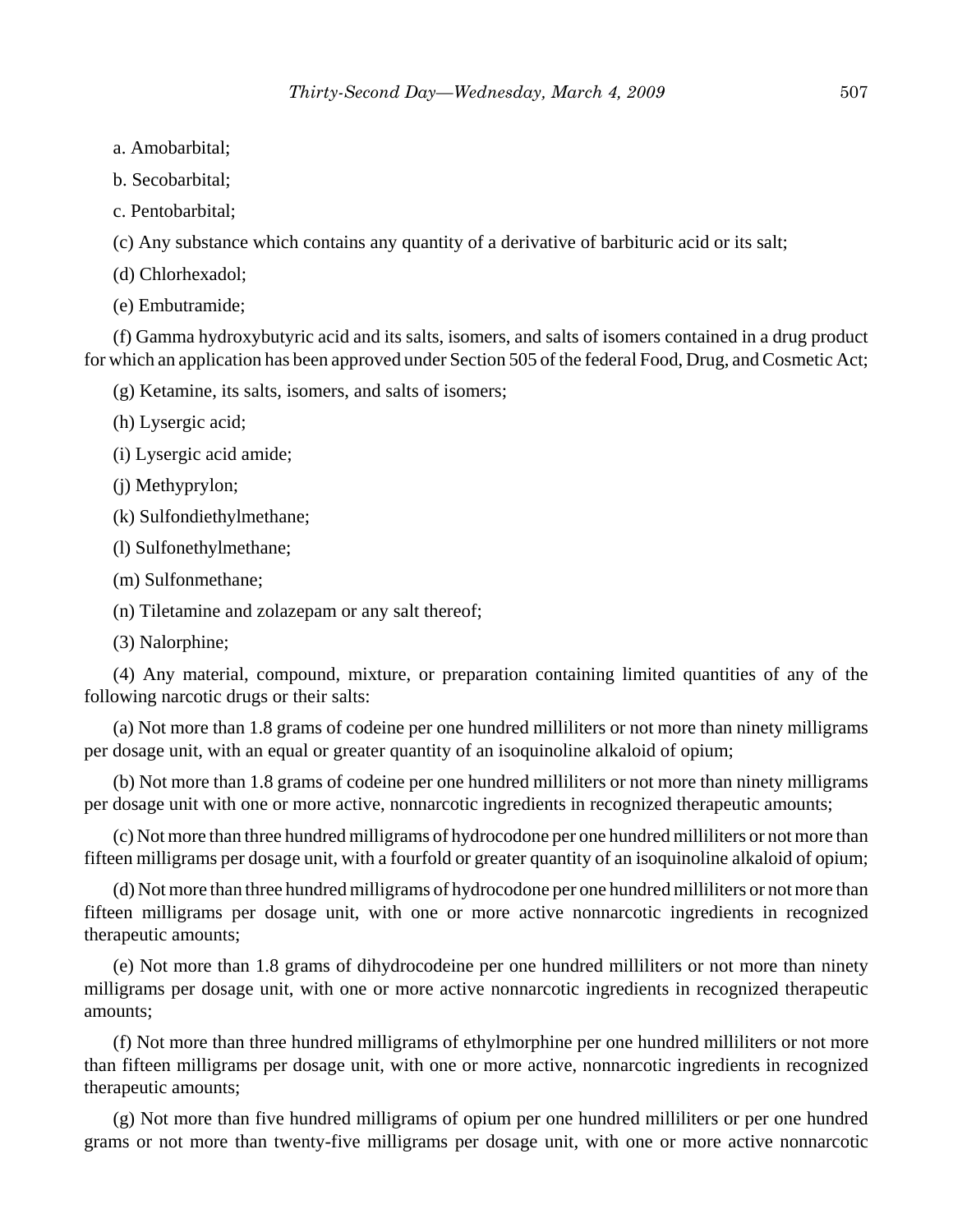ingredients in recognized therapeutic amounts;

(h) Not more than fifty milligrams of morphine per one hundred milliliters or per one hundred grams, with one or more active, nonnarcotic ingredients in recognized therapeutic amounts;

(5) Any material, compound, mixture, or preparation containing any of the following narcotic drugs or their salts, as set forth in subdivision (6) of this subsection; buprenorphine;

(6) Anabolic steroids. Any drug or hormonal substance, chemically and pharmacologically related to testosterone (other than estrogens, progestins, corticosteroids, and dehydroepiandrosterone) that promotes muscle growth, except an anabolic steroid which is expressly intended for administration through implants to cattle or other nonhuman species and which has been approved by the Secretary of Health and Human Services for that administration. If any person prescribes, dispenses, or distributes such steroid for human use, such person shall be considered to have prescribed, dispensed, or distributed an anabolic steroid within the meaning of this paragraph. Unless specifically excepted or unless listed in another schedule, any material, compound, mixture or preparation containing any quantity of the following substances, including its salts, esters and ethers:

- (a) 3ß,17-dihydroxy-5a-androstane;
- (b) 3a,17ß-dihydroxy-5a-androstane;
- (c) 5a-androstan-3,17-dione;
- (d) 1-androstenediol (3ß,17ß-dihydroxy-5a-androst-1-ene);
- (e) 1-androstenediol (3a,17ß-dihydroxy-5a-androst-1-ene);
- (f) 4-androstenediol (3ß,17ß-dihydroxy-androst-4-ene);
- (g) 5-androstenediol (3ß,17ß-dihydroxy-androst-5-ene);
- (h) 1-androstenedione ([5a]-androst-1-en-3,17-dione);
- (i) 4-androstenedione (androst-4-en-3,17-dione);
- (j) 5-androstenedione (androst-5-en-3,17-dione);
- (k) Bolasterone (7a, 17a-dimethyl-17ß-hydroxyandrost-4-en-3-one);
- (l) Boldenone (17ß-hydroxyandrost-1,4,-diene-3-one);
- (m) Calusterone (7ß, 17a-dimethyl-17ß-hydroxyandrost-4-en-3-one);
- (n) Clostebol (4-chloro-17ß-hydroxyandrost-4-en-3-one);
- (o) Dehydrochloromethyltestosterone (4-chloro-17ß-hydroxy-17a-methyl-androst-1,4-dien-3-one);
- (p) ?1-dihydrotestosterone (a.k.a. '1-testosterone')(17ß-hydroxy-5a-androst-1-en-3-one);
- (q) 4-dihydrotestosterone (17ß-hydroxy-androstan-3-one);
- (r) Drostanolone (17ß-hydroxy-2a-methyl-5a-androstan-3-one);
- (s) Ethylestrenol (17a-ethyl-17ß-hydroxyestr-4-ene);
- (t) Fluoxymesterone (9-fluoro-17a-methyl-11ß,17ß-dihydroxyandrost-4-en-3-one);
- (u) Formebolone (2-formyl-17a-methyl-11a,17ß-dihydroxyandrost-1,4-dien-3-one);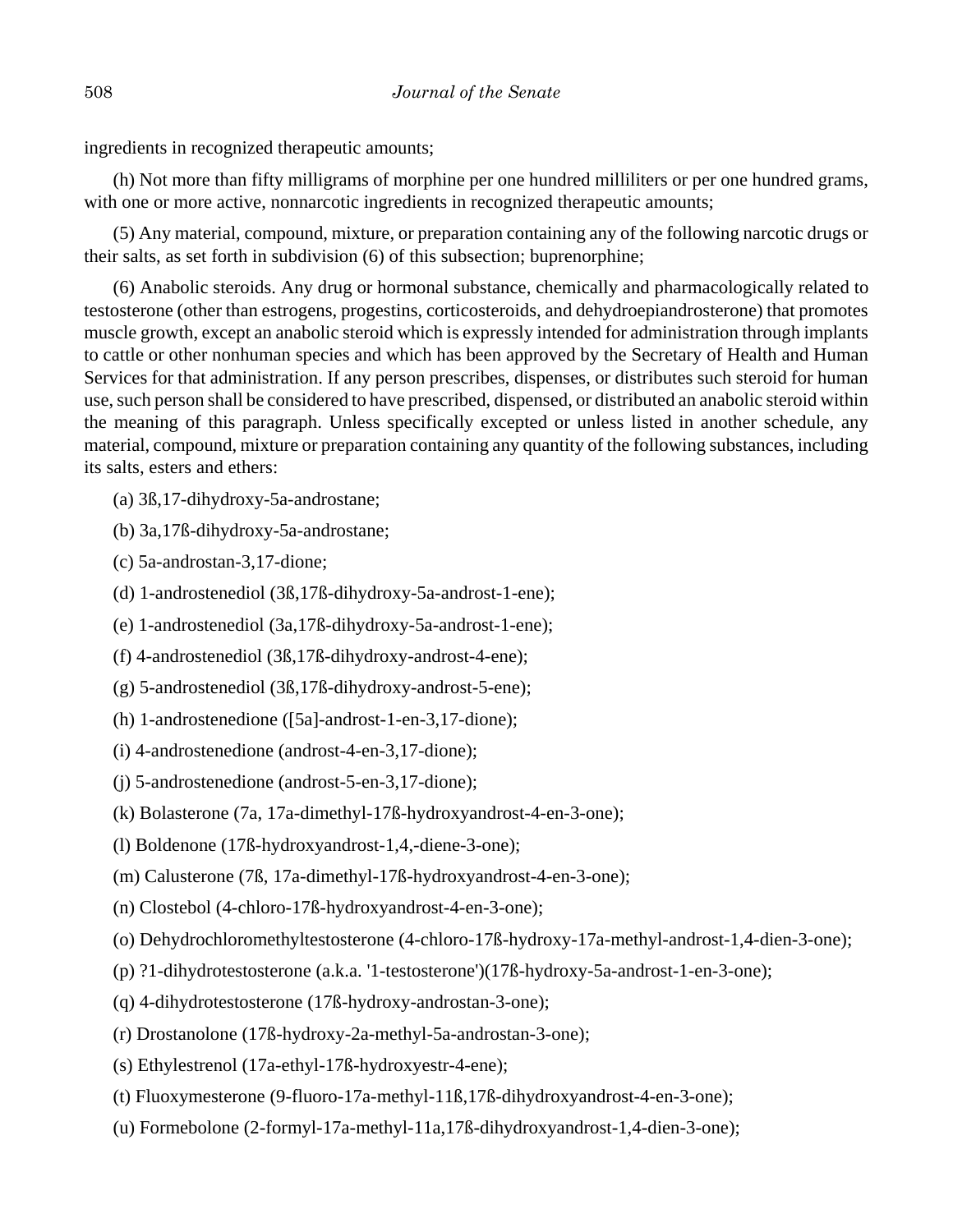- (v) Furazabol (17a-methyl-17ß-hydroxyandrostano[2,3-c]-furazan);
- (w) 13ß-ethyl-17ß-hydroxygon-4-en-3-one;
- (x) 4-hydroxytestosterone (4,17ß-dihydroxy-androst-4-en-3-one);
- (y) 4-hydroxy-19-nortestosterone (4,17ß-dihydroxy-estr-4-en-3-one);
- (z) Mestanolone (17a-methyl-17ß-hydroxy-5-androstan-3-one);
- (aa) Mesterolone (1amethyl-17ß-hydroxy-[5a]-androstan-3-one);
- (bb) Methandienone (17a-methyl-17ß-hydroxyandrost-1,4-dien-3-one);
- (cc) Methandriol (17a-methyl-3ß,17ß-dihydroxyandrost-5-ene);
- (dd) Methenolone (1-methyl-17ß-hydroxy-5a-androst-1-en-3-one);
- (ee) 17a-methyl-3ß,17ß-dihydroxy-5a-androstane);
- (ff) 17a-methyl-3a,17ß-dihydroxy-5a-androstane);
- (gg) 17a-methyl-3ß,17ß-dihydroxyandrost-4-ene;
- (hh) 17a-methyl-4-hydroxynandrolone (17a-methyl-4-hydroxy-17ß-hydroxyestr-4-en-3-one);
- (ii) Methyldienolone (17a-methyl-17ß-hydroxyestra-4,9(10)-dien-3-one);
- (jj) Methyltrienolone (17a-methyl-17ß-hydroxyestra-4,9-11-trien-3-one);
- (kk) Methyltestosterone (17a-methyl-17ß-hydroxyandrost-4-en-3-one);
- (ll) Mibolerone (7a,17a-dimethyl-17ß-hydroxyestr-4-en-3-one);

(mm) 17a-methyl-?1-dihydrotestosterone (17bß-hydroxy-17a-methyl-5a-androst-1-en-3-one) (a.k.a. '17-a-methyl-1-testosterone');

- (nn) Nandrolone (17ß-hydroxyestr-4-ene-3-one);
- (oo) 19-nor-4-androstenediol (3ß,17ß-dihydroxyestr-4-ene);
- (pp) 19-nor-4-androstenediol (3a,17ß-dihydroxyestr-4-ene);
- (qq) 19-nor-5-androstenediol (3ß,17ß-dihydroxyestr-5-ene);
- (rr) 19-nor-5-androstenediol (3a,17ß-dihydroxyestr-5-ene);
- (ss) 19-nor-4-androstenedione (estr-4-en-3,17-dione);
- (tt) 19-nor-5-androstenedione (estr-5-en-3,17-dione);
- (uu) Norbolethone (13ß,17a-diethyl-17ß-hydroxygon-4-en-3-one);
- (vv) Norclostebol (4-chloro-17ß-hydroxyestr-4-en-3-one);
- (ww) Norethandrolone (17a-ethyl-17ß-hydroxyestr-4-en-3-one);
- (xx) Normethandrolone (17a-methyl-17ß-hydroxyestr-4-en-3-one);
- (yy) Oxandrolone (17a-methyl-17ß-hydroxy-2-oxa-[5a]-androstan-3-one);
- (zz) Oxymesterone (17a-methyl-4,17ß-dihydroxyandrost-4-en-3-one);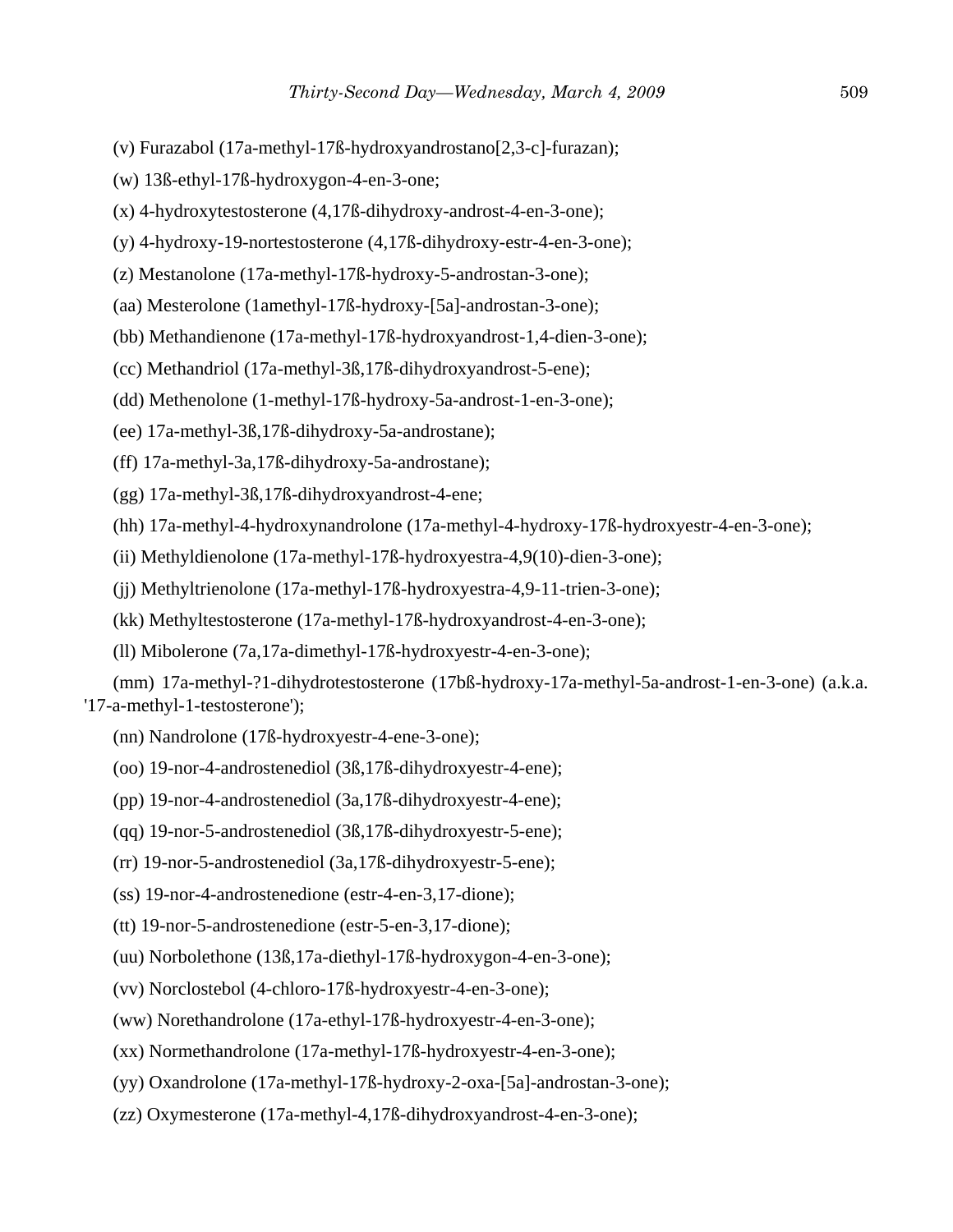(aaa) Oxymethalone (17a-methyl-2-hydroxymethylene-17ß-hydroxy-[5a]-androstan-3-one);

(bbb) Stanozolol (17a-methyl-17ß-hydroxy-[5a]-androst-2-eno[3,2-c]-pyrazole);

(ccc) Stenbolone (17ß-hydroxy-2-methyl-[5a]-androst-1-en-3-one);

(ddd) Testolactone (13-hydroxy-3-oxo-13,17-secoandrosta-1,4-dien-17-oic acid lactone);

(eee) Testosterone (17ß-hydroxyandrost-4-en-3-one);

(fff) Tetrahydrogestrinone (13ß,17a-diethyl-17ß-hydroxygon-4,9,11-trien-3-one);

(ggg) Trenbolone (17ß-hydroxyestr-4,9,11-trien-3-one);

(hhh) Any salt, ester, or ether of a drug or substance described or listed in this subdivision, except an anabolic steroid which is expressly intended for administration through implants to cattle or other nonhuman species and which has been approved by the Secretary of Health and Human Services for that administration;

(7) Dronabinol (synthetic) in sesame oil and encapsulated in a soft gelatin capsule in a United States Food and Drug Administration approved drug product;

(8) **Any compound, mixture, or preparation containing any detectable quantity of ephedrine, phenylpropanolamine, or pseudoephedrine, or any of their salts or optical isomers, or salts of optical isomers, except any dietary supplements, herbs, or natural products, including concentrates or extracts, that are not otherwise prohibited by law and that contain naturally occurring ephedrine alkaloids in a matrix of organic material such that the substances do not exceed fifteen percent of the total weight of the dietary supplement, herb, or natural product;**

**(9) Upon written application of a manufacturer, the department of health and senior services may, exempt by rule, any product containing any compound, mixture, or preparation containing any detectable quantity of ephedrine, phenylpropanolamine, or pseudoephedrine, or any of their salts or optical isomers, or salts of optical isomers from the application of all or any part of the sections 195.010 to 195.320 because the product is formulated to effectively prevent conversion of the active ingredient into methamphetamine or its salts or precursors. Upon notification from the state highway patrol that the patrol has probable cause to believe that a product exempted under this subdivision does not effectively prevent conversion of the active ingredient into methamphetamine or its salts or precursors, the department may issue an emergency rule revoking the exemption for the product pending a full hearing;**

**(10)** The department of health and senior services may except by rule any compound, mixture, or preparation containing any stimulant or depressant substance listed in subdivisions (1) and (2) of this subsection from the application of all or any part of sections 195.010 to 195.320 if the compound, mixture, or preparation contains one or more active medicinal ingredients not having a stimulant or depressant effect on the central nervous system, and if the admixtures are included therein in combinations, quantity, proportion, or concentration that vitiate the potential for abuse of the substances which have a stimulant or depressant effect on the central nervous system.

7. The department of health and senior services shall place a substance in Schedule IV if it finds that:

- (1) The substance has a low potential for abuse relative to substances in Schedule III;
- (2) The substance has currently accepted medical use in treatment in the United States; and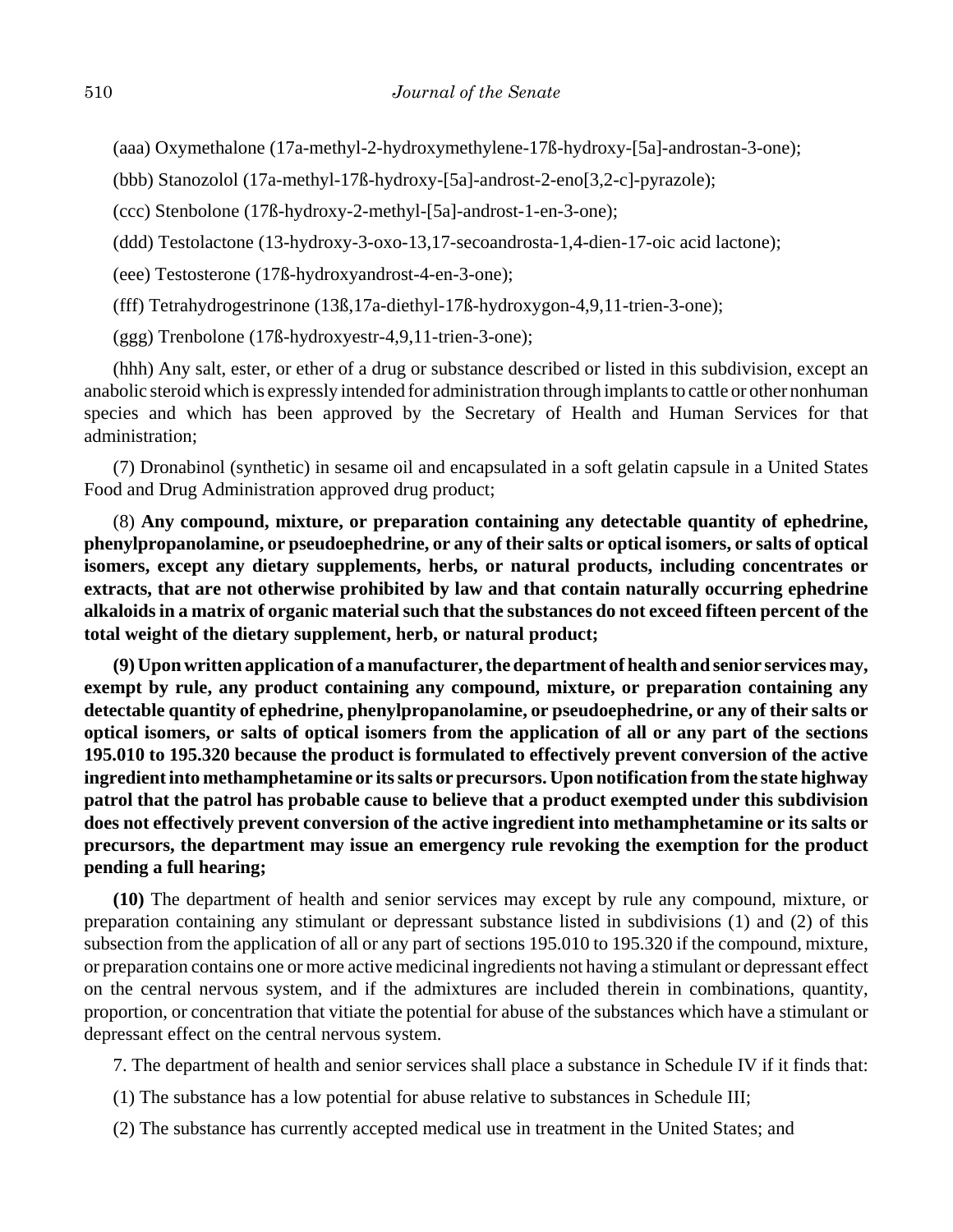(3) Abuse of the substance may lead to limited physical dependence or psychological dependence relative to the substances in Schedule III.

8. The controlled substances listed in this subsection are included in Schedule IV:

(1) Any material, compound, mixture, or preparation containing any of the following narcotic drugs or their salts calculated as the free anhydrous base or alkaloid, in limited quantities as set forth below:

(a) Not more than one milligram of difenoxin and not less than twenty-five micrograms of atropine sulfate per dosage unit;

(b) Dextropropoxyphene (alpha-(+)-4-dimethylamino-1, 2-diphenyl-3-methyl-2- propionoxybutane);

(c) Any of the following limited quantities of narcotic drugs or their salts, which shall include one or more nonnarcotic active medicinal ingredients in sufficient proportion to confer upon the compound, mixture or preparation valuable medicinal qualities other than those possessed by the narcotic drug alone:

a. Not more than two hundred milligrams of codeine per one hundred milliliters or per one hundred grams;

b. Not more than one hundred milligrams of dihydrocodeine per one hundred milliliters or per one hundred grams;

c. Not more than one hundred milligrams of ethylmorphine per one hundred milliliters or per one hundred grams;

(2) Any material, compound, mixture or preparation containing any quantity of the following substances, including their salts, isomers, and salts of isomers whenever the existence of those salts, isomers, and salts of isomers is possible within the specific chemical designation:

- (a) Alprazolam;
- (b) Barbital;
- (c) Bromazepam;
- (d) Camazepam;
- (e) Chloral betaine;
- (f) Chloral hydrate;
- (g) Chlordiazepoxide;
- (h) Clobazam;
- (i) Clonazepam;
- (j) Clorazepate;
- (k) Clotiazepam;
- (l) Cloxazolam;
- (m) Delorazepam;
- (n) Diazepam;
- (o) Dichloralphenazone;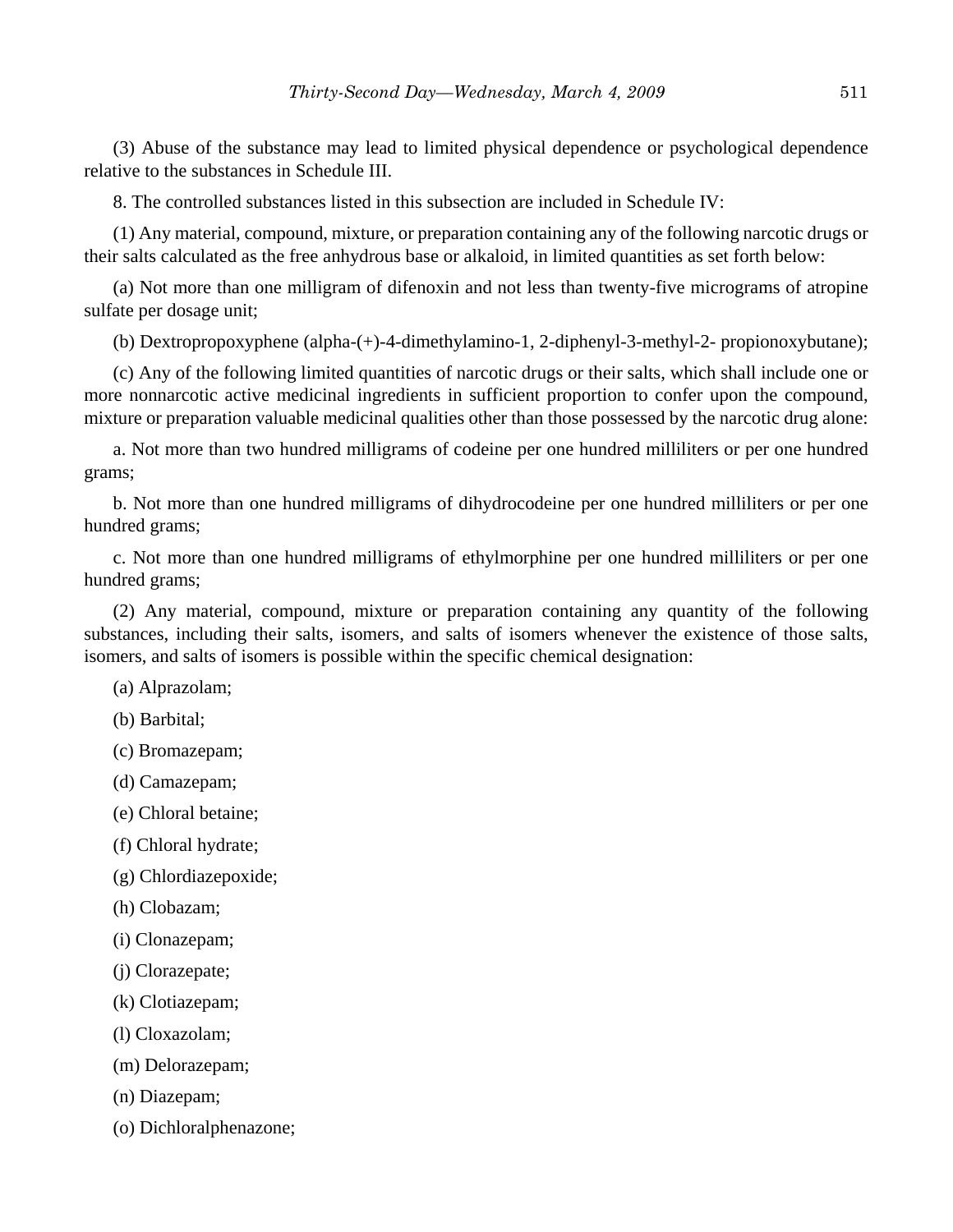- (p) Estazolam;
- (q) Ethchlorvynol;
- (r) Ethinamate;
- (s) Ethyl loflazepate;
- (t) Fludiazepam;
- (u) Flunitrazepam;
- (v) Flurazepam;
- (w) Halazepam;
- (x) Haloxazolam;
- (y) Ketazolam;
- (z) Loprazolam;
- (aa) Lorazepam;
- (bb) Lormetazepam;
- (cc) Mebutamate;
- (dd) Medazepam;
- (ee) Meprobamate;
- (ff) Methohexital;
- (gg) Methylphenobarbital (mephobarbital);
- (hh) Midazolam;
- (ii) Nimetazepam;
- (jj) Nitrazepam;
- (kk) Nordiazepam;
- (ll) Oxazepam;
- (mm) Oxazolam;
- (nn) Paraldehyde;
- (oo) Petrichloral;
- (pp) Phenobarbital;
- (qq) Pinazepam;
- (rr) Prazepam;
- (ss) Quazepam;
- (tt) Temazepam;
- (uu) Tetrazepam;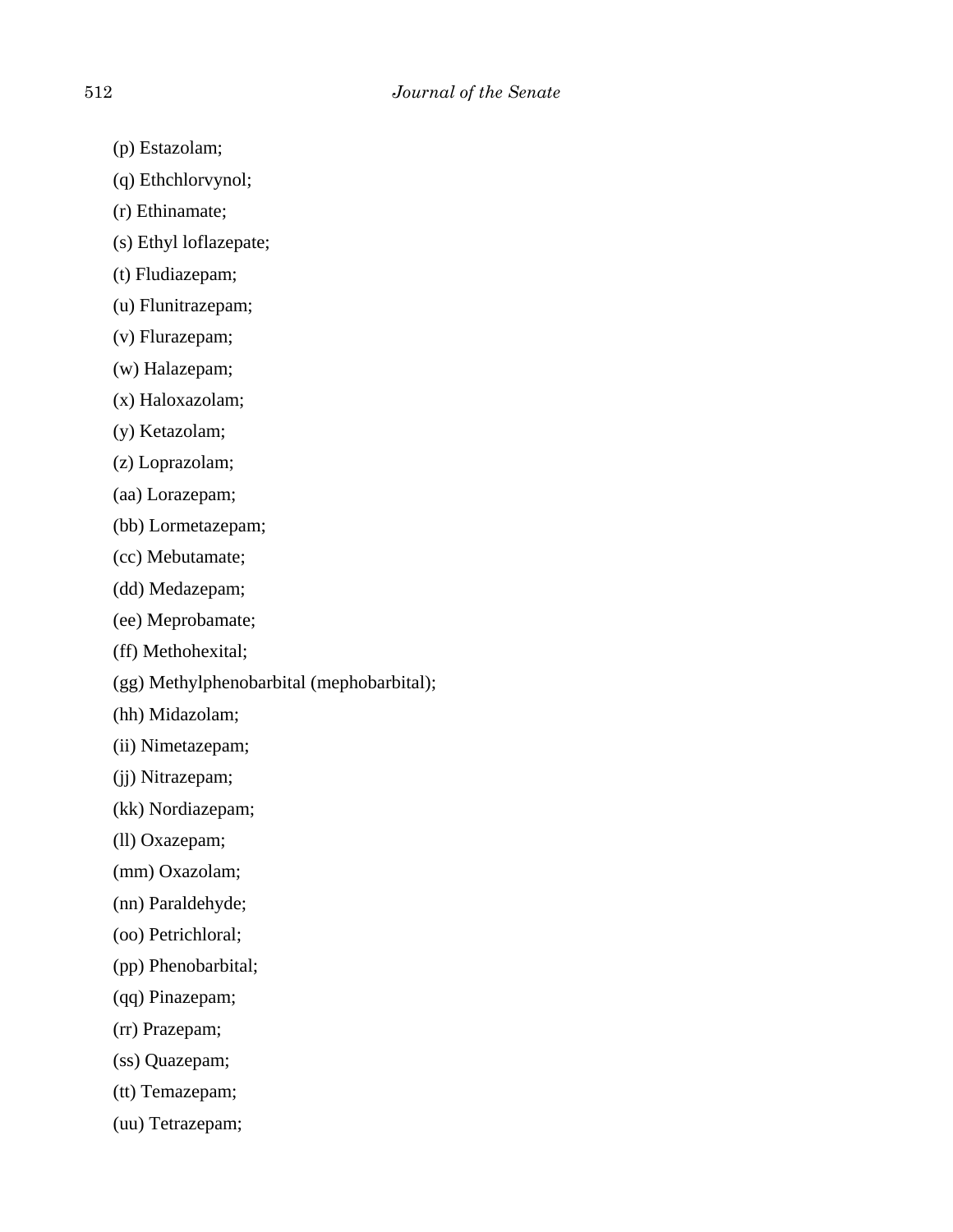(vv) Triazolam;

(ww) Zaleplon;

(xx) Zolpidem;

(yy) Zopiclone;

(3) Any material, compound, mixture, or preparation which contains any quantity of the following substance including its salts, isomers and salts of isomers whenever the existence of such salts, isomers and salts of isomers is possible: fenfluramine;

(4) Any material, compound, mixture or preparation containing any quantity of the following substances having a stimulant effect on the central nervous system, including their salts, isomers and salts of isomers:

(a) Cathine  $((+)$ -norpseudoephedrine);

(b) Diethylpropion;

(c) Fencamfamin;

(d) Fenproporex;

(e) Mazindol;

(f) Mefenorex;

(g) Modafinil;

(h) Pemoline, including organometallic complexes and chelates thereof;

(i) Phentermine;

(j) Pipradrol;

(k) Sibutramine;

(l) SPA ((-)-1-dimethyamino-1,2-diphenylethane);

(5) Any material, compound, mixture or preparation containing any quantity of the following substance, including its salts:

(a) butorphanol;

(b) pentazocine;

(6) **[**Ephedrine, its salts, optical isomers and salts of optical isomers, when the substance is the only active medicinal ingredient;

(7)**]** The department of health and senior services may except by rule any compound, mixture, or preparation containing any depressant substance listed in subdivision (1) of this subsection from the application of all or any part of sections 195.010 to 195.320 if the compound, mixture, or preparation contains one or more active medicinal ingredients not having a depressant effect on the central nervous system, and if the admixtures are included therein in combinations, quantity, proportion, or concentration that vitiate the potential for abuse of the substances which have a depressant effect on the central nervous system.

9. The department of health and senior services shall place a substance in Schedule V if it finds that: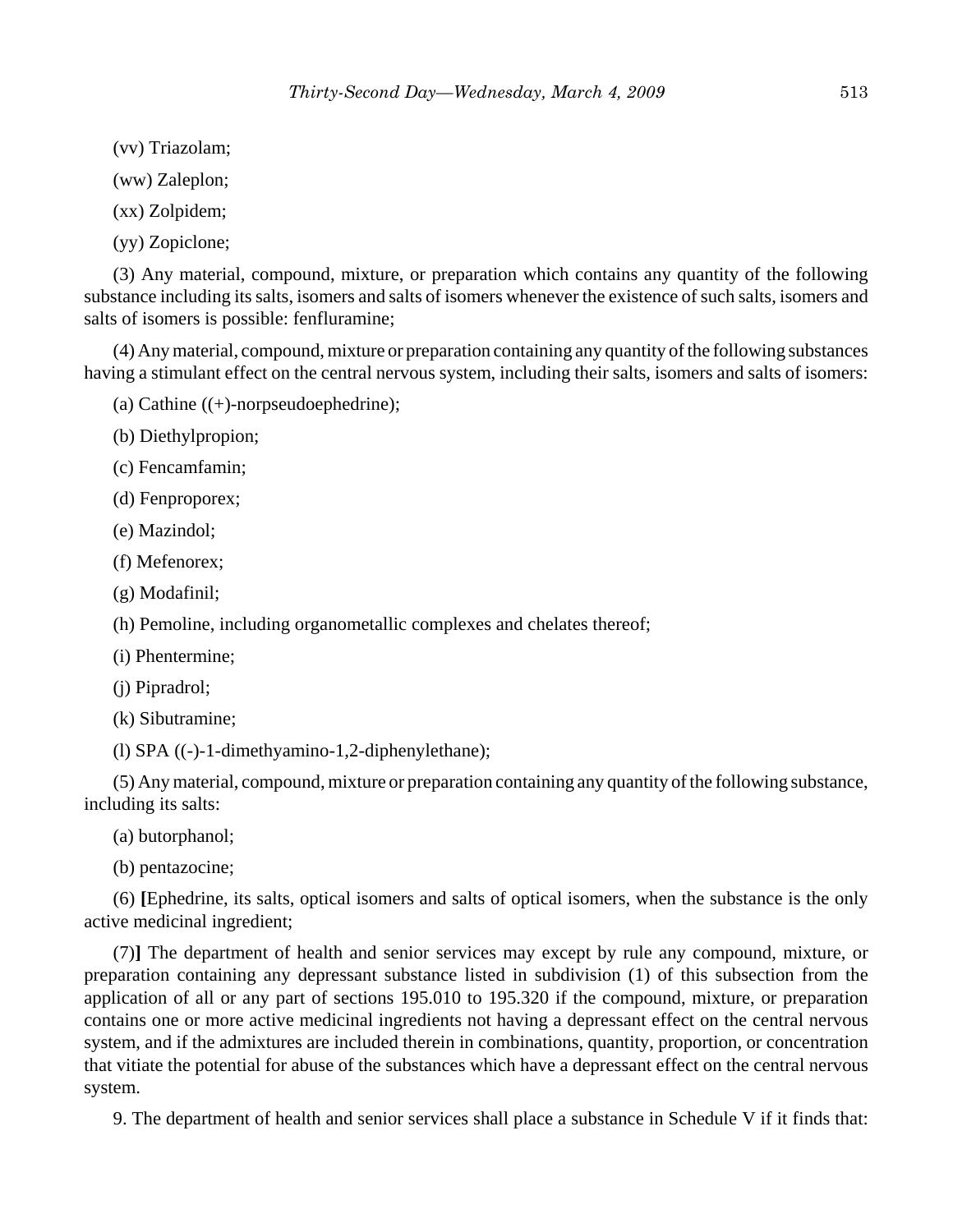(1) The substance has low potential for abuse relative to the controlled substances listed in Schedule IV;

(2) The substance has currently accepted medical use in treatment in the United States; and

(3) The substance has limited physical dependence or psychological dependence liability relative to the controlled substances listed in Schedule IV.

10. The controlled substances listed in this subsection are included in Schedule V:

(1) Any compound, mixture or preparation containing any of the following narcotic drugs or their salts calculated as the free anhydrous base or alkaloid, in limited quantities as set forth below, which also contains one or more nonnarcotic active medicinal ingredients in sufficient proportion to confer upon the compound, mixture or preparation valuable medicinal qualities other than those possessed by the narcotic drug alone:

(a) Not more than two and five-tenths milligrams of diphenoxylate and not less than twenty-five micrograms of atropine sulfate per dosage unit;

(b) Not more than one hundred milligrams of opium per one hundred milliliters or per one hundred grams;

(c) Not more than five-tenths milligram of difenoxin and not less than twenty-five micrograms of atropine sulfate per dosage unit;

(2) Any material, compound, mixture or preparation which contains any quantity of the following substance having a stimulant effect on the central nervous system including its salts, isomers and salts of isomers: pyrovalerone;

(3) **[**Any compound, mixture, or preparation containing any detectable quantity of pseudoephedrine or its salts or optical isomers, or salts of optical isomers or any compound, mixture, or preparation containing any detectable quantity of ephedrine or its salts or optical isomers, or salts of optical isomers;

(4)**]** Unless specifically exempted or excluded or unless listed in another schedule, any material, compound, mixture, or preparation which contains any quantity of the following substances having a depressant effect on the central nervous system, including its salts: pregabalin [(S)-3-(aminomethyl)-5-methylhexanoic acid].

11. **[**If any compound, mixture, or preparation as specified in subdivision (3) of subsection 10 of this section is dispensed, sold, or distributed in a pharmacy without a prescription:

(1) All packages of any compound, mixture, or preparation containing any detectable quantity of pseudoephedrine, its salts or optical isomers, or salts of optical isomers or ephedrine, its salts or optical isomers, or salts of optical isomers, shall be offered for sale only from behind a pharmacy counter where the public is not permitted, and only by a registered pharmacist or registered pharmacy technician; and

(2) Any person purchasing, receiving or otherwise acquiring any compound, mixture, or preparation containing any detectable quantity of pseudoephedrine, its salts or optical isomers, or salts of optical isomers or ephedrine, its salts or optical isomers, or salts of optical isomers shall be at least eighteen years of age; and

(3) The pharmacist, intern pharmacist, or registered pharmacy technician shall require any person, prior to their purchasing, receiving or otherwise acquiring such compound, mixture, or preparation to furnish suitable photo identification that is issued by a state or the federal government or a document that, with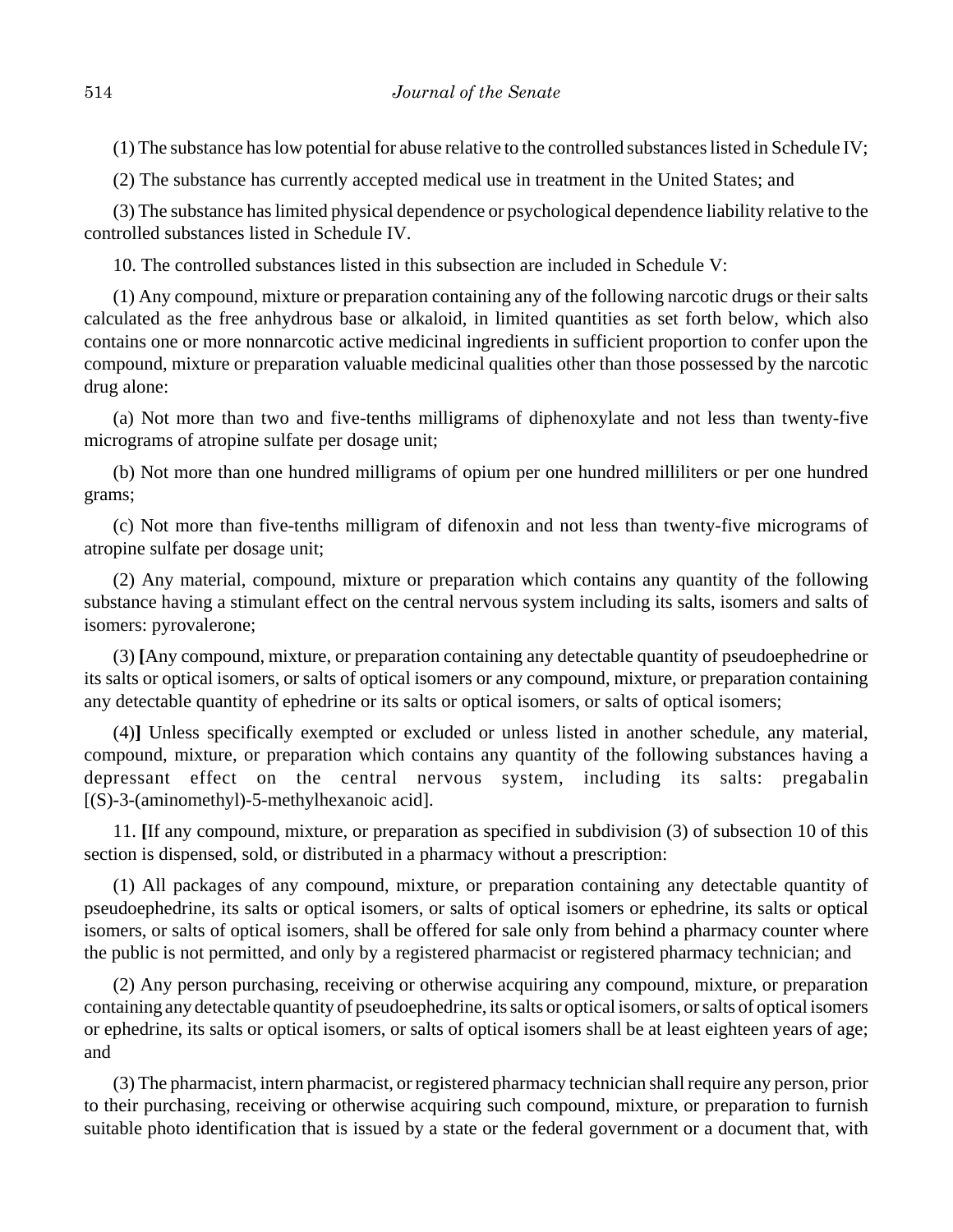respect to identification, is considered acceptable and showing the date of birth of the person;

(4) The seller shall deliver the product directly into the custody of the purchaser.

12. Pharmacists, intern pharmacists, and registered pharmacy technicians shall implement and maintain an electronic log of each transaction. Such log shall include the following information:

(1) The name, address, and signature of the purchaser;

(2) The amount of the compound, mixture, or preparation purchased;

(3) The date and time of each purchase; and

(4) The name or initials of the pharmacist, intern pharmacist, or registered pharmacy technician who dispensed the compound, mixture, or preparation to the purchaser.

13. Each pharmacy shall submit information regarding sales of any compound, mixture, or preparation as specified in subdivision (3) of subsection 10 of this section in accordance with transmission methods and frequency established by the department by regulation;

14.**]** No person shall dispense, sell, purchase, receive, or otherwise acquire quantities greater than those specified in this chapter.

**[**15. All persons who dispense or offer for sale pseudoephedrine and ephedrine products in a pharmacy shall ensure that all such products are located only behind a pharmacy counter where the public is not permitted.

16. Any person who knowingly or recklessly violates the provisions of subsections 11 to 15 of this section is guilty of a class A misdemeanor.

17. The scheduling of substances specified in subdivision (3) of subsection 10 of this section and subsections 11, 12, 14, and 15 of this section shall not apply to any compounds, mixtures, or preparations that are in liquid or liquid-filled gel capsule form or to any compound, mixture, or preparation specified in subdivision (3) of subsection 10 of this section which must be dispensed, sold, or distributed in a pharmacy pursuant to a prescription.

18. The manufacturer of a drug product or another interested party may apply with the department of health and senior services for an exemption from this section. The department of health and senior services may grant an exemption by rule from this section if the department finds the drug product is not used in the illegal manufacture of methamphetamine or other controlled or dangerous substances. The department of health and senior services shall rely on reports from law enforcement and law enforcement evidentiary laboratories in determining if the proposed product can be used to manufacture illicit controlled substances.

19.**] 12.** The department of health and senior services shall revise and republish the schedules annually.

**[**20. The department of health and senior services shall promulgate rules under chapter 536, RSMo, regarding the security and storage of Schedule V controlled substances, as described in subdivision (3) of subsection 10 of this section, for distributors as registered by the department of health and senior services.

21. Logs of transactions required to be kept and maintained by this section and section 195.417 shall create a rebuttable presumption that the person whose name appears in the logs is the person whose transactions are recorded in the logs.**]**

**13. Persons registered with the Drug Enforcement Administration of the United States**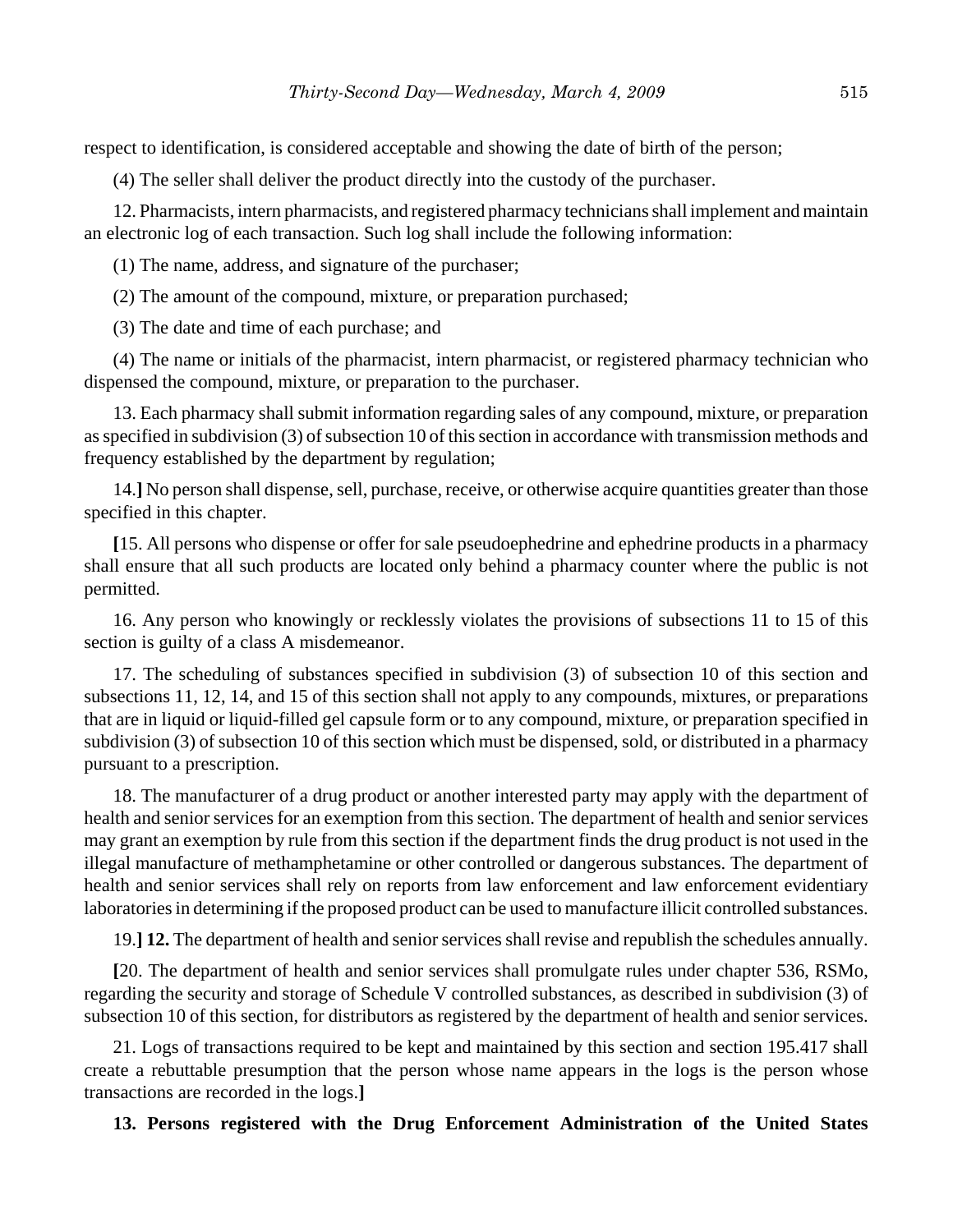**Department of Justice to manufacture or distribute controlled substances shall maintain adequate security and provide effective controls and procedures to guard against theft and diversion, but shall not otherwise be required to meet the physical security control requirements established by the Drug Enforcement Administration regulations, such as using secured wire cage storage areas, for schedule III controlled substances containing pseudoephedrine.**"; and

Further amend said bill, Page 45, Section 590.701, Line 14, by inserting after all of said line the following:

"**[**195.417. 1. The limits specified in this section shall not apply to any quantity of such product, mixture, or preparation which must be dispensed, sold, or distributed in a pharmacy pursuant to a valid prescription.

2. Within any thirty-day period, no person shall sell, dispense, or otherwise provide to the same individual, and no person shall purchase, receive, or otherwise acquire more than the following amount: any number of packages of any drug product containing any detectable amount of ephedrine, phenylpropanolamine, or pseudoephedrine, or any of their salts or optical isomers, or salts of optical isomers, either as:

(1) The sole active ingredient; or

(2) One of the active ingredients of a combination drug; or

(3) A combination of any of the products specified in subdivisions (1) and (2) of this subsection;

in any total amount greater than nine grams, without regard to the number of transactions.

3. Within any twenty-four-hour period, no pharmacist, intern pharmacist, or registered pharmacy technician shall sell, dispense, or otherwise provide to the same individual, and no person shall purchase, receive, or otherwise acquire more than the following amount: any number of packages of any drug product containing any detectable amount of ephedrine, phenylpropanolamine, or pseudoephedrine, or any of their salts or optical isomers, or salts of optical isomers, either as:

(1) The sole active ingredient; or

(2) One of the active ingredients of a combination drug; or

(3) A combination of any of the products specified in subdivisions (1) and (2) of this subsection;

in any total amount greater than three and six-tenths grams without regard to the number of transactions.

4. All packages of any compound, mixture, or preparation containing any detectable quantity of ephedrine, phenylpropanolamine, or pseudoephedrine, or any of their salts or optical isomers, or salts of optical isomers, except those that are excluded from Schedule V in subsection 17 or 18 of section 195.017, shall be offered for sale only from behind a pharmacy counter where the public is not permitted, and only by a registered pharmacist or registered pharmacy technician under section 195.017.

5. Each pharmacy shall submit information regarding sales of any compound, mixture, or preparation as specified in this section in accordance with transmission methods and frequency established by the department by regulation.

6. This section shall supersede and preempt any local ordinances or regulations, including any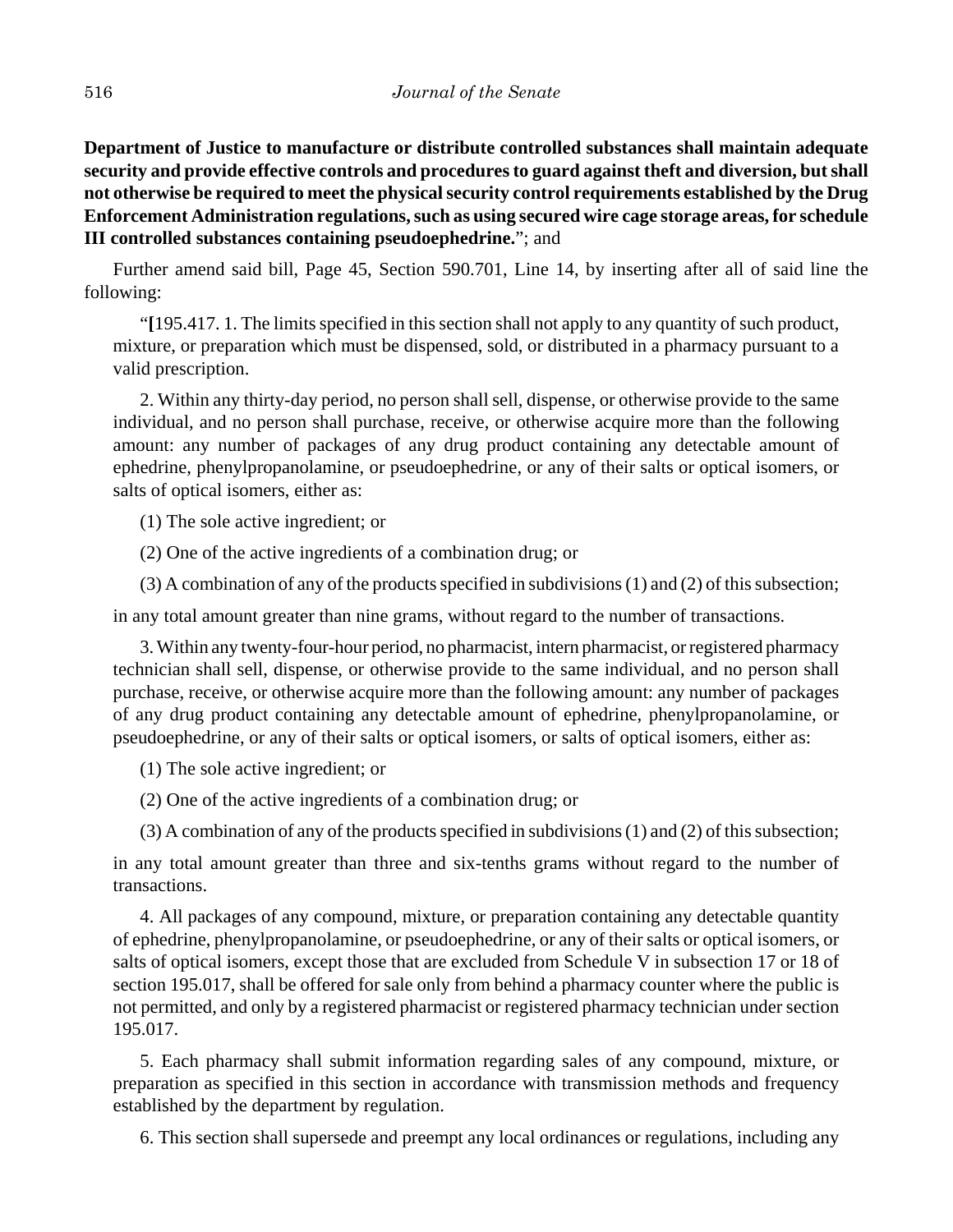ordinances or regulations enacted by any political subdivision of the state. This section shall not apply to the sale of any animal feed products containing ephedrine or any naturally occurring or herbal ephedra or extract of ephedra.

7. All logs, records, documents, and electronic information maintained for the dispensing of these products shall be open for inspection and copying by municipal, county, and state or federal law enforcement officers whose duty it is to enforce the controlled substances laws of this state or the United States.

8. Within thirty days of June 15, 2005, all persons who dispense or offer for sale pseudoephedrine and ephedrine products, except those that are excluded from Schedule V in subsection 17 or 18 of section 195.017, shall ensure that all such products are located only behind a pharmacy counter where the public is not permitted.

9. Any person who knowingly or recklessly violates this section is guilty of a class A misdemeanor.**]**"; and

Further amend the title and enacting clause accordingly.

Senator Crowell moved that the above amendment be adopted, which motion failed on a standing division vote.

Senator Goodman offered **SA 7**:

#### SENATE AMENDMENT NO. 7

Amend Senate Substitute No. 2 for Senate Committee Substitute for Senate Bills Nos. 261, 159, 180 and 181, Page 45, Section 590.701, Line 14 of said page, by inserting after all of said line the following:

"**Section 1. 1. Notwithstanding any provision of law to the contrary, upon request of a law enforcement officer to inspect any record open to inspection by the state veterinarian under section 277.120, RSMo, or any record open to inspection by the department of agriculture, of any livestock sales or market licensee to determine the origin and destination of any livestock handled by the licensee, the law enforcement officer shall be entitled to inspect such records of the licensee without prior notice or the necessity of obtaining a search warrant during regular business hours in a manner so as to minimize interference with or delay to the licensee's business operation. When a law enforcement officer has probable cause to believe that livestock in the possession of a licensee is misappropriated, the officer may place a hold order on the livestock. The hold order shall contain the following:**

**(1) The name of the licensee;**

**(2) The name and mailing address of the licensee where the livestock is held;**

**(3) The name, title, and identification number of the law enforcement officer placing the hold order;**

**(4) The name and address of the agency to which the law enforcement officer is attached and the claim or case number, if any, assigned by the agency to the claim regarding the livestock;**

**(5) A description of the livestock; and**

**(6) The time of expiration of the holding period.**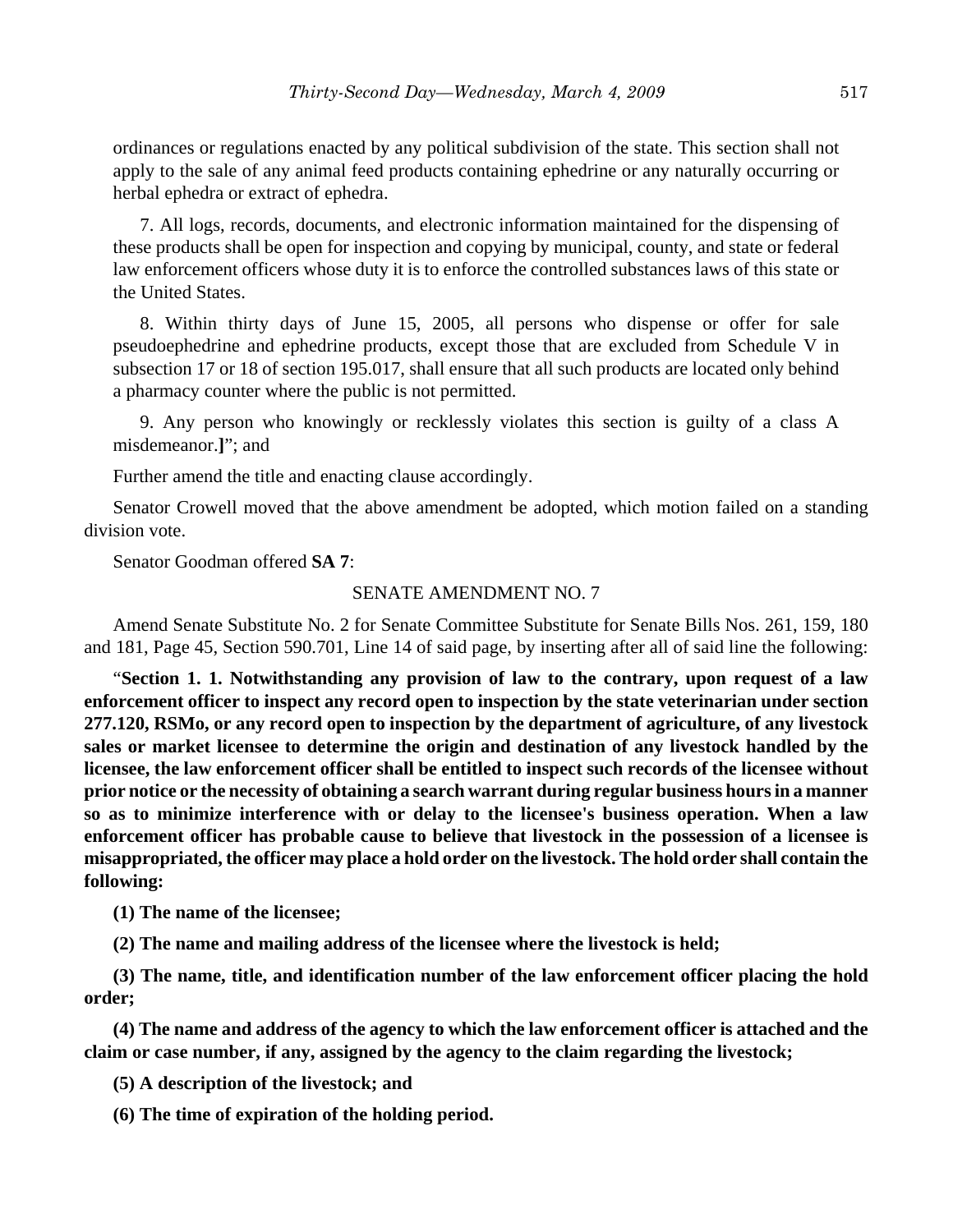**The hold order shall be signed and dated by the issuing officer and signed and dated by the licensee or the licensee's designee as evidence of the hold order's issuance by the officer, receipt by the licensee and the beginning time of the holding period. The officer issuing the hold order shall provide an executed copy of the hold order to the licensee for the licensee's record-keeping purposes at no cost to the licensee.**

**2. For the purposes of this section, the term "hold order" shall mean a written legal instrument issued to a licensee by a law enforcement officer ordering the licensee to retain physical possession of livestock in the possession of a licensee or livestock purchased by and in the possession of a licensee and not to return, sell or otherwise dispose of such livestock that is believed to be misappropriated for up to twenty-four hours.**

**3. Upon receiving the hold order, the licensee shall retain physical possession of the livestock subject to the order in a secured area.** 

**4. A violation of, or noncompliance with, this section shall be a class A misdemeanor. Gross negligence or willful noncompliance with the provisions of this section by a licensee shall be cause for the licensing authority to suspend or revoke the licensee's license. Any imposed suspensions or revocation provided for by this subsection may be appealed by the licensee to the licensing authority or to a court of competent jurisdiction.**

**5. All records and information that relate to a licensee's purchases or transactions and that are delivered to or otherwise obtained by an appropriate law enforcement officer under this section are confidential and may be used only by such appropriate law enforcement officer and only for the following official law enforcement purposes:**

**(1) The investigation of a crime specifically involving the livestock delivered to the licensee in a purchase or transaction; or**

**(2) The notification of property crime victims of where livestock that has been reported misappropriated can be located.**"; and

Further amend the title and enacting clause accordingly.

Senator Goodman moved that the above amendment be adopted.

At the request of Senator Bartle, **SB 261**, **SB 159**, **SB 180** and **SB 181**, with **SCS**, **SS No. 2** for **SCS** and **SA 7** (pending), were placed on the Informal Calendar.

President Pro Tem Shields assumed the Chair.

#### **REPORTS OF STANDING COMMITTEES**

Senator Engler, Chairman of the Committee on Rules, Joint Rules, Resolutions and Ethics, submitted the following report:

Mr. President: Your Committee on Rules, Joint Rules, Resolutions and Ethics, to which was referred **SB 255**, begs leave to report that it has examined the same and finds that the bill has been truly perfected and that the printed copies furnished the Senators are correct.

#### **COMMUNICATIONS**

Senator Ridgeway submitted the following: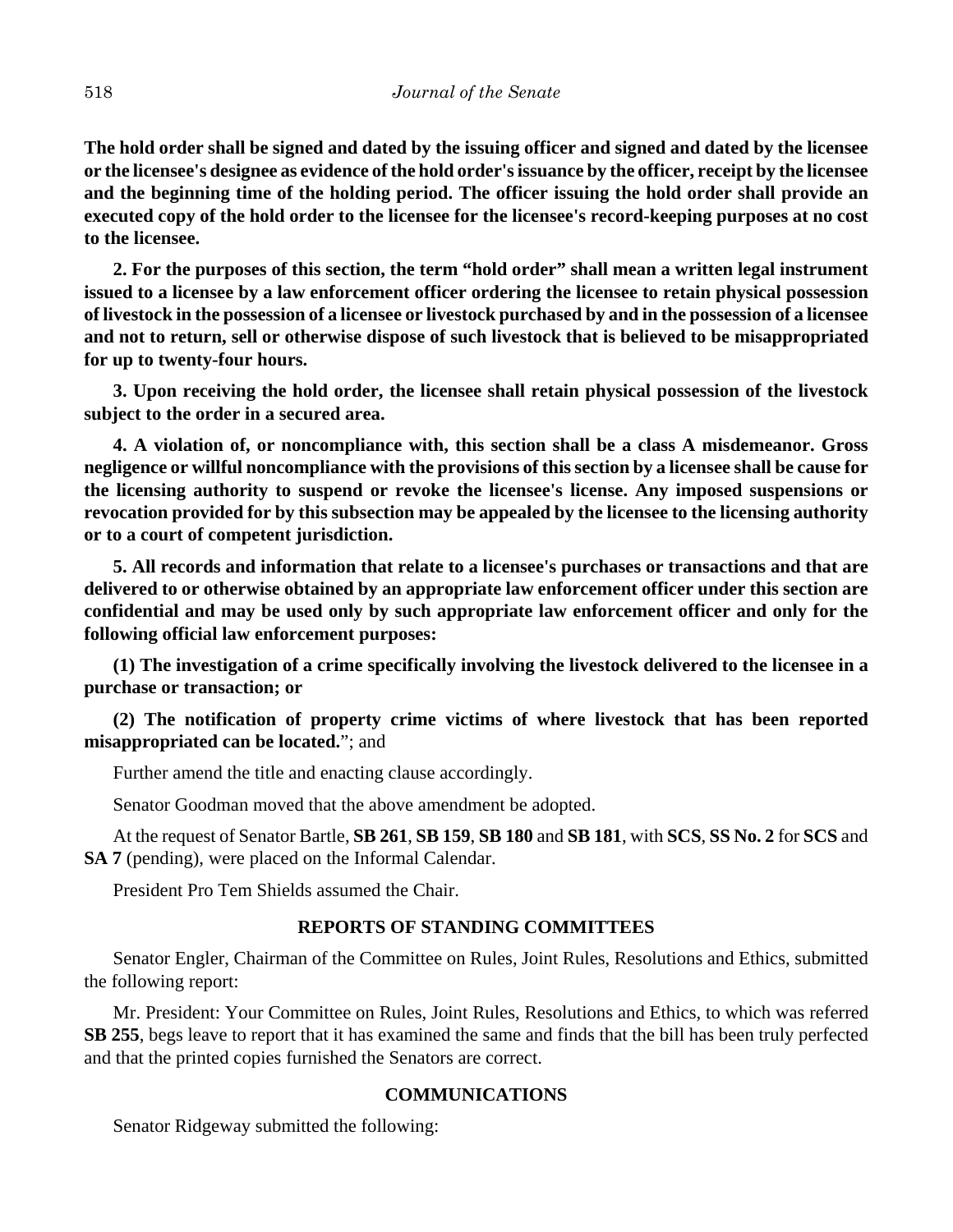March 4, 2009

Secretary of Senate, Terry Spieler State Capitol Room 325 Jefferson City MO 65101 Dear Mrs. Spieler, Pursuant to Rule 45, I request that SB256 be removed from the consent calendar. Sincerely,

/s/ Luann Ridgeway Senator Luann Ridgeway

#### **INTRODUCTIONS OF GUESTS**

Senator Dempsey introduced to the Senate, Jennifer and Ernesto Gutierrez and their son, Alex, St. Charles; and Alex was made an honorary page.

Senator Crowell introduced to the Senate, the Physician of the Day, Dr. Robb Hicks M.D., Cape Girardeau.

Senator Goodman introduced to the Senate, twenty eighth grade students from Branson Junior High School.

Senator Schaefer introduced to the Senate, Susan Bauer and gifted students from Oakland Junior High School and West Junior High School, Columbia.

Senator Smith introduced to the Senate, members of Leadership St. Louis.

Senator Cunningham introduced to the Senate, Teresa Lesicko and Don Rock, St. Louis.

Senator Shields introduced to the Senate, Sarah Harrison, Lindsey Buchheister, Lindsey Smith and fourth grade students from Hawthorne School, Park Hill.

Senator Shields introduced to the Senate, Jerry and Pat Musil, Kansas City.

Senator Smith introduced to the Senate, Chad Beffa, Merry Denny and students from Kennard Classical Junior Academy, St. Louis.

Senator Justus introduced to the Senate, Rosemary Brown, Alice Williams, Angela Watson, Janice O'Donell and Sandra Martinez, gifted students from Foreign Language Academy, Kansas City.

Senator Justus introduced to the Senate, Sheriff Mike Sharp, Jackson County.

Senator Griesheimer introduced to the Senate, twenty-seven gifted students from St. Clair R-13 School District.

Senator Dempsey introduced to the Senate, gifted students from Francis Howell School District, St. Charles.

On motion of Senator Engler, the Senate adjourned under the rules.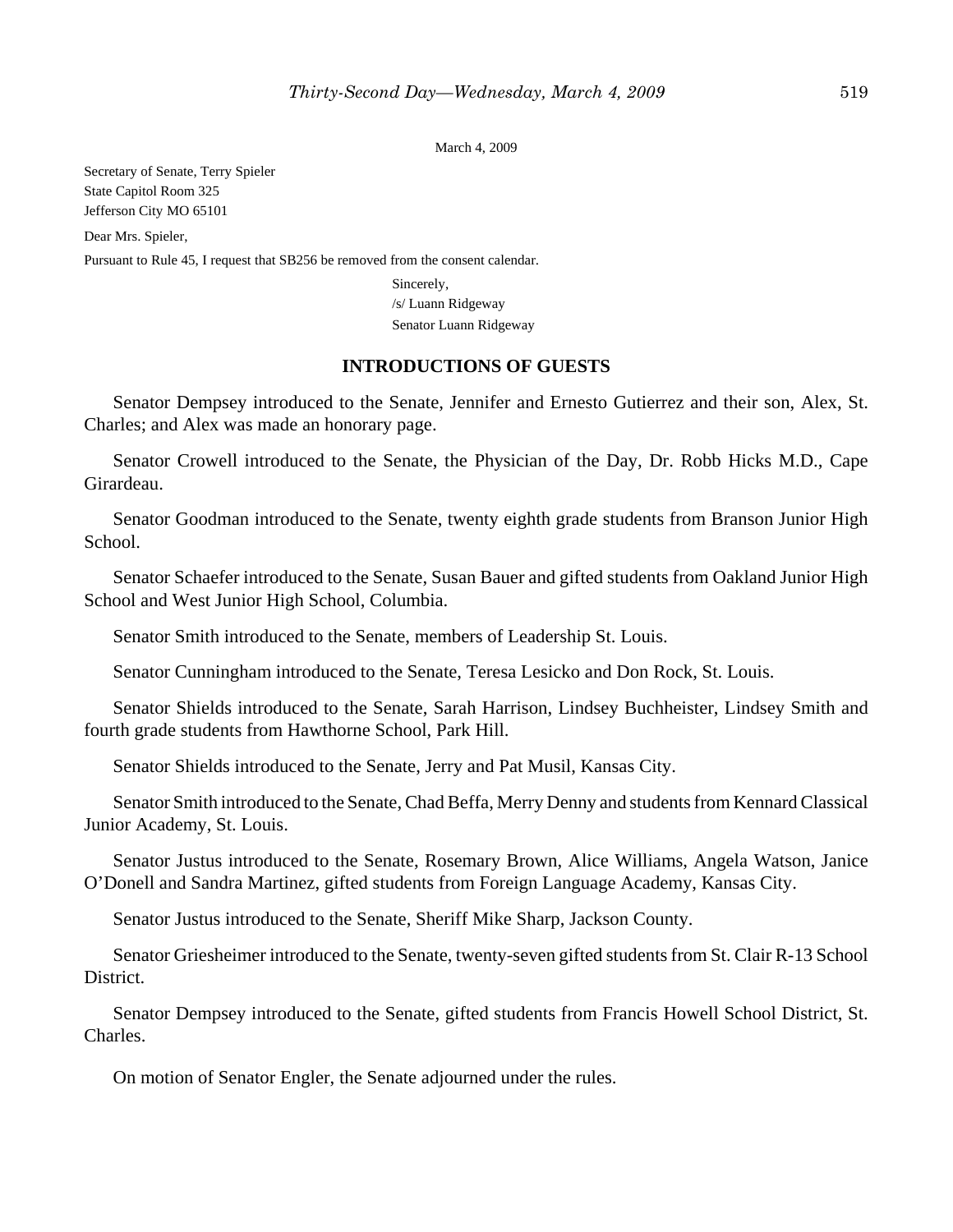520 *Journal of the Senate*

#### SENATE CALENDAR \_\_\_\_\_\_

#### THIRTY-THIRD DAY–THURSDAY, MARCH 5, 2009 \_\_\_\_\_\_

# FORMAL CALENDAR

# SECOND READING OF SENATE BILLS

SJR 14-Wilson SJR 15-Cunningham SJR 16-Lager

SJR 17-Lembke SJR 18-Cunningham

#### HOUSE BILLS ON SECOND READING

HCS for HB 96 HB 744-Icet HB 287-Day, et al HB 86-Sutherland HCS for HB 242 HB 65-Wilson (119), et al

#### THIRD READING OF SENATE BILLS

SB 38-Rupp SCS for SBs 237 & 137-Lembke SCS for SB 8-Champion SCS for SB 93-Green

SCS for SB 265-Mayer, et al (In Fiscal Oversight) SB 255-Pearce

#### SENATE BILLS FOR PERFECTION

SB 57-Stouffer, with SCS SB 231-Cunningham, with SCS SB 202-Schaefer, with SCS

# HOUSE BILLS ON THIRD READING

HCS for HB 191, with SCS (Griesheimer) (In Fiscal Oversight)

#### INFORMAL CALENDAR

# SENATE BILLS FOR PERFECTION

SB 5-Griesheimer, with SCS, SS for SCS & SA 2 (pending) SB 7-Griesheimer, with SS (pending)

SB 18-Bray, et al, with SCS & SS for SCS (pending) SB 29-Stouffer